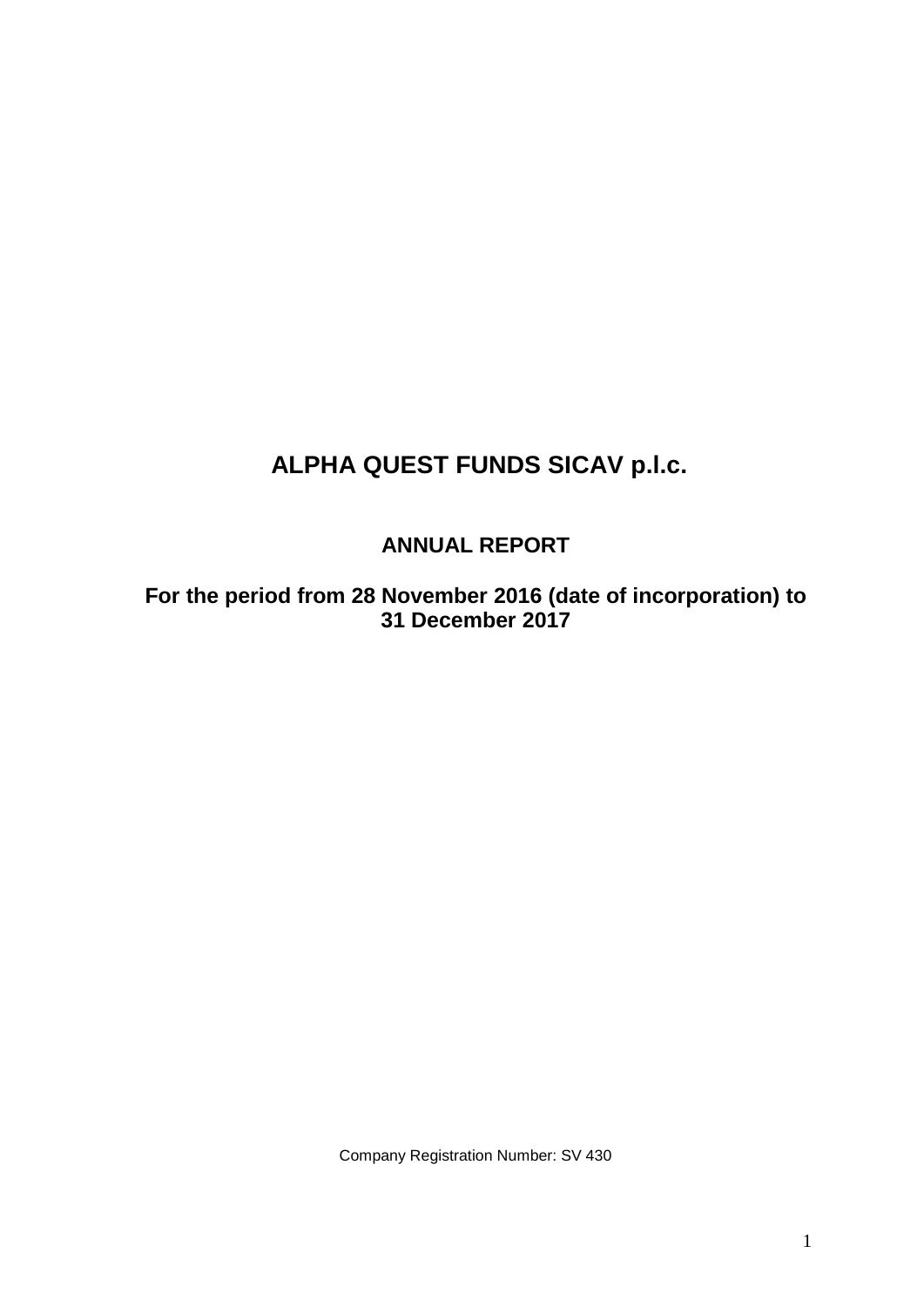## **CONTENTS**

|                                                                                           | Page |
|-------------------------------------------------------------------------------------------|------|
| ANNUAL REPORT                                                                             |      |
| Directors, Officers and other information                                                 | 1    |
| <b>Report of the Directors</b>                                                            | 2    |
| <b>Statement of Directors' Responsibilities</b>                                           | 4    |
| <b>Specific Disclosures</b>                                                               | 5    |
| <b>Financial Statements:</b><br><b>Statement of Financial Position</b>                    | 12   |
| Statement of Comprehensive Income                                                         | 13   |
| Statement of Changes in Net Assets Attributable to<br><b>Holders of Redeemable Shares</b> | 14   |
| Statement of Changes in Equity                                                            | 15   |
| <b>Statement of Cash Flows</b>                                                            | 16   |
| Notes to the Financial Statements                                                         | 17   |
| <b>Independent Auditors Report</b>                                                        |      |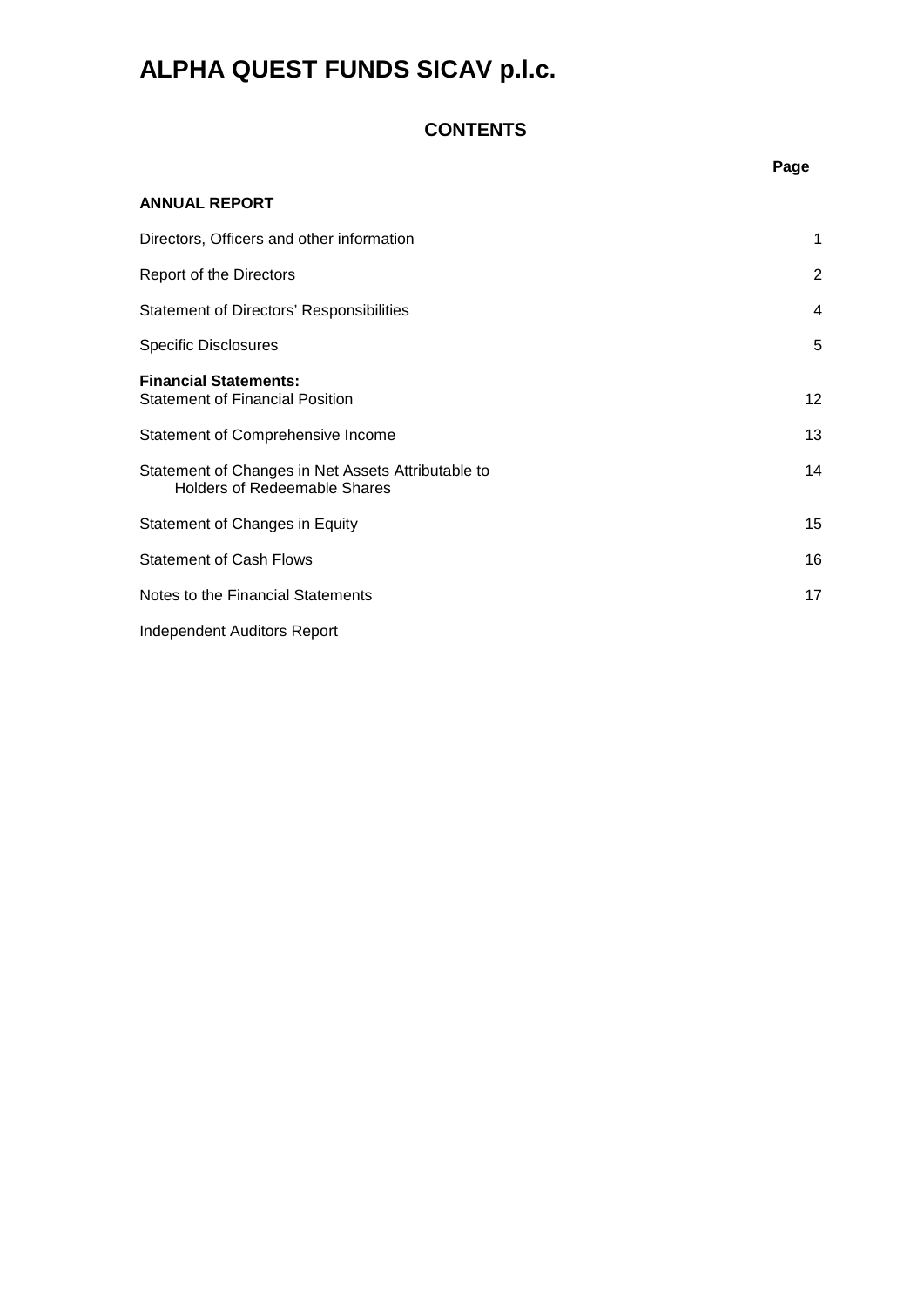# **Directors, Officers and other information**

| <b>Directors</b>                   | Dr. Frank Chetcuti Dimech<br>Mr. Joseph Xuereb<br>Mr. Adrian Galea (resigned on 30 September 2017)<br>Mr. Michal Kosac (appointed on 11 September 2017) |
|------------------------------------|---------------------------------------------------------------------------------------------------------------------------------------------------------|
| <b>Registered Office</b>           | Level 1<br><b>Blue Harbour Business Centre</b><br>Ta Xbiex Yacht Marina<br>Ta' Xbiex XBX 1027<br>Malta                                                  |
| <b>Company Registration Number</b> | SV430                                                                                                                                                   |
| <b>Administrator and Registrar</b> | Amicorp Fund Services Malta Limited<br>Level 1<br><b>Blue Harbour Business Centre</b><br>Ta' Xbiex Yacht Marina<br>Ta' Xbiex XBX 1027<br>Malta          |
| <b>Company Secretary</b>           | Amicorp Services Limited<br>Level 1<br><b>Blue Harbour Business Centre</b><br>Ta' Xbiex Yacht Marina<br>Ta' Xbiex XBX 1027<br>Malta                     |
| <b>Investment Committee</b>        | Mr. Joseph Xuereb<br>Mr. Michal Kosac (appointed on 11 September 2017)<br>Mr. Joseph Formosa<br>Mr. Mark L. Zammit (resigned on 11 September 2017)      |
| <b>Custodian</b>                   | Bank of Valletta p.l.c.<br><b>BOV Centre</b><br>Cannon Road<br>Santa Venera SVR 9030<br>Malta                                                           |
| <b>Statutory Auditors</b>          | <b>KPMG</b><br>Portico Building<br>Marina Street<br>Pieta PTA 9044<br>Malta                                                                             |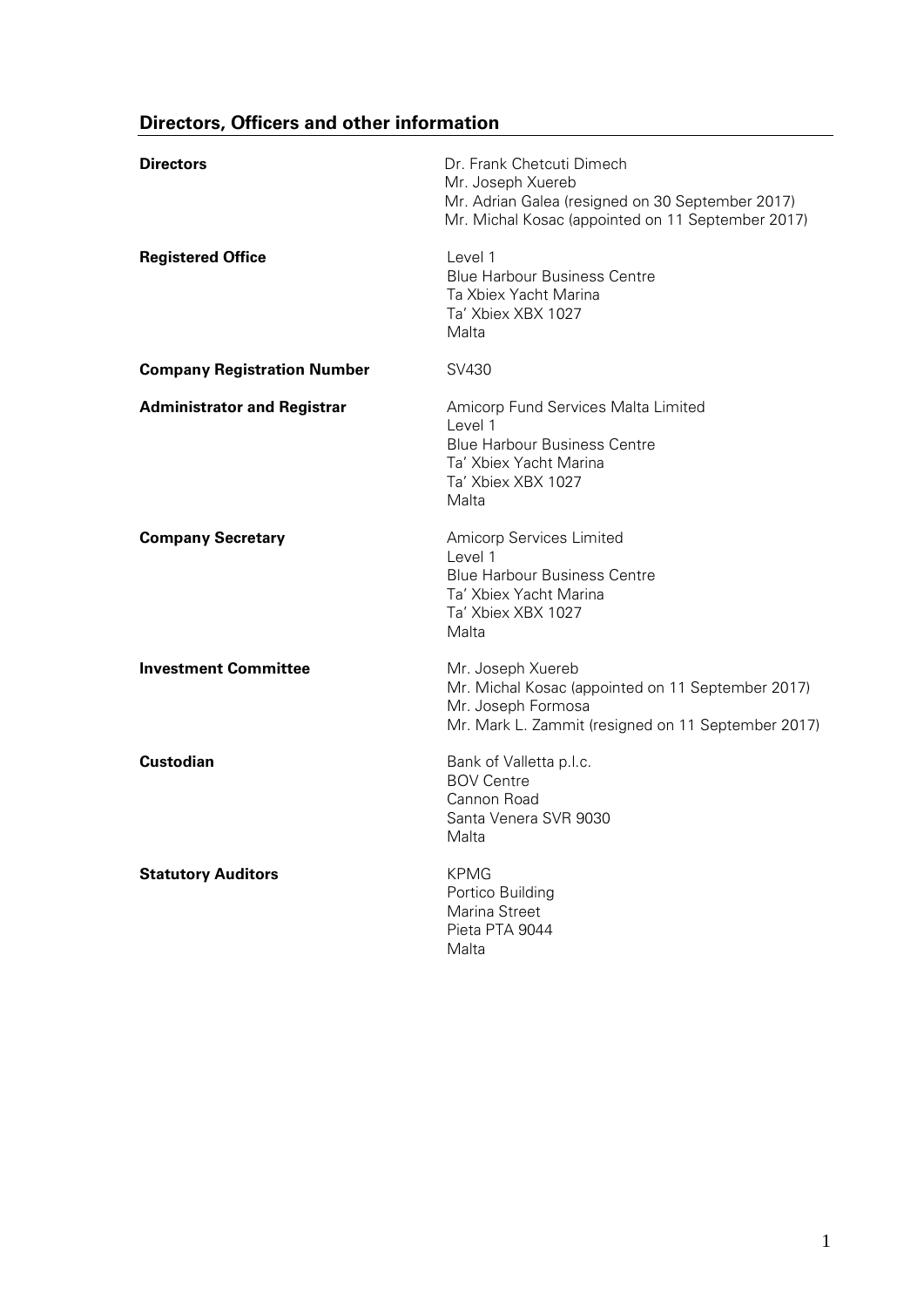## **Report of the Directors**

The directors present their report and the audited financial statements of Alpha Quest Funds SICAV p.l.c. (the "Company"), covering the financial period ended on 31 December 2017.

## **Incorporation and principal activities**

The Company was incorporated on 28 November 2016. The Company is licensed and regulated by the Malta Financial Services Authority ("MFSA") under the Investment Services Act (CAP. 370, Laws of Malta) as a Professional Investor Fund which targets Qualifying Investors as set out in the relevant Offering Supplement.

## **Review of business**

The licensed sub-funds as at the end of the period were as follows:

- Alpha Quest Balanced Fund (PIF/430A); and

- Alpha Quest Opportunity Fund (PIF/430 B).

During the period under review, the Company's sub-funds attracted the following subscriptions:

| <b>Fund name</b>             | <b>Currency</b> | <b>Subscriptions</b> |
|------------------------------|-----------------|----------------------|
| Alpha Quest Balanced Fund    | FUR             | 8.424.000            |
| Alpha Quest Opportunity Fund | FUR             | 20.677.970           |

The Company continued to purchase Romanian restitution points and is currently one of the largest owners of these points on the Romanian market holding roughly 280 million points (having nominal value of RON 1 per point) as at 31 December 2017.

## **Results**

The results for the period under review are shown in the statement of comprehensive income on page 13.

### **Dividends and reserves**

An interim dividend amounting to EUR 1,797,467 has been declared and paid to the 'A' Class Shareholders during the period. No final dividend can be proposed as the retained earnings of the Company as at 31 December 2017 amounted to EUR Nil.

## **Currency**

The financial statements are drawn up in Euro  $(\epsilon)$ , which is the currency in which the Company's share capital is denominated in terms of section 187 of the Companies Act, 1995.

### **Risks**

The activities of the Company expose it to a variety of risks. The successful management of risk is essential to enable the Fund to achieve its objectives. The ultimate responsibility for risk management rests with the Company's directors, who evaluate the Company's risk appetite and formulate policies for identifying and managing such risks. The principal risks and uncertainties facing the Company are included below.

The Company defines risk as the probability of a permanent loss of capital. The risk management effort targets the minimization of the probability of a permanent loss of invested capital within its investment objective. At the same time it is also understood that the risk cannot be completely eliminated. Risk is considered acceptable by the Board of Directors if its sources are understood and within appetite and tolerance levels set by the Board of Directors after consulting the Investment Committee. It is important to understand the sources of risk and carry risk only if there is adequate compensation in the form of return.

The Company carries the risk of losses due to non-compliance with legal requirements towards the Maltese regulator and other regulators in whose jurisdiction the Company may conduct its business or other potential institutions.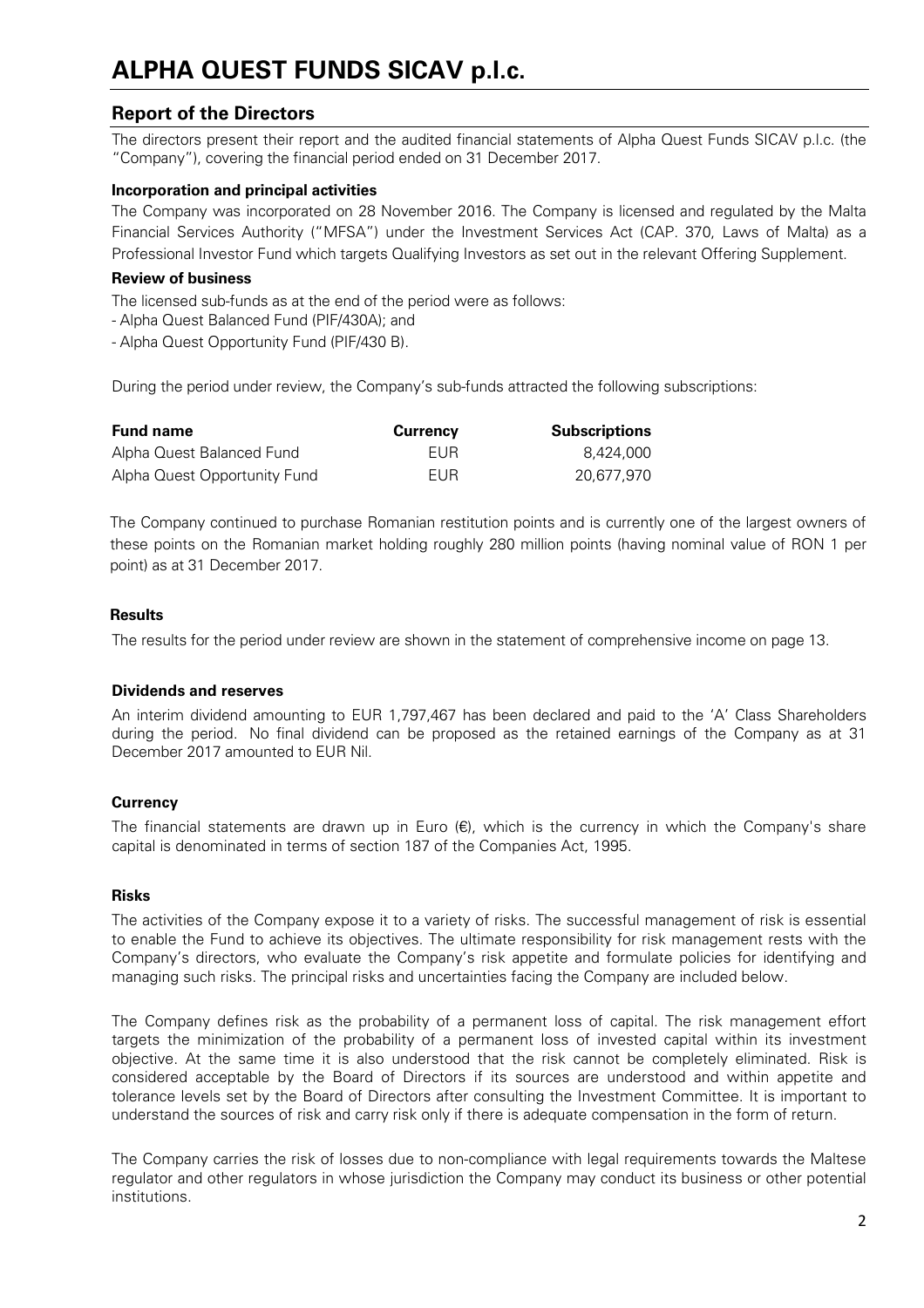## **Report of the Directors (Continued)**

## **Risks (Continued)**

The internal compliance function of the Company is carried out by experienced personnel. The Company is subject to numerous laws and regulations covering a wide range of matters. Failure to comply could have financial or reputational implications and could materially affect the Company's ability to operate. The Company has embedded operating policies and procedures to ensure compliance with existing legislation.

The Company's investments in the points awarded under indemnification decisions issued by the Romanian Government need to be sourced from individual beneficiaries of such points and acquired through public deeds registered in Romania. There is no guarantee that the Company will manage to source such points, or a particular number of points. The Company may also be exposed to changes in the Romanian Government's interpretation of the points system and/or to changes in the applicable laws. Romania has undergone a long period of economic transition to a market economy, which has not been smooth. An extensive programme of economic reforms included the privatisation of several state-owned enterprises and the restructuring of Romania's energy, mining and industrial sector. Externally, a slowdown in global trade may have a high impact on Romania's growth, mainly due to its reliance on other EU economies as trading partners. Geopolitical tensions, combined with the increase in the US Federal Reserve's key-interest rate could lead to increased investor caution, capital outflows and depreciation of the local currency (RON).

The exposure of the above risks, the way these risks arise, and how the Company manages these risks are further disclosed in details in note 9 to these financial statements and in the Offering Documentation of the Company and respective Sub-Fund.

### **Directors**

The Directors of the Company who served during the period were: Dr. Frank Chetcuti Dimech Mr. Joseph Xuereb Mr. Adrian Galea (resigned on 30 September 2017) Mr. Michal Kosac (appointed on 11 September 2017) In accordance with the Company's Articles of Association, the directors will remain in office.

## **Compliance with Standard Licence Conditions**

There were no breaches during the period under review and no regulatory sanctions were imposed on the Company.

## **Directors' Confirmation**

We the undersigned are responsible for the preparation of the Annual Report of the Company for the financial period ended 31 December 2017 and confirm that to the best of our knowledge, it is complete and accurate in all material respects and conforms with the MFSA's requirements in terms of the Company's License Conditions and any disclosures of the Company's past performance are accurate and in conformity with the MFSA's applicable requirements.

### **Auditors**

The auditors, KPMG, have expressed their willingness to continue in office and a resolution proposing their reappointment and authorizing the directors to fix their remuneration will be put before the members at the next general meeting.

Approved by the Board of Directors on 30 April 2018 and signed on its behalf by

**Director** Director

 **Mr. Michal Kosac Mr. Joseph Xuereb**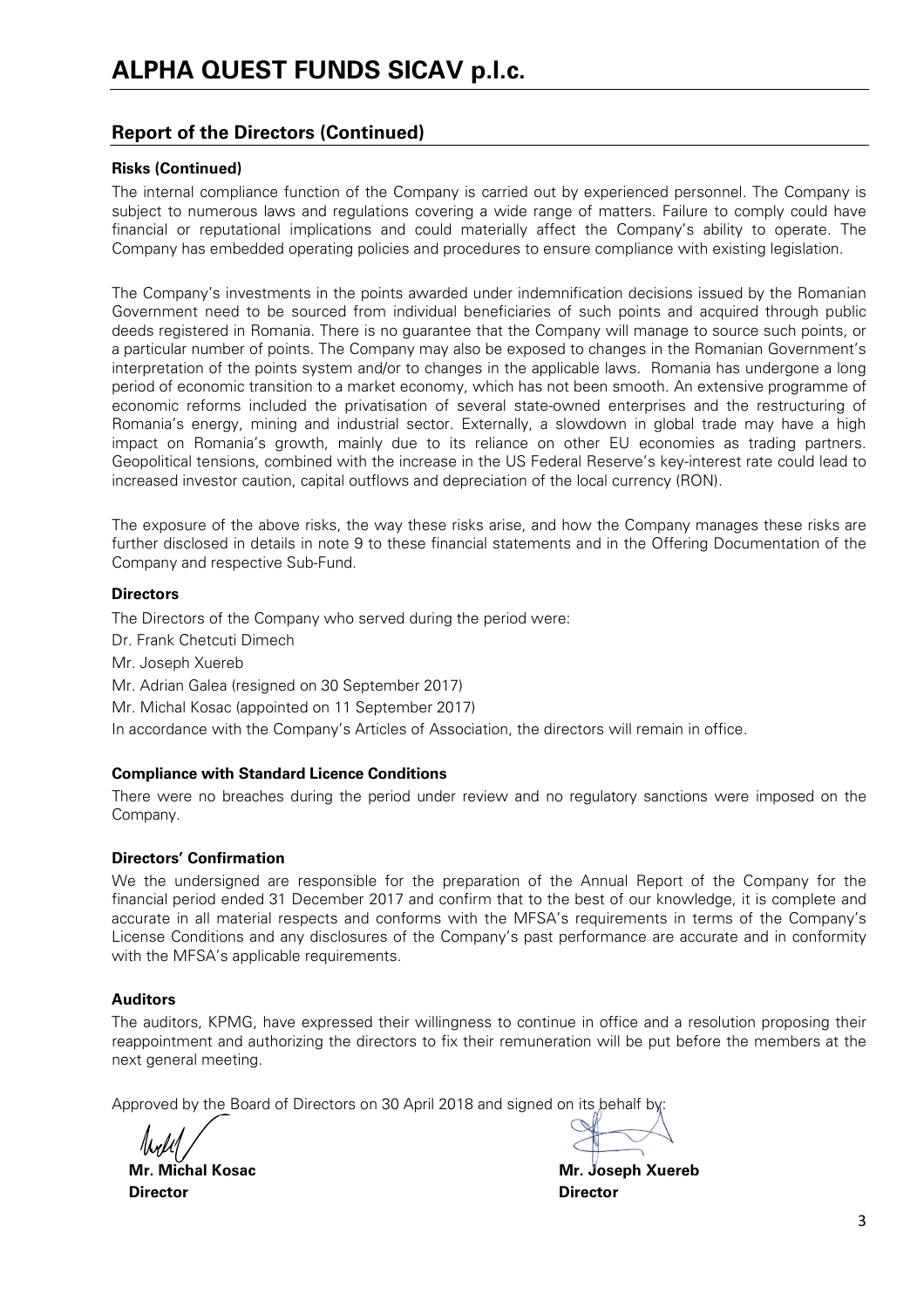# Statement of Directors' responsibilities

The Directors are required by the Companies Act, 1995 (Chapter 386, Laws of Malta) (the "Act") to prepare the financial statements which give a true and fair view of the state of affairs of the Company as at the end of the financial year and the results for that year.

In preparing the financial statements, the Directors are responsible for:

- i. Selecting and applying of appropriate accounting policies;<br>ii. Finsuring the financial statements have been drawn un
- Ensuring the financial statements have been drawn up in accordance with International Financial Reporting Standards adopted by the EU;
- iii. Making accounting estimates that are reasonable in the circumstances; and
- iv. Ensuring that financials statements are prepared on the going concern basis unless it is inappropriate to presume that the Company will continue in business as a going concern.

The Directors are also responsible for keeping proper accounting records which disclose with reasonable accuracy, at any time the financial position of the Company and to enable them to ensure that the financial statements comply with the Act. The Directors are also responsible for ensuring that an appropriate system of internal control is in operation to provide them with reasonable assurance that the assets of the Company are being properly safeguarded and that fraud and other irregularities will be prevented and detected.

 **Director Director**

 **Mr. Michal Kosac Mr. Joseph Xuereb**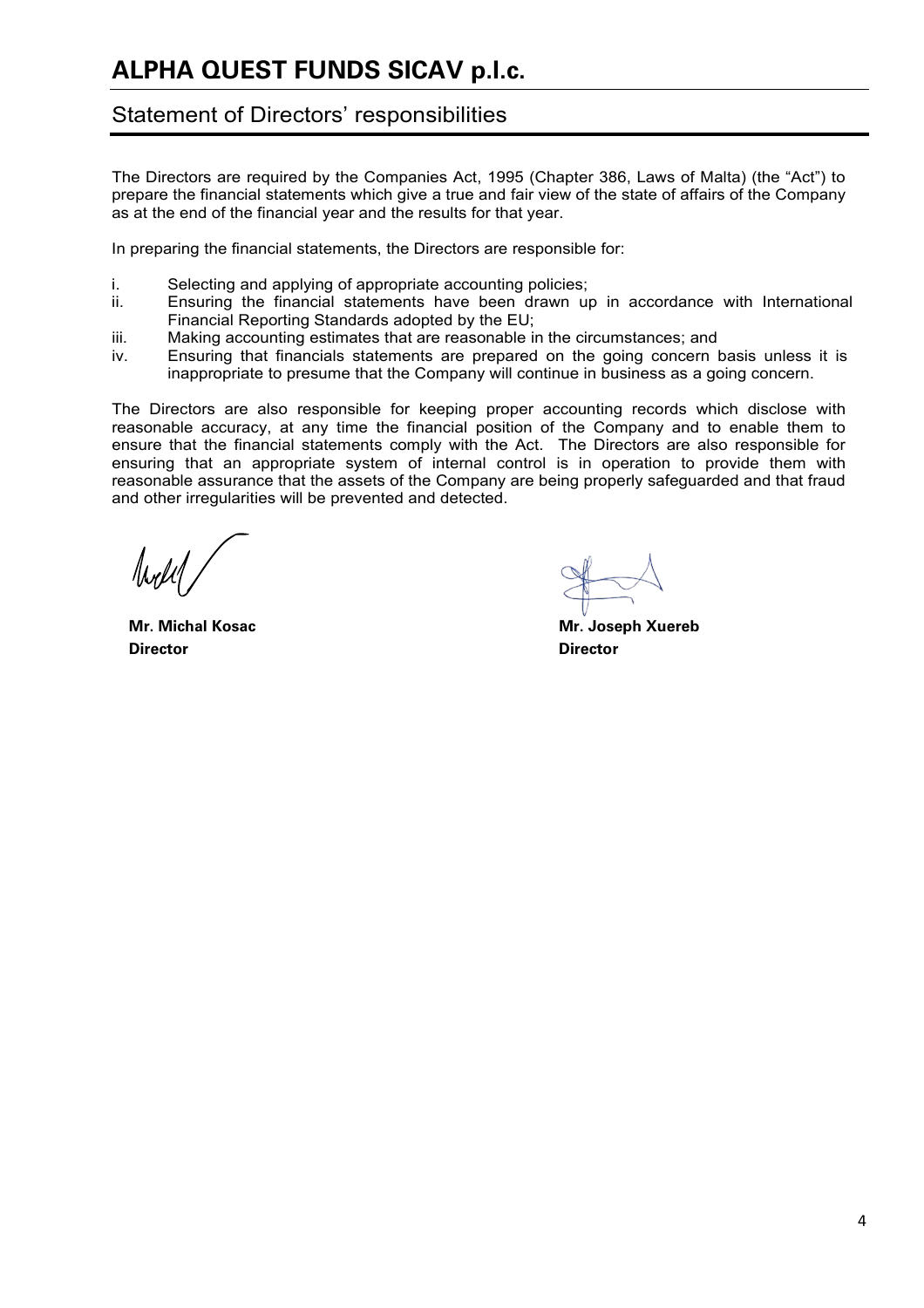# SPECIFIC DISCLOSURES

## **Information about the Issuer**

The name of the company is Alpha Quest Funds SICAV p.l.c. (the "Company")

The registered office of the Company is situated at Level 1, Blue Harbour Business Centre, Ta' Xbiex Seafront, Ta' Xbiex XBX 1027, Malta.

The Company was incorporated on 28 November 2016. The Company is organised as a multi-fund limited liability investment company with variable share capital under the laws of the Republic of Malta and licensed by the Malta Financial Services Authority (MFSA) with Licence Number SV 430 under the Investment Services Act (Chapter 370 of the Laws of Malta) as a Professional Investor Fund targeting Qualifying Investors.

The Company may establish a number of Sub-funds. Currently the Company has established two Sub-funds: the Alpha Quest Balanced Fund and the Alpha Quest Opportunity Fund. Pursuant to Legal Notice 241 of 2006, the assets and liabilities of each individual Fund comprised in the Company shall constitute a patrimony separate from that of each other Sub-fund of the Company so that the assets of one Sub-fund shall be available exclusively for the creditors and holders of Shares in that Sub-fund.

| LEI code:         | 213800JHGGP7KI184U67 |
|-------------------|----------------------|
| ISIN <sup>.</sup> | CZ0000000856         |
| Telephone:        | $(00356)$ 2258 4700  |
| Fax:              | $(00356)$ 2258 4701  |

The Company is not part of any group and, therefore, is not dependent upon any entities.

## **Principal activity and investments**

The Company is an investment company with variable share capital, the sole object of which is the collective investment of its funds in securities and other movable or immovable property, or in any of them, with the aim of spreading investment risks and giving Members the benefits of the results of the management of its funds.

The investment objective of both the Sub-funds is to achieve capital appreciation primarily through investments in points representing entitlement to immovable property located in Romania with the purpose of redeeming the points so acquired into cash or re-selling the immovable property so acquired. Such investments are derived from indemnification decisions issued by the Romanian Government – National Authority for Property Restitution ("ANRP") regarding the measures for the completion of the restitution process, in kind or in equivalent, of the properties unlawfully seized during the Romanian communist regime, as subsequently amended. The Romanian law provides for that where restitution in kind to the former owners is not possible, the restitution request is settled by granting compensation in the form of points (hereinafter "Points"), with each point having a value of one Romanian Leu (RON 1). Starting from 1 January 2017, persons obtaining such points may use them in order to acquire immovable property from a National Fund by public auction or, for a period of five (5) years, to redeem them into cash up to a maximum of 20% of the nominal value of Points per annum. There is no time-limit for utilizing Points to acquire immovable property by public auction. The Points will be acquired on the secondary market from existing owners through a notarial deed executed and registered in Romania. If Points are redeemed at public auctions, the Sub-fund will not enter into any co-ownership deal and will only acquire individual properties in their entirety. No Points will be acquired from any of the members of the Investment Committee and/ or any related parties to the Company.

The Sub-funds may also invest in government and corporate bonds in developed markets. The Sub-funds may also enter into agreements with third party banks that desire to issue fixed income products linked to the Subfund's underlying assets and issue fixed income securities. The Sub-fund may from time to time invest unutilized cash in bonds and currency swaps. Such investments may be with various entities in various markets or industries and in different geographical locations, without limitation. Depending on market conditions, the Sub-fund may also from time to time invest in cash or money market instruments for liquidity purposes.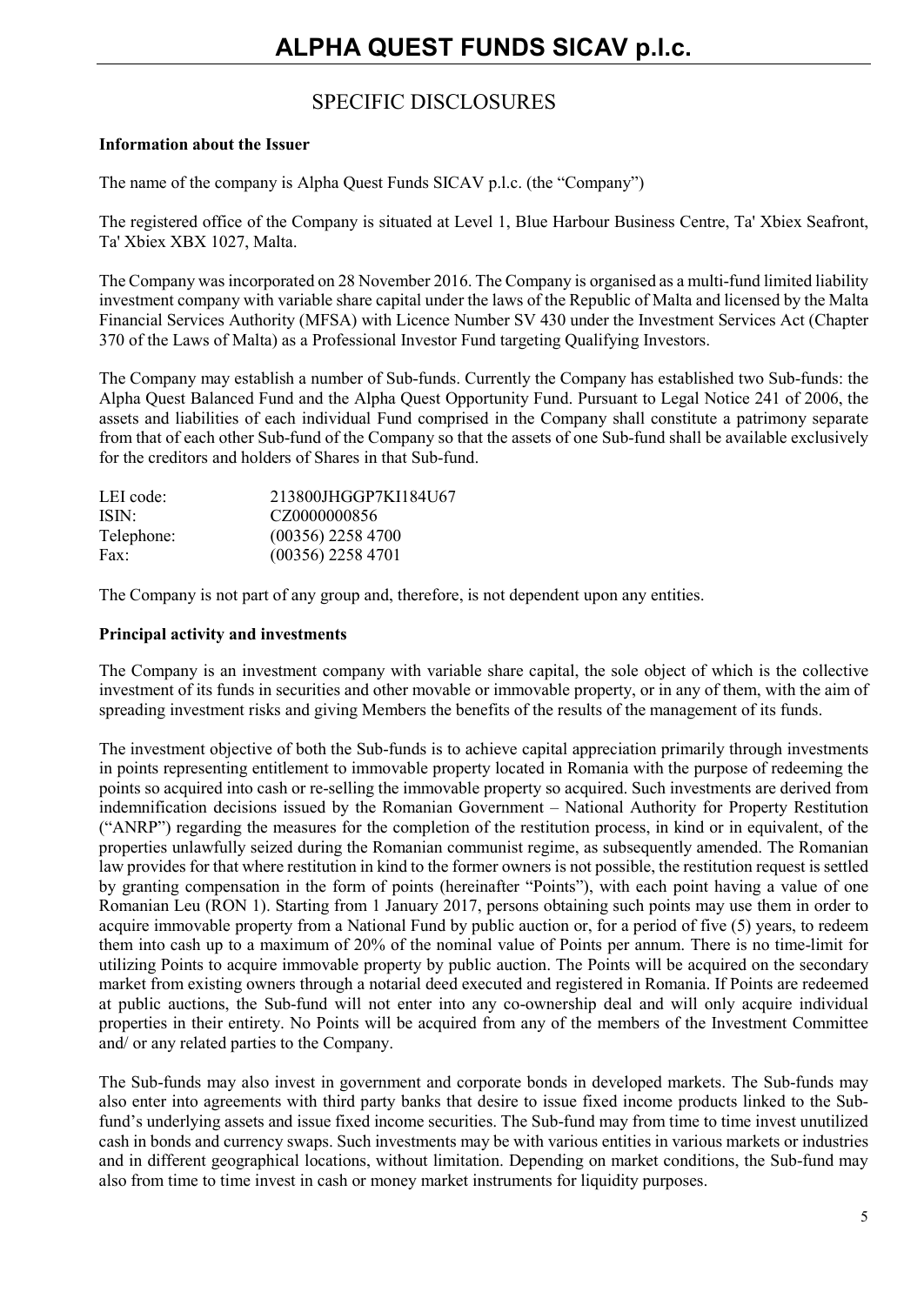The Sub-funds are also exposed to market, credit and liquidity risks. Further information are disclosed in the notes to the financial statements.

During the period, one of the sub-funds of the Company issued subordinated unsecured yield bond with maturity date on 22.12.2021 with a yield of 4.5% p.a. in the nominal value of CZK 100,000 per bond, ISIN CZ0000000856 (the "Bond"). Bonds represents debt obligations issued in the Czech Republic in accordance with Czech legal regulations. Bonds are traded at the Prague Stock Exchange, a.s. A volume of issued Bonds as at 31 December 2017 amounted to CZK 800 million

As at 31 December 2017, neither the Bond nor the Fund had a credit rating.

## **Functionaries and Officials as at 31 December 2017**

## *Directors*

The affairs of the Company are managed by a Board of Directors. The judicial and legal representation of the Company shall be vested in any two directors acting jointly. The Company's Board of Directors is composed of three Directors approved by the MFSA and appointed by the holders of Founder Shares upon incorporation of the Company. Each Director shall have one vote. The Board of Directors was at 31 December 2017 composed of the following:

## Frank Chetcuti Dimech

Dr. Frank Chetcuti Dimech co-founded CDF Advocates in Malta in 1993. He practices financial services, company, taxation and international law. He holds a Doctorate of Laws and a Masters in Financial Services from the University of Malta and an International Investment Advice Certificate from the Securities and Investment Institute, London.

### Joseph Xuereb

Mr. Joseph Xuereb ACIB, IFS Associate is a Maltese national and a Banker by profession. He joined the Central Bank of Malta in 1979 occupying various roles at the dealing and investment department. In 1995 he joined APS Bank as Senior Manager Treasury Unit where he was responsible for all currency dealing, all investment portfolios and asset liability management. In 2000 he was appointed Head of the Asset Management of the Bank, responsible for the Treasury Unit, the Investment Services Unit and the Portfolio Management Unit. He was also a member of investment committees outside the banking sector, including insurance and airline companies. He currently sits on the investment committees of other Maltese funds.

## Michal Kosac

Mr. Michal Kosac is working as a partner at Astone finance, s.r.o., a financial boutique regulated by the Czech National Bank. His primary responsibility lies in creating investment strategies for the company's clients. Michal started his career at Merrill Lynch in New London and Boston where he worked as an analyst in a private wealth management team. He then continued his career at WOOD  $&$  Company sa in Prague where he was responsible for the initial set up of the WOOD & Company Funds SICAV plc (an MFSA regulated entity) as well as administering its sub-funds and later co-managing the WOOD & Company Central & Eastern European Equity Fund as well as the WOOD Textiles Fund. He is also a member of the Investment Committee of IJC Funds SICAV plc which is regulated by the MFSA. Michal received his degree with honors from Connecticut College, Connecticut, United States.

### *Investment Committee*

The Board of Directors of the Company shall appoint an Investment Committee for each Fund. The Investment Committee consists of three members, who are individuals. The Investment Committee of a Fund shall meet at least four times a year with the majority of meetings to be held in Malta, and shall be responsible for the day-today management of the Sub-funds, including amongst others the following: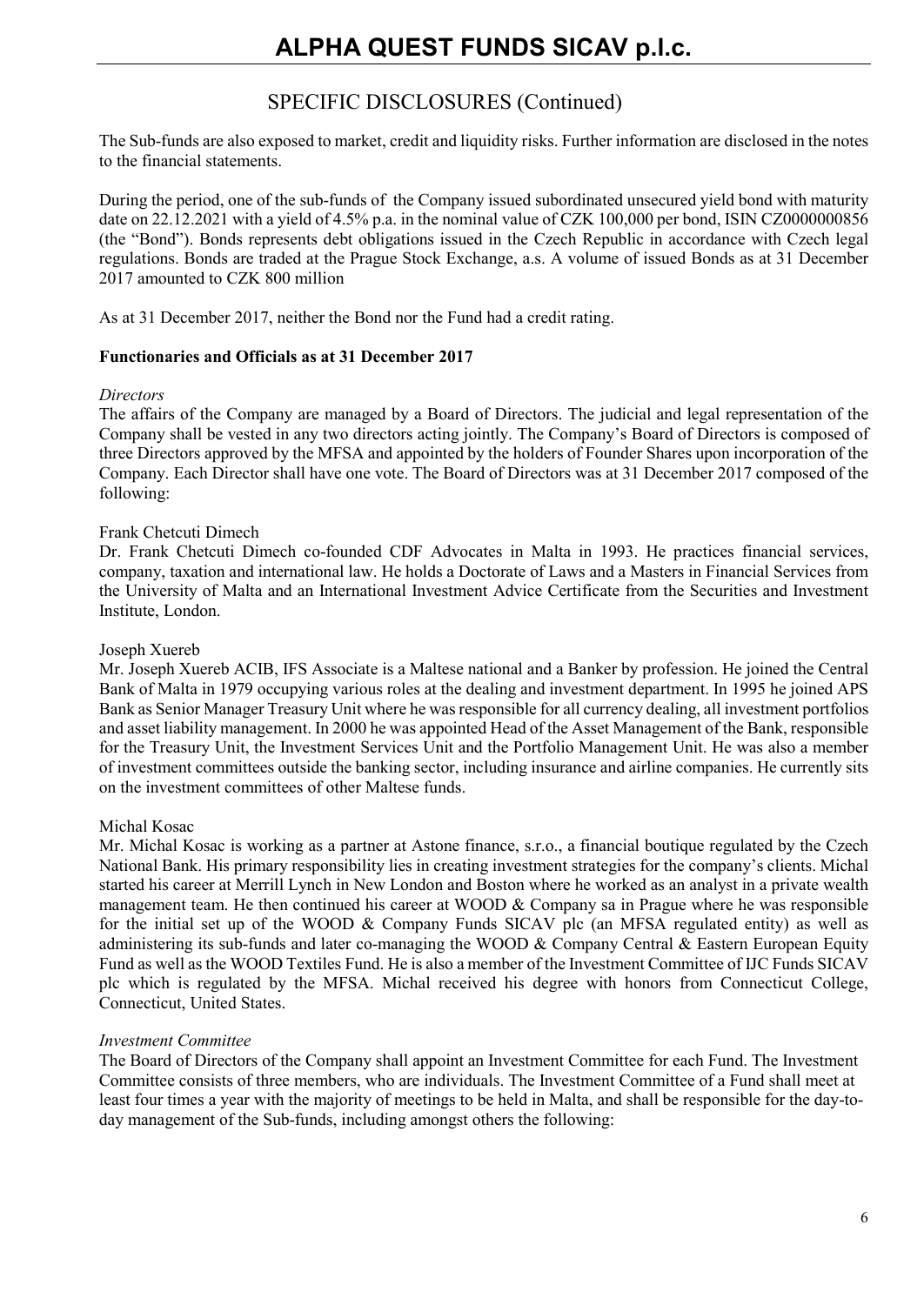- to monitor and review the investment policy and performance of a Sub-fund;
- to establish and review guidelines for investment by a Sub-fund;
- to issue rules for financial instrument selection and set the portfolio structure and asset allocation;
- to make recommendations to the Board of Directors.

The Investment Committee shall report to the Board of Directors on its activities and the performance of a Subfund at least four times a year.

Investment Committee was as at 31 December 2017 composed of the following: Joseph Xuereb Joseph Formosa Michal Kosac

## *Annual general meeting*

Apart from the appointment or removal of the Directors at the Company's annual general meeting in accordance with the Company's Articles, the Founder Shareholders may also at any time appoint or remove any Director or Directors at an extraordinary general meeting provided that the number of Directors always complies with the requirements prescribed in the Company's Memorandum. A Director need not be a Member.

## *The Administrator*

Amicorp Fund Services Malta Limited has been appointed by the Company as Administrator to the Company and its Sub-funds, pursuant to an administration agreement ("The Administration Agreement"), to perform certain administrative functions in relation to the Company and the Sub-funds, including inter alia the calculation of the Net Asset Value, accounting services and transfer agency services. The Administrator may, subject to the written approval of the Company, sub-contract parts of its services to third parties.

## *The Custodian*

Bank of Valletta p.l.c. ("BOV") has been appointed as a banker, broker and safe-keeper of the Fund. Bank of Valletta enjoys a large percentage of the Maltese banking market. The bank was incorporated in Malta as a limited liability company in 1974. It is licensed to carry on the business of banking as a credit institution interms of the Banking Act 1994 and is a licensed custodian under the Investment Services Act. It is the parent company of the Bank of Valletta Group, which is actively involved in the provision of a comprehensive range of financial services in Malta. BOV is not the custodian for investments by the sub-funds in restitution points.

## *Conflicts of Interest*

The officers of the Company have disclosed the following:

1. Mr Joseph Xuereb is a Director of the Company, a member of the Investment Committee and also the holder of 100% of the Founder Shares of the Company;

2. Dr Frank Chetcuti Dimech is a Director of the Company as well as its legal advisor as to Maltese law; and

3. Mr. Michal Kosac who is the Director of the Company is also Director in Fraternity Capital Limited, who holds half of the "A" class shares in the Company.

## **Designations, Powers and Rights of Shares**

## *The Founder Shares*

The Founder Shares shall rank equally in all respects, shall carry the right to one vote each, and save as provided in Article 26.1 of the Articles of Association, shall not carry a right to participate in any dividends or other distributions of the Company or in the assets of the Company on a winding up (other than the return of the paid up capital after payment of all amounts due to the Investor Shares.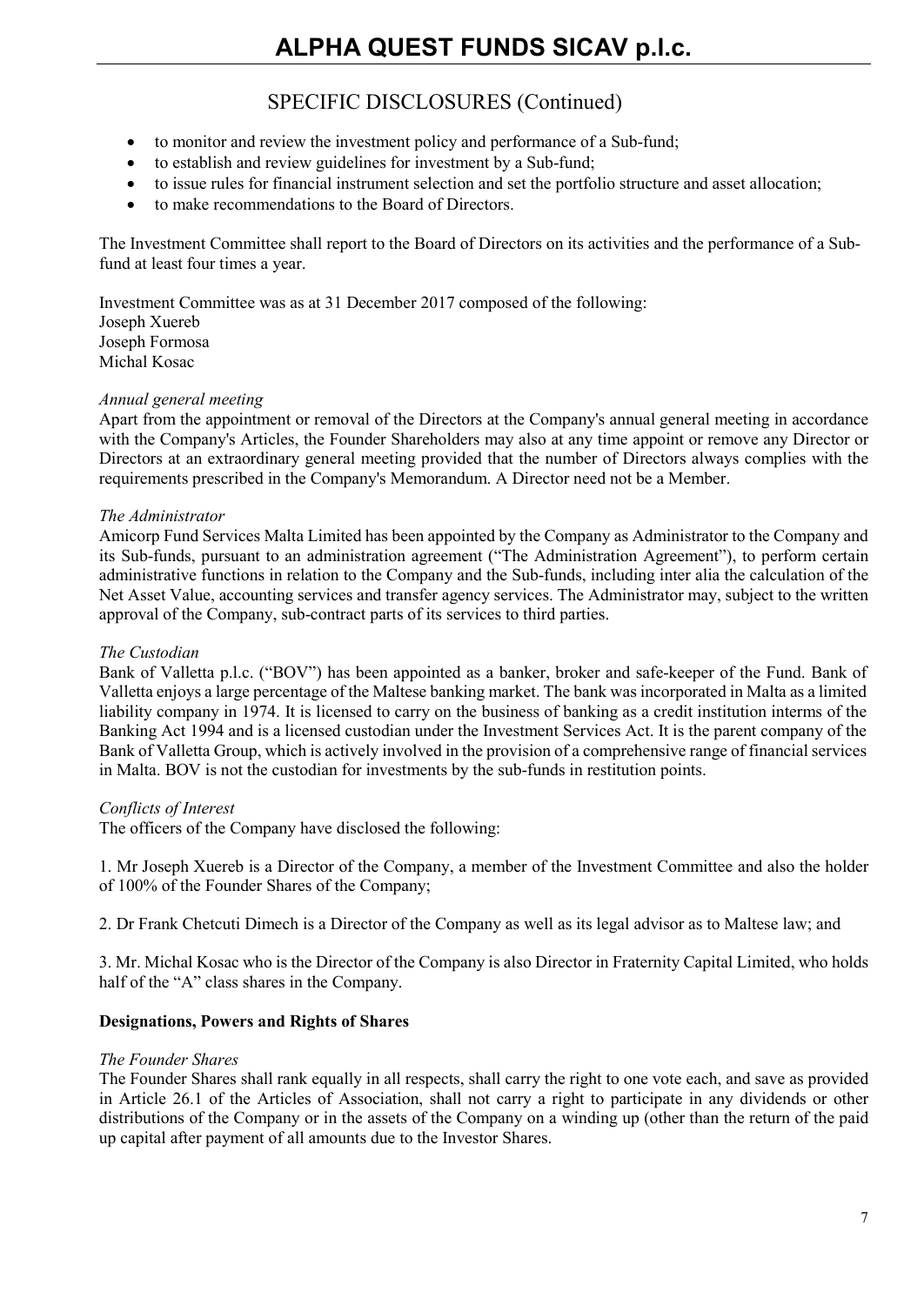## *The "A" Ordinary Shares*

The Company shall also have a separate class of shares with no nominal value, made up of one hundred (100) "A" Ordinary Shares but which shall not constitute a distinct fund, shall rank equally in all respects, shall not carry the right to vote, and, save as provided in Article 26.1 of the Articles of Association, shall not carry a right to participate in any dividends or other distributions of the Company, if applicable, or in the assets of the Company on a winding up, except repayment of paid up capital following settlement of any and all amounts due to the Investor Shares and Founder Shares. The Board of Directors is authorised for a period of five (5) years, to issue and allot "A" Ordinary Shares up to the maximum amount specified in this paragraph.

## *Article 26.1 of Articles of Association*

The Directors may, as they from time to time think fit, and subject to the applicable laws, declare and pay such interim or final dividends in such currency as the Directors may deem appropriate, subject to the observance of any applicable law, on Founder Shares, "A" Ordinary Shares and Investor Shares of a Sub-Fund as appears to the Directors to be justified, subject to any policy statement in relation to dividends in the Offering Supplement of a Sub-Fund: provided that when dividends are not paid on Investor Shares, income will be accrued within the Net Asset Value of the relative Sub-Fund and provided further that distributions on "A" Ordinary Shares and Founder Shares, if any, shall be calculated in a manner that the total amount of distributions on "A" Ordinary Shares and Founder Shares shall be an amount not exceeding the aggregate of the Management Fee and the Performance Fee due under the terms of the Offering Supplement of a Sub-Fund, which amount shall in no way be restricted to the amount of income received or receivable by the Company (from investments made by the Sub-Funds) during the relevant Accounting Period.

## *The Investor Shares (Redeemable Shares)*

The Investor Shares do not carry any voting rights. The Investor Shares rank pari passu among themselves in all respects. The Investor Shares participate in the assets of the Company and in any dividends, and distributions of the Company upon liquidation. The Investor Shares may be redeemed at the option of the holders thereof according to the Articles of Association annexed hereto and in accordance with any terms and conditions pursuant to which the Investor Shares are issued.

## *Classes*

With the prior approval of the MFSA, the Directors may from time to time establish a Fund by the issue of separate classes of Shares of the Company on such terms as the Directors may resolve. Apart from Investor shares, the Company has issued by way of subscription:

- 1,000 Founder Shares which are fully paid up and subscribed by Joseph Xuereb;
- 50 "A" Ordinary Shares which are fully paid up and subscribed by Ovidiu Fer; and
- 50 "A" Ordinary Shares which are fully paid up and subscribed by Fraternity Capital Limited.

## **Principles of remuneration**

## *Remuneration of Directors*

The Directors of the Company, shall receive for their services such remuneration as may be determined by the Company in a General Meeting from time to time or, in relation to a particular Sub-fund, as specified in a Supplement. Each Director's remuneration shall in no case exceed  $\epsilon$  10,000 per annum. In addition, each Director may be paid reasonable travelling, hotel and other incidental expenses incurred in attending meetings of the Directors and general meetings of the Company. The amount paid from the assets of each Fund shall be proportionate to the Net Asset Value of each Fund when compared to the net asset value of the Company.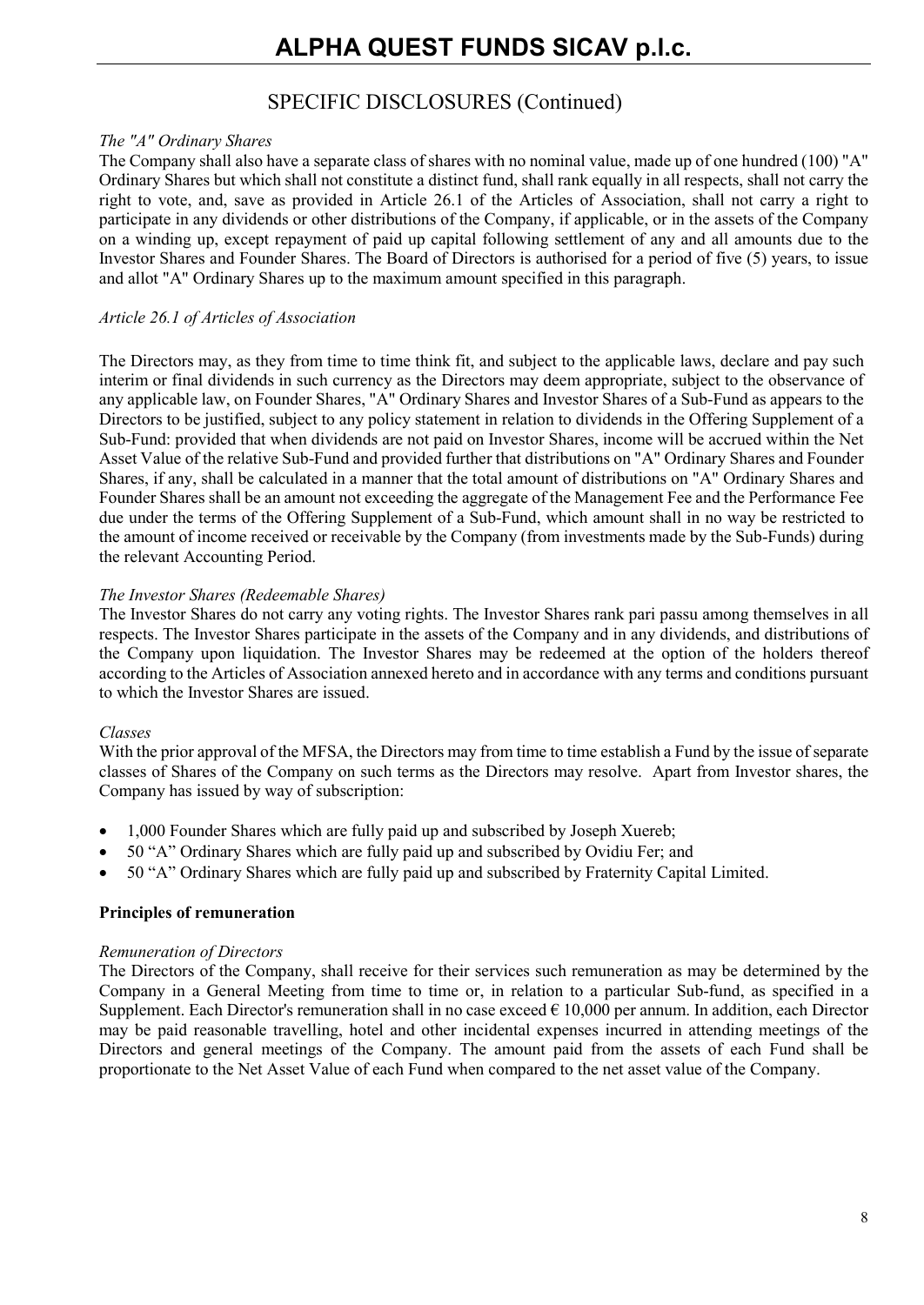# SPECIFIC DISCLOSURES (Continued)

## *Remuneration of Investment Committee members*

The members of the Investment Committee shall receive for their services such remuneration as may be determined by the Directors from time to time. The fee will be paid by sub-funds. In addition, each Investment Committee member may be paid reasonable travelling, hotel and other incidental expenses incurred in attending meetings of the Investment Committee. The amount paid from the assets of each Fund shall be proportionate to the Net Asset Value of each Fund when compared to the net asset value of the Company.

## *Remuneration of Founder Shareholders*

Founder Shareholders shall not be entitled to any remuneration but may be paid reasonable travelling, accommodation and other incidental expenses incurred in attending general meetings of the Company.

*Monetary and non-monetary benefits received by Directors for the period*

Total monetary income of Directors and Investment Committee members of the Company for the period amounted to EUR 30,000.

The Directors or members of Investment Committee did not receive any non-monetary income during the period.

## **Corporate governance and the Code**

The Issuer has not obligatorily adopted the Corporate Governance Code issued by the Securities Commission that is available on the website of Czech National Bank [www.cnb.cz.](http://www.cnb.cz/)

However, the Issuer's Corporate Governance is organized in accordance with the principles outlined in this document, as defined in the internal policies and statutes of the Issuer. In addition to its own policies, the corporate governance is fully in line with applicable law.

The above mentioned code has not been voluntarily adopted because in addition to the simple shareholder structure, the Issuer considers the existing policies of the corporate governance fully adequate and functional.

## **Information about internal control principles and strategies and the rules for the treatment of risks**

The Board of Directors is responsible for implementing adequate administrative and accounting procedures for the preparation of the financial statements. The Board of Directors has responsibility for the planning, management and monitoring of those processes relating, in particular, to management and accounting information flows (including the automated data processing and accounting reporting systems) and for attesting to their adequacy and effective application, as defined by the relevant laws and regulations. The Company also established a position of a compliance officer ensuring the Company complies with its outside regulatory requirements and internal policies.

The Board of Directors identifies and assesses the risks on financial information, identifies and carries out the appropriate controls, targeted at mitigating the possibility that such risks will occur, and monitors and assesses the efficiency of the controls in relation to the financial information process. The Administrator calculates the Net Asset Value ("NAV") of the Sub-funds as at the date of the statement of financial position or at the settlement date of new investors and prepares draft financial statements. NAV calculation and financial statements are approved by the Board of Directors.

Investment committee approves each new investment (at least 2 members of the Investment committee shall approve it), evaluates the performance of the investment in Sub-funds and reports to the Board of Directors on its activities and the performance of each Sub-fund at least four times a year.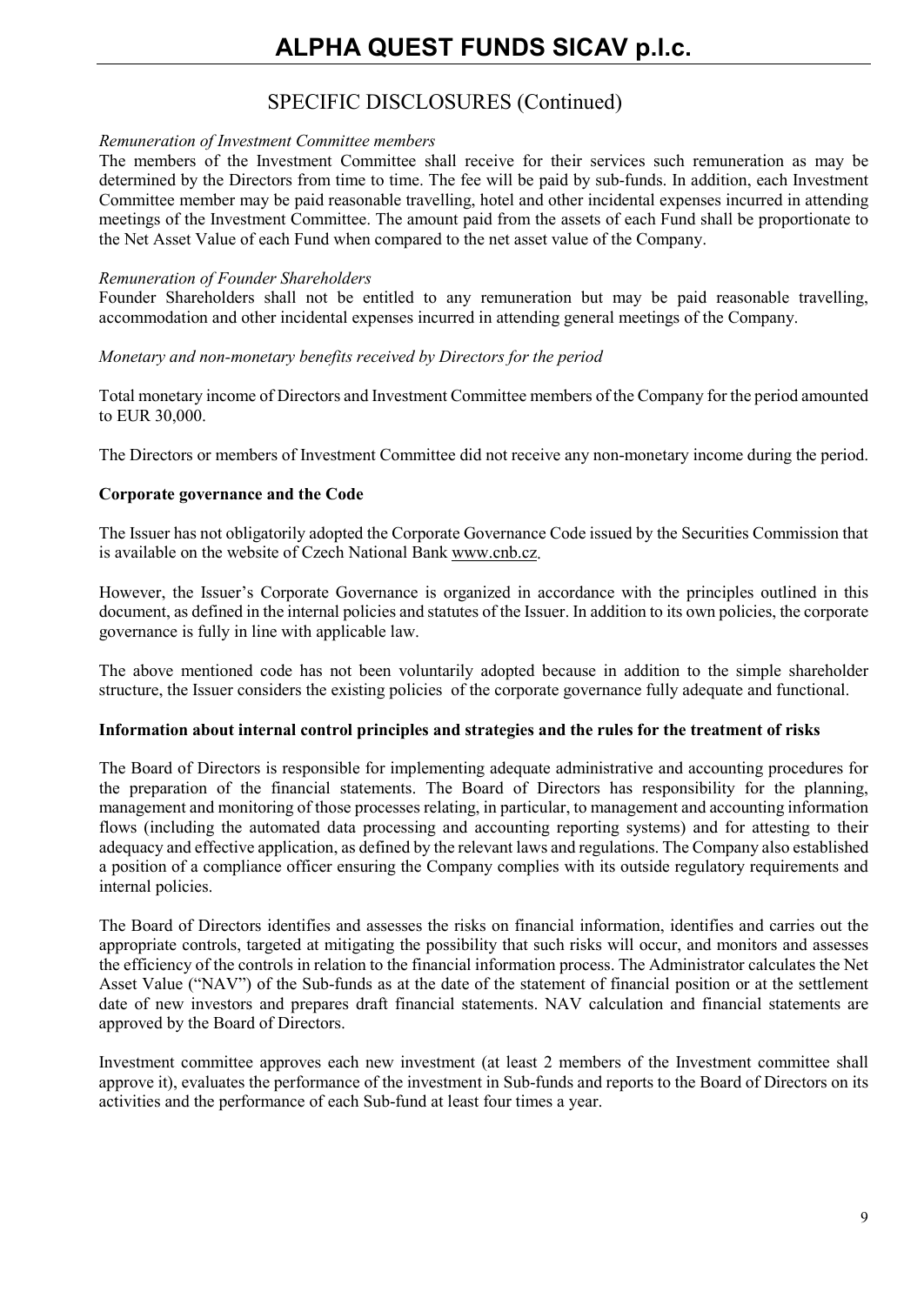## **Key Figures of the Company for the period**

Information about profit before tax for the period can be found in the Statement of Comprehensive Income on page 13 of the financial statements which forms the part of Annual Report. The result corresponds to the expectation and reward attributed to the Company for the issue of the bonds.

Information about the Company's total assets and financial situation as at 31 Decemebr 2017 can be found on page 12 in the financial statements which form part of the Annual Report.

## **Remuneration charged by auditors over the accounting period**

The statutory auditor's remuneration (excluding VAT) for the period amounted to EUR 15,000, which is outstanding at the year end. Fees charged by auditor for advise and assistance in connection with the initial compliance obligations was EUR 1, 000 (excluding VAT).

## **Legal and arbitration proceedings**

The Company is not a party to any litigation or arbitration proceedings.

## **Material contracts**

The Company has not entered into any contract beyond its normal business from which any member of the Company would incur any liability or claim that is significant at the end of the accounting period for the Company.

## **Expected economic situation in next year**

In 2018, the Company intends to continue its primary business of capital appreciation primarily through investments in points representing entitlement to immovable property located in Romania with the purpose of redeeming the points so acquired into cash.

### **Issuer's subsidiaries and branches**

The Company did not have an organizational unit located abroad in 2017.

## **Acquisition of own shares (treasury shares)**

During the period, no acquisition of own shares (treasury shares) occurred.

### **Expenses incurred in connection with research and development**

The Company did not incur any research and development expenditure during the period.

## **Investment in tangible and intangible fixed assets**

The Company did not make any significant investments in tangible and intangible fixed assets during the period.

### **Environmental and labor relations activities**

The Company complies with all legal requirements in the field of environmental protection and complies with applicable legislation in the field of labor relations.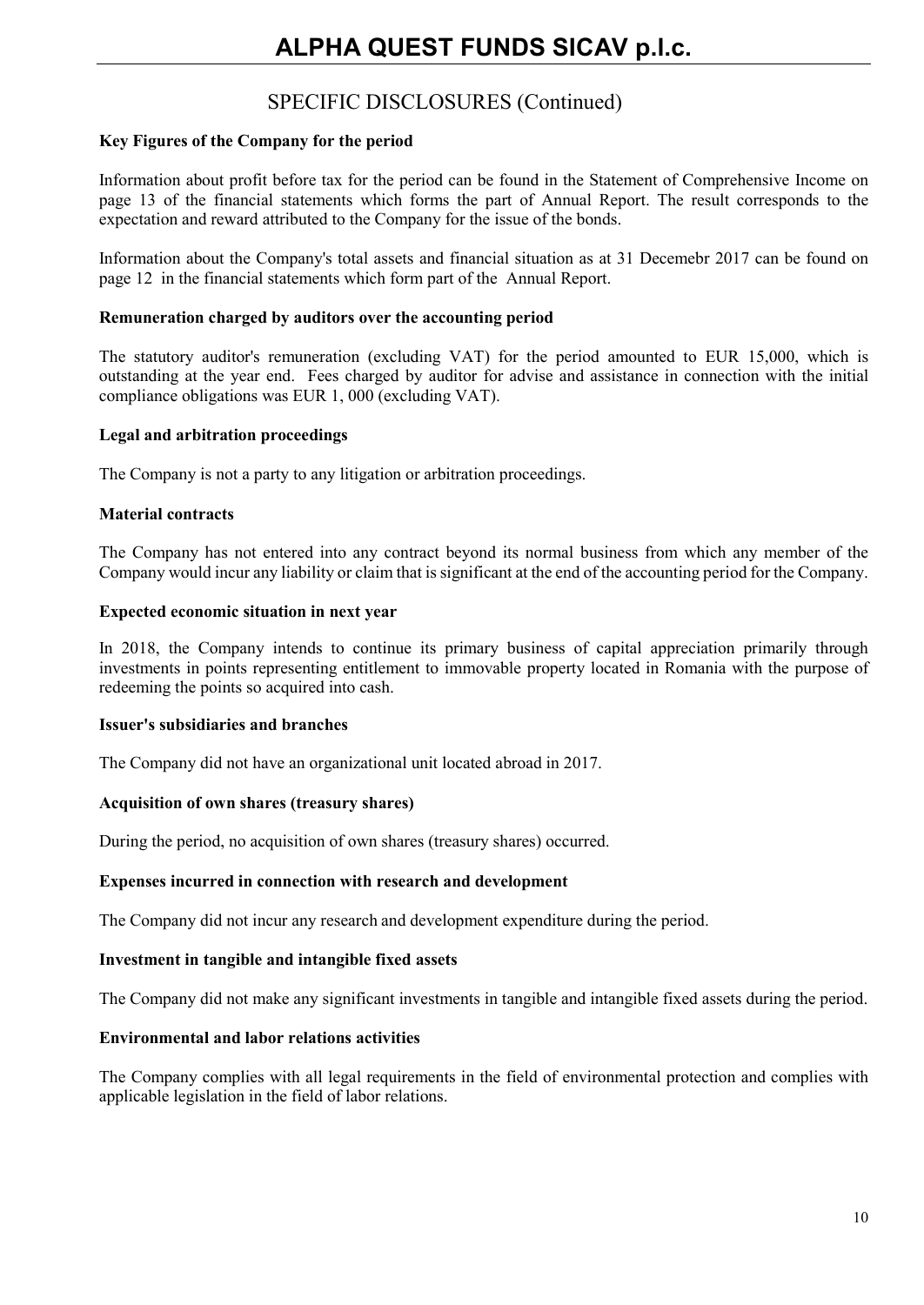## **True and fair view statement**

The Board of Directors of Alpha Quest Funds SICAV p.l.c. declares that the Annual Report and financial statements provide a true and fair view of the financial position, business activities and results of the Company for the past accounting period and to the best of its knowledge, all the information and data in the Annual Report and financial statements correspond to the prospects for future financial and business performance and no significant circumstances have been omitted.

Approved by the Board of Directors on 30 April 2018 and signed on its behalf by:

Noch

Director Director

 $\mathsf{V}$  . The contract of the contract of the contract of the contract of the contract of the contract of the contract of the contract of the contract of the contract of the contract of the contract of the contract of th

Mr. Michal Kosac Mr. Joseph Xuereb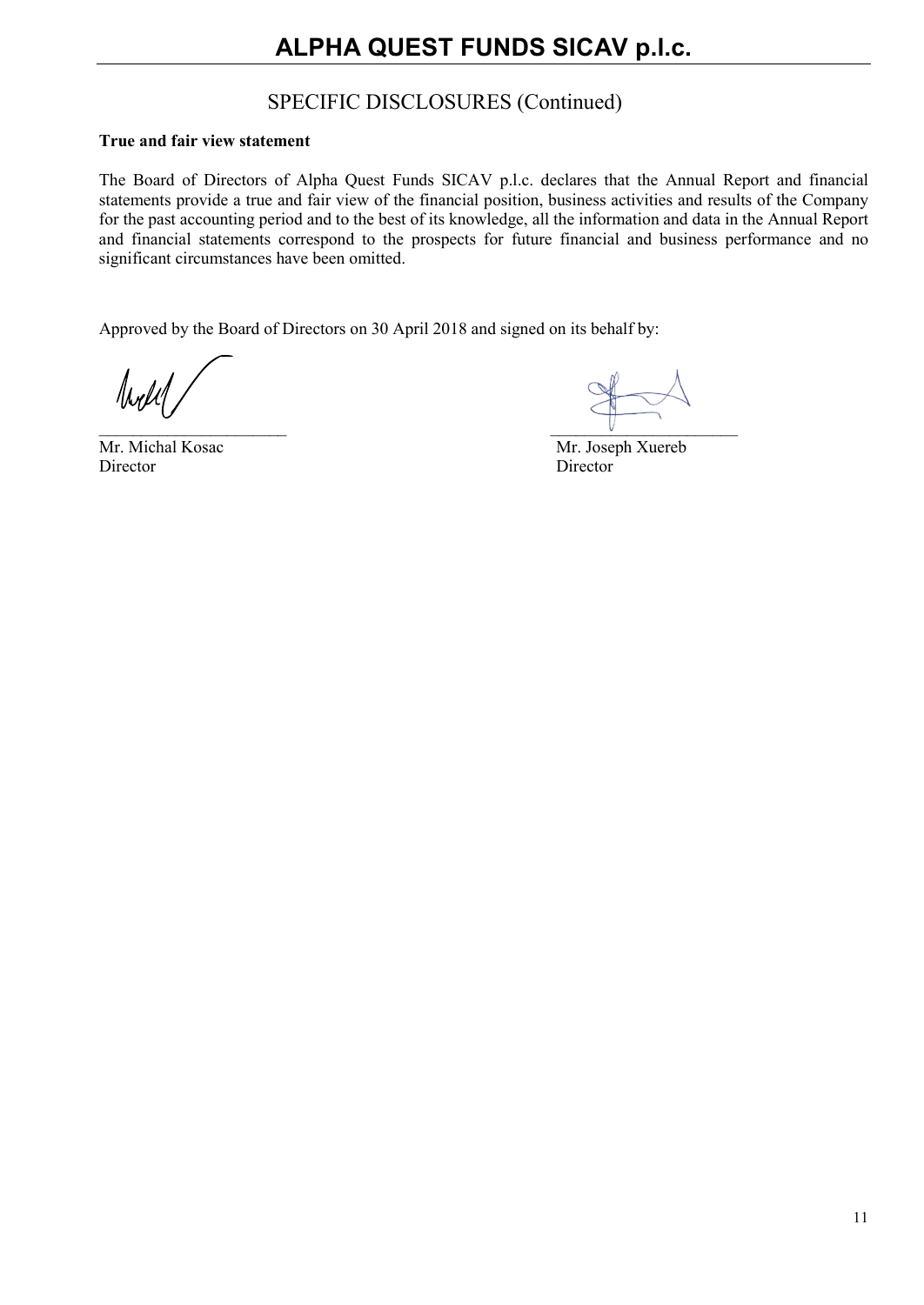**Statement of Financial Position**

**As at 31 December 2017**

|                                                            |                |                 | <b>Alpha Quest</b><br><b>Funds SICAV</b> | <b>Balanced</b>          | Alpha Quest Alpha Quest<br><b>Opportunity</b> |
|------------------------------------------------------------|----------------|-----------------|------------------------------------------|--------------------------|-----------------------------------------------|
|                                                            |                | <b>Combined</b> | p.l.c.                                   | <b>Fund</b>              | <b>Fund</b>                                   |
|                                                            |                | 31.12.17        | 31.12.17                                 | 31.12.17                 | 31.12.17                                      |
|                                                            | <b>Note</b>    | <b>EUR</b>      | <b>EUR</b>                               | <b>EUR</b>               | <b>EUR</b>                                    |
| <b>Assets</b>                                              |                |                 |                                          |                          |                                               |
| <b>Current assets</b>                                      |                |                 |                                          |                          |                                               |
| Cash and cash equivalents                                  | 5              | 16,129,453      | 772,174                                  | 1,221,304                | 14,135,975                                    |
| Financial assets at fair value through profit or loss      | 11             | 3,646,738       |                                          |                          | 3,646,738                                     |
| Due from SICAV                                             |                | 10,358,691      |                                          | 3,486,122                | 6,872,569                                     |
| Due from sub-funds                                         |                | 3,999,297       | 2,191,021                                | 940,169                  | 868,107                                       |
| Management and performance fee receivable                  |                | 893,369         | 893,369                                  |                          |                                               |
| <b>Restitution points</b>                                  | 12             | 37,837,961      |                                          | 37,446,509               | 391,452                                       |
| Receivable from Government of Romania                      |                | 6,054,111       | 6,054,111                                |                          |                                               |
| Receivable from "A" Class Shareholders                     |                | 454,396         | 454,396                                  |                          |                                               |
| <b>Total assets</b>                                        |                | 79,374,016      | 10,365,071                               | 43,094,104               | 25,914,841                                    |
| <b>Equity and Liabilities</b>                              |                |                 |                                          |                          |                                               |
| <b>Share Capital and Reserves</b>                          |                |                 |                                          |                          |                                               |
| Share capital                                              | 6              | 1,100           | 1,100                                    |                          |                                               |
| <b>Total equity</b>                                        |                | 1,100           | 1,100                                    | $\overline{\phantom{0}}$ |                                               |
| <b>Current liabilities</b>                                 |                |                 |                                          |                          |                                               |
| Bonds issued and interest payable                          | 13             | 31,358,955      |                                          | 31,358,955               |                                               |
| Administration fees payable                                | 14             | 23,666          |                                          | 11,833                   | 11,833                                        |
| Audit fees payable                                         |                | 17,700          |                                          | 8,850                    | 8,850                                         |
| Management fees payable                                    | 14             | 387,480         |                                          | 191,053                  | 196,427                                       |
| Performance fees payable                                   | 14             | 505,889         |                                          | 145,699                  | 360,190                                       |
| Other payables                                             | 14             | 230,646         | 5,280                                    | 1,878                    | 223,488                                       |
| Due to sub-funds                                           |                | 12,166,967      | 10,358,691                               | 868,107                  | 940,169                                       |
| Due to SICAV                                               |                | 2,191,021       |                                          | 2,191,021                |                                               |
| <b>Total liabilities</b>                                   |                | 46,882,324      | 10,363,971                               | 34,777,396               | 1,740,957                                     |
| Net assets attributable to holders of redeemable<br>shares | $\overline{7}$ | 32,490,592      |                                          | 8,316,708                | 24,173,884                                    |
| <b>Total Equity and Liabilities</b>                        |                | 79,374,016      | 10,365,071                               | 43,094,104               | 25,914,841                                    |

The accompanying notes are an integral part of these financial statements.

The financial statements on pages 12 to 30 were approved and authorised for issue by the Board of Directors on 30 April 2018 and were signed on its behalf by:

 $M_{\rm H}$  Mr. Michal Kosac Mr. Joseph Xuereb<br>
Director Director Director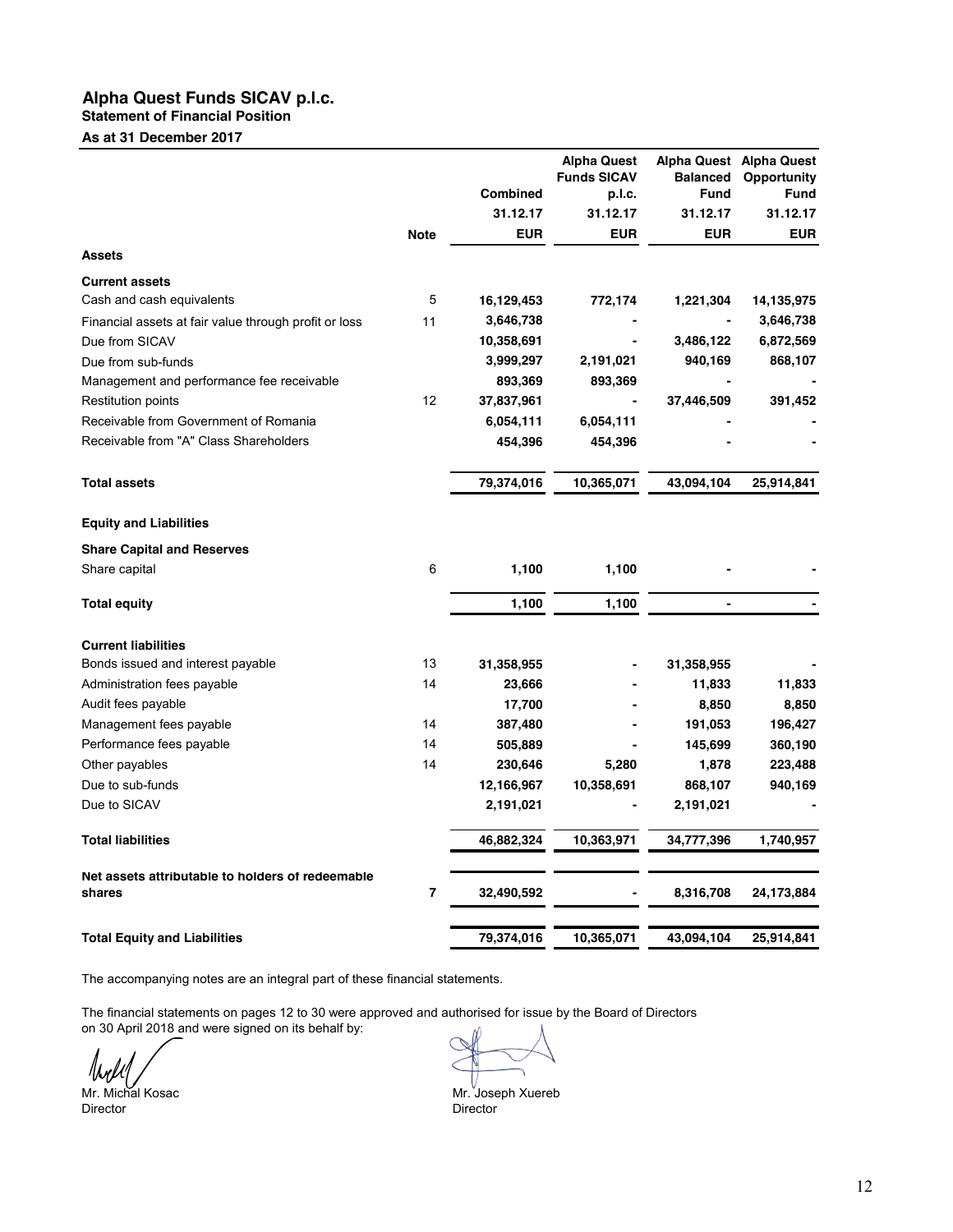#### **Statement of Comprehensive Income**

### **For the period from 28 November 2016 (date of incorporation) to 31 December 2017**

|                                                                                |             |               | <b>Alpha Quest</b> | <b>Alpha Quest</b> | <b>Alpha Quest</b> |
|--------------------------------------------------------------------------------|-------------|---------------|--------------------|--------------------|--------------------|
|                                                                                |             |               | <b>Funds SICAV</b> | <b>Balanced</b>    | Opportunity        |
|                                                                                |             | Combined      | p.l.c.             | Fund               | <b>Fund</b>        |
|                                                                                |             | 31.12.17      | 31.12.17           | 31.12.17           | 31.12.17           |
|                                                                                | <b>Note</b> | <b>EUR</b>    | <b>EUR</b>         | <b>EUR</b>         | <b>EUR</b>         |
| Income                                                                         |             |               |                    |                    |                    |
| Net gains on financial assets at fair value                                    |             |               |                    |                    |                    |
| through profit or loss                                                         |             | 587,060       |                    |                    | 587,060            |
| Net gains on restitution points                                                |             | 7,990,339     |                    | 2,796,960          | 5,193,379          |
| Net loss on foreign exchange                                                   |             | (1, 851, 714) | (48, 596)          | (1,410,751)        | (392, 367)         |
| Interest income                                                                | 15          | 253,867       | 165                |                    | 253,702            |
| Income from management and performance                                         |             |               |                    |                    |                    |
| fees                                                                           | 14          | 1,860,944     | 1,860,944          |                    |                    |
| Net investment income                                                          |             | 8,840,496     | 1,812,513          | 1,386,209          | 5,641,774          |
| <b>Expenditure</b>                                                             |             |               |                    |                    |                    |
| Administration fees                                                            | 14          | (23, 666)     |                    | (11, 833)          | (11, 833)          |
| Audit fees                                                                     |             | (17,700)      |                    | (8, 850)           | (8, 850)           |
| Directors and investment committee fees                                        | 8           | (30,000)      |                    | (15,000)           | (15,000)           |
| Performance fees                                                               | 14          | (1,323,464)   |                    | (145, 699)         | (1, 177, 765)      |
| Professional fees                                                              |             | (9, 490)      |                    | (7, 720)           | (1,770)            |
| Management fees                                                                | 14          | (537, 480)    |                    | (191, 053)         | (346, 427)         |
| Interest expense                                                               | 16          | (822, 861)    |                    | (822, 861)         |                    |
| Set up fees                                                                    |             | (50, 770)     | (10,000)           | (20, 770)          | (20,000)           |
| Other operating expenses                                                       | 17          | (838, 976)    | (5,046)            | (269, 715)         | (564, 215)         |
| <b>Total operating expenses</b>                                                |             | (3,654,407)   | (15, 046)          | (1,493,501)        | (2, 145, 860)      |
| Profit for the period                                                          |             | 1,797,467     | 1,797,467          |                    |                    |
| Net increase/(decrease) in net assets<br>attributable to holders of redeemable |             |               |                    |                    |                    |
| shares                                                                         |             | 3,388,622     |                    | (107, 292)         | 3,495,914          |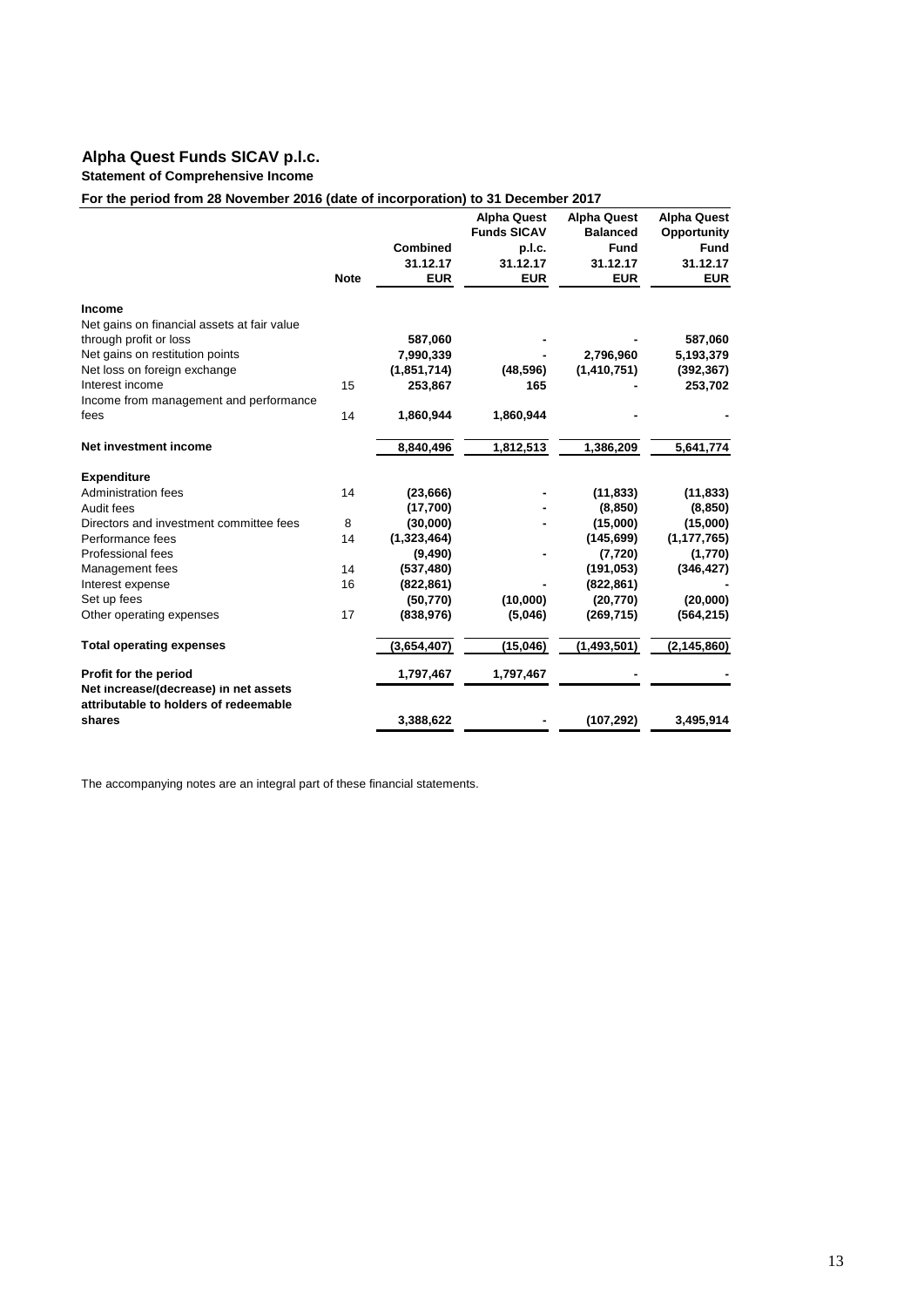### **Statement of Changes in Net Assets Attributable to Holders of Redeemable Shares**

## **For the period from 28 November 2016 (date of incorporation) to 31 December 2017**

|                                                                   |                      | <b>Alpha Quest</b> |
|-------------------------------------------------------------------|----------------------|--------------------|
|                                                                   | <b>Alpha Quest</b>   | Opportunity        |
|                                                                   | <b>Balanced Fund</b> | <b>Fund</b>        |
|                                                                   | 31.12.17             | 31.12.17           |
|                                                                   | <b>EUR</b>           | <b>EUR</b>         |
| Issue of redeemable shares during the period                      | 8,424,000            | 20,677,970         |
| Transactions with holders of redeemable shares                    | 8,424,000            | 20,677,970         |
| (Decrease)/increase in net assets attributable to holders of      |                      |                    |
| redeemable shares                                                 | (107, 292)           | 3,495,914          |
| Net assets as at the end of the period attributable to holders of |                      |                    |
| redeemable shares                                                 | 8,316,708            | 24,173,884         |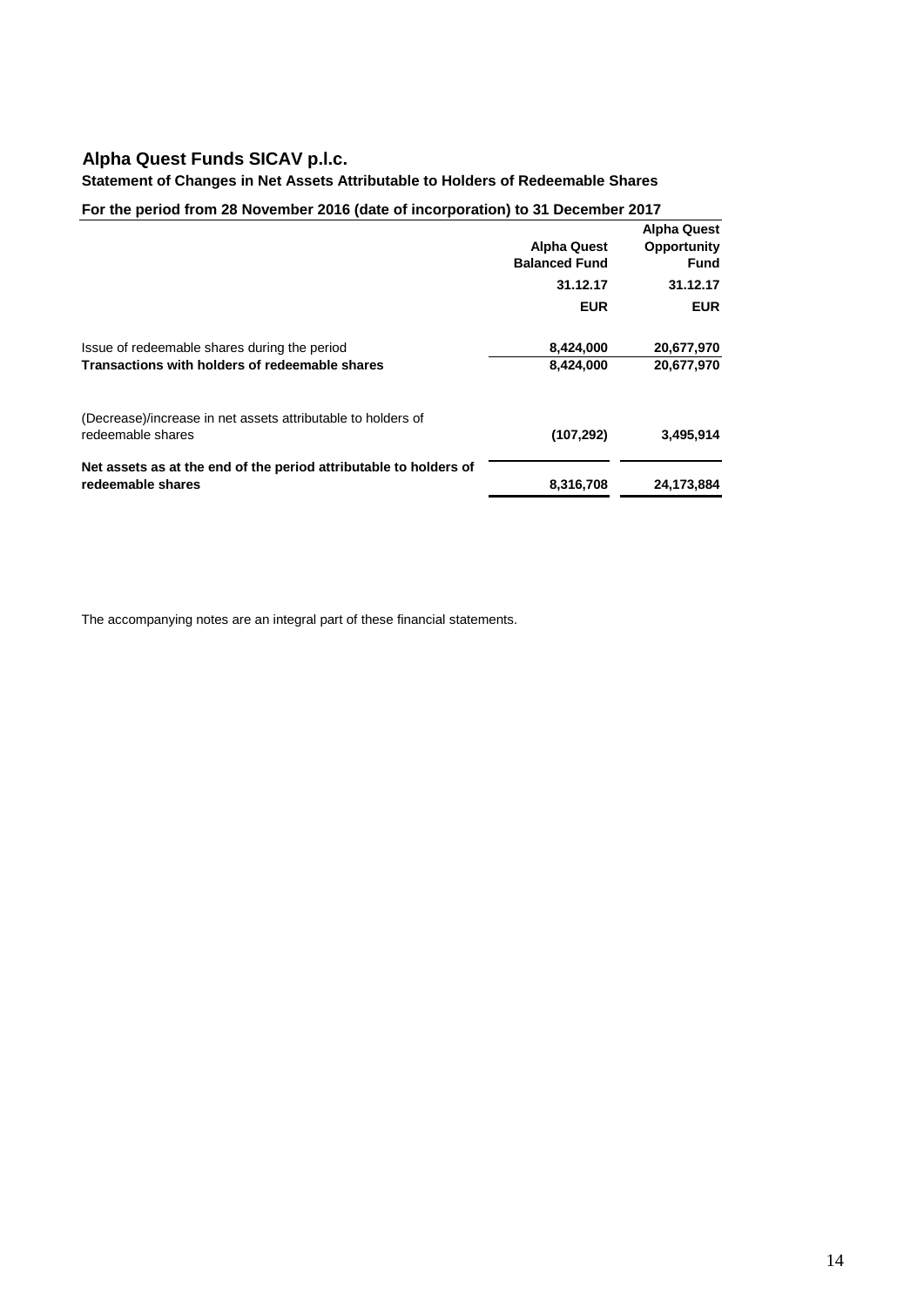## **Alpha Quest Funds SICAV p.l.c. Statement of Changes in Equity**

## **For the period from 28 November 2016 (date of incorporation) to 31 December 2017**

|                                              | <b>Share Capital</b>     | <b>Retained</b><br>earnings | Total       |
|----------------------------------------------|--------------------------|-----------------------------|-------------|
|                                              | 31.12.17                 | 31.12.17                    | 31.12.17    |
|                                              | <b>EUR</b>               | <b>EUR</b>                  | <b>EUR</b>  |
| Balance as at the beginning of the period    |                          | ٠                           |             |
| <b>Transaction with owners</b>               |                          |                             |             |
| Issue of share capital                       | 1,100                    |                             | 1,100       |
| <b>Comprehensive income</b>                  |                          |                             |             |
| Profit for the period                        | $\overline{\phantom{a}}$ | 1,797,467                   | 1,797,467   |
| Dividends declared to 'A' Class Shareholders |                          | (1,797,467)                 | (1,797,467) |
| Balance as at the end of the period          | 1,100                    |                             | 1,100       |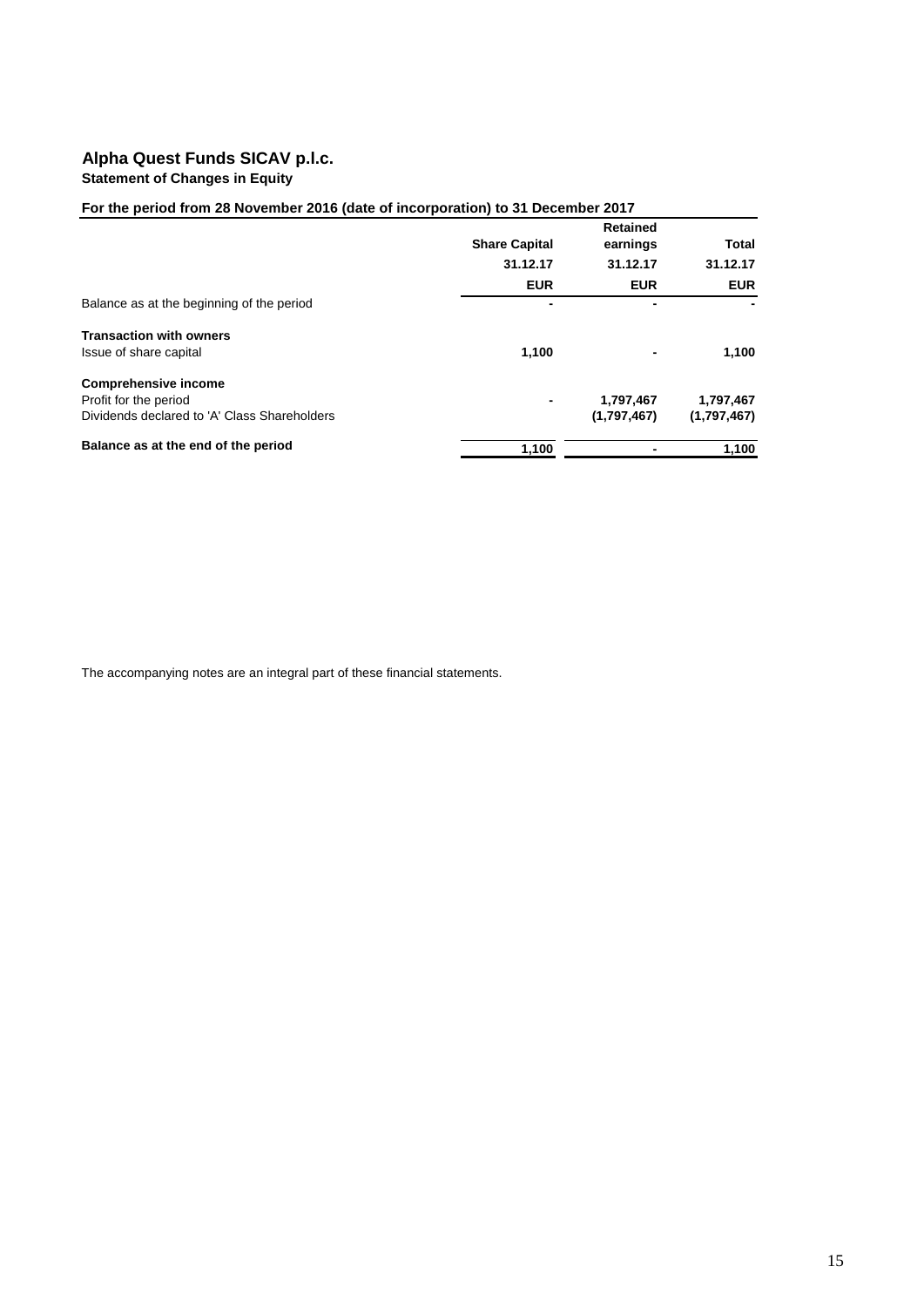## **Statement of Cash Flows**

**For the period from 28 November 2016 (date of incorporation) to 31 December 2017**

|                                                                      |                 | <b>Alpha Quest</b><br><b>Funds SICAV</b> | <b>Alpha Quest</b><br><b>Balanced</b> | <b>Alpha Quest</b><br>Opportunity |
|----------------------------------------------------------------------|-----------------|------------------------------------------|---------------------------------------|-----------------------------------|
|                                                                      | <b>Combined</b> | p.l.c.                                   | <b>Fund</b>                           | <b>Fund</b>                       |
|                                                                      | 31.12.17        | 31.12.17                                 | 31.12.17                              | 31.12.17                          |
| Cash flows from operating activities                                 | <b>EUR</b>      | <b>EUR</b>                               | <b>EUR</b>                            | <b>EUR</b>                        |
| Operating expenses paid                                              | (1,657,031)     | (3,906)                                  | (311, 327)                            | (1, 341, 798)                     |
| Performance fee and management fee received                          |                 |                                          |                                       |                                   |
| from sub-funds                                                       | 597,467         | 597,467                                  |                                       |                                   |
| Interest received                                                    | 254,538         | 165                                      |                                       | 254,373                           |
| Received from government on behalf of sub-funds                      | 7,071,522       | 7,071,522                                |                                       |                                   |
| Paid on behalf of sub-funds                                          | (5,721,509)     | (5, 117, 379)                            |                                       | (604, 130)                        |
| Purchase of investments                                              | (79, 482, 335)  |                                          | (38, 247, 548)                        | (41, 234, 788)                    |
| Sale of investments                                                  | 39,115,340      |                                          | 2,801,379                             | 36,313,961                        |
| Net cash (outflows)/inflows from operating<br>activities             | (39, 822, 009)  | 2,547,869                                | (35,757,496)                          | (6,612,382)                       |
| Cash flows from financing activities                                 |                 |                                          |                                       |                                   |
| Issue of share capital                                               | 1,000           | 1,000                                    |                                       |                                   |
| Proceeds from issue of bonds                                         | 30,155,282      |                                          | 30,155,282                            |                                   |
| Interest paid                                                        | (799, 863)      |                                          | (799, 863)                            |                                   |
| Amounts received on subscription of shares                           | 28,161,801      |                                          | 7,483,831                             | 20,677,970                        |
| Dividends paid to 'A' Class shareholders                             | (1,797,467)     | (1,797,467)                              |                                       |                                   |
| Net cash inflows from financing activities                           | 55,720,753      | (1,796,467)                              | 36,839,250                            | 20,677,970                        |
| Net increase in cash and cash equivalents                            | 15,898,744      | 751,402                                  | 1,081,754                             | 14,065,588                        |
| Cash and cash equivalents at beginning of period                     |                 |                                          |                                       |                                   |
| Effect of exchange rate fluctuations in cash and<br>cash equivalents | 230,709         | 20,772                                   | 139,550                               | 70,388                            |
| Cash and cash equivalents at end of period                           | 16,129,453      | 772,174                                  | 1,221,304                             | 14,135,975                        |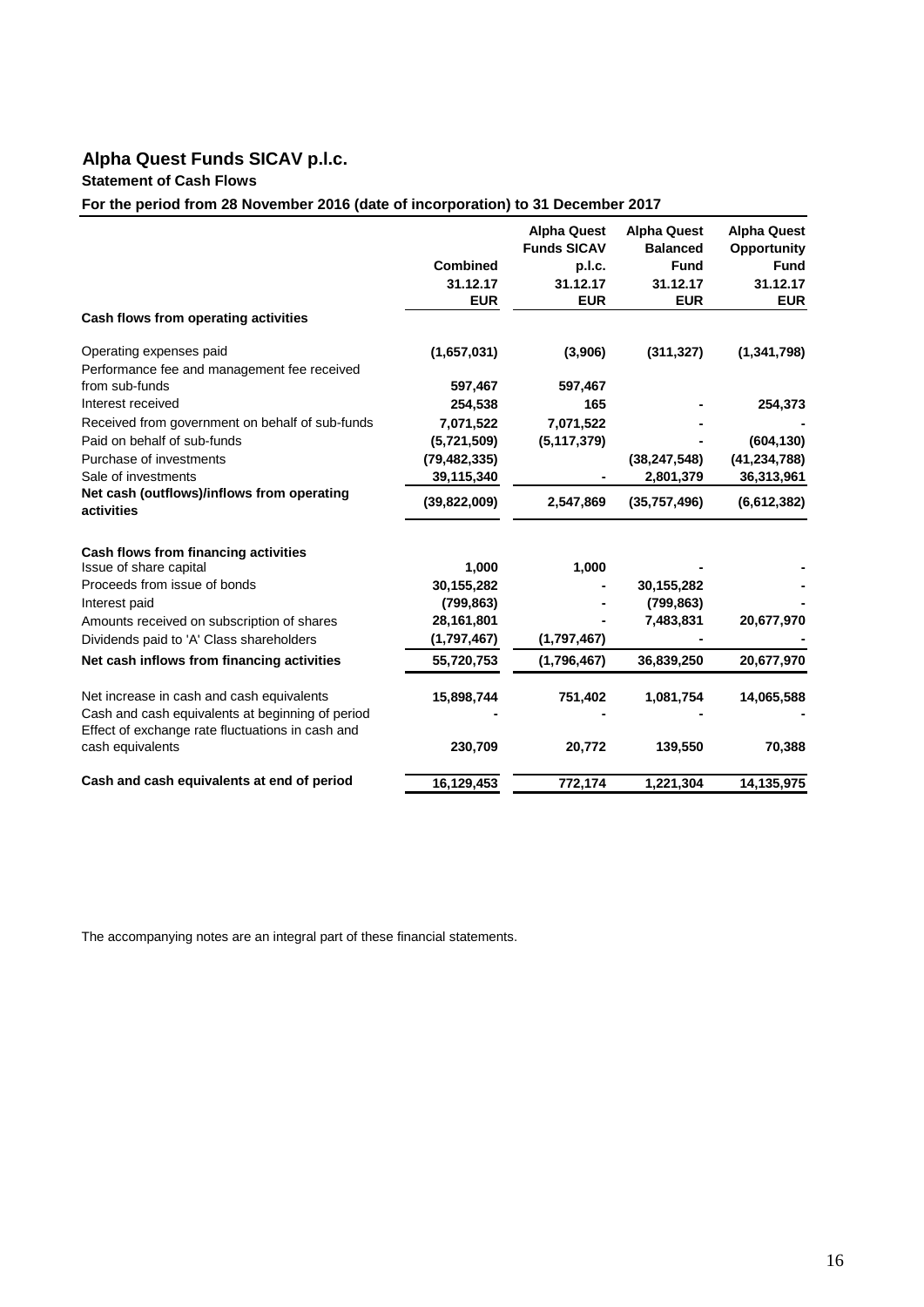## **Notes to the financial statements For the period from 28 November 2016 (date of incorporation) to 31 December 2017**

### **1 Reporting entity**

Alpha Quest Funds SICAV p.l.c. (the "Company") is organized under the laws of Malta as an investment company with variable share capital (SICAV) incorporated in accordance with the terms of the Companies Act, 1995 (Chapter 386, Laws of Malta) on 28 November 2016, with registration number SV430. The Company is licensed and regulated by the Malta Financial Services Authority ("MFSA") under the Investment Services Act (Chapter 370, Laws of Malta) as a Professional Investor Fund which targets Qualifying Investors as set out in the relevant Offering Supplement.

As at reporting date, the Company has constituted two sub-funds, the Alpha Quest Balanced Fund and the Alpha Quest Opportunity Fund (the "Sub-funds"), which were both licensed on 30 November 2016. The Sub-funds are not separate legal entities. During the period, Alpha Quest Balanced Fund has issued bonds (see note 13) which are listed on the Prague Stock Exchange.

Collectively, the Company and the Sub-funds are referred to as the "Fund".

#### $\overline{2}$ **2 Basis of preparation**

### **2.1 Statement of compliance**

These financial statements have been prepared and presented in accordance with International Financial Reporting Standards ("IFRS") as adopted by the European Union ("EU") (the "applicable framework"). All references in these financial statements to IAS, IFRS or SIC/IFRIC interpretations refer to those adopted by the EU.

The first financial period-end of the Company in accordance with the terms of the Companies Act, 1995 (Chapter 386, Laws of Malta) is 31 December 2017.

Financial information of the Sub-funds is reported along with financial information of the Company in form of financial statements. "Combined" means that financial information of the Company and each Sub-fund stated separately is added together in another column of the combined financial statements and all intra-fund transactions and balances are not eliminated.

### **2.2 Basis of measurement**

The financial statements have been prepared on the historical cost basis, except for financial instruments at fair value through profit or loss, which are measured at their fair value.

### **2.3 New standards and interpretations**

A number of new standards, amendments to standards and interpretations have not yet become effective or have not yet been adopted by the EU for beginning of current reporting period and have thus not been applied in the preparation of these financial statements:

*IFRS 9 – Financial Instruments* (effective for accounting period beginning on or after 1 January 2018, to be applied retrospectively) issued in November 2009 contains new requirements regarding the classification and the measurement of financial assets. An amendment from October 2010 contains new requirements regarding the classification and the measurement of financial liabilities and derecognition. An amendment from November 2013 contains a new hedge accounting model. The final version of the standard was issued in June 2014. The key requirements are summarised below:

- In line with the IFRS 9 requirements regarding the classification and measurement, all recognised financial assets that currently fall under IAS 39 *Financial Instruments: Recognition and Measurement* will be subsequently measured either at amortised cost or at fair value. Specifically:
	- A debt instrument that is (i) held within a business model whose objective is to collect contractual cash flows, and (ii) that has contractual cash flows that are solely payments of principal and interest on the principal amount outstanding, must be measured at amortised book value (less any impairments), unless the asset is designated at fair value through profit or loss (FVTPL) under the fair value option.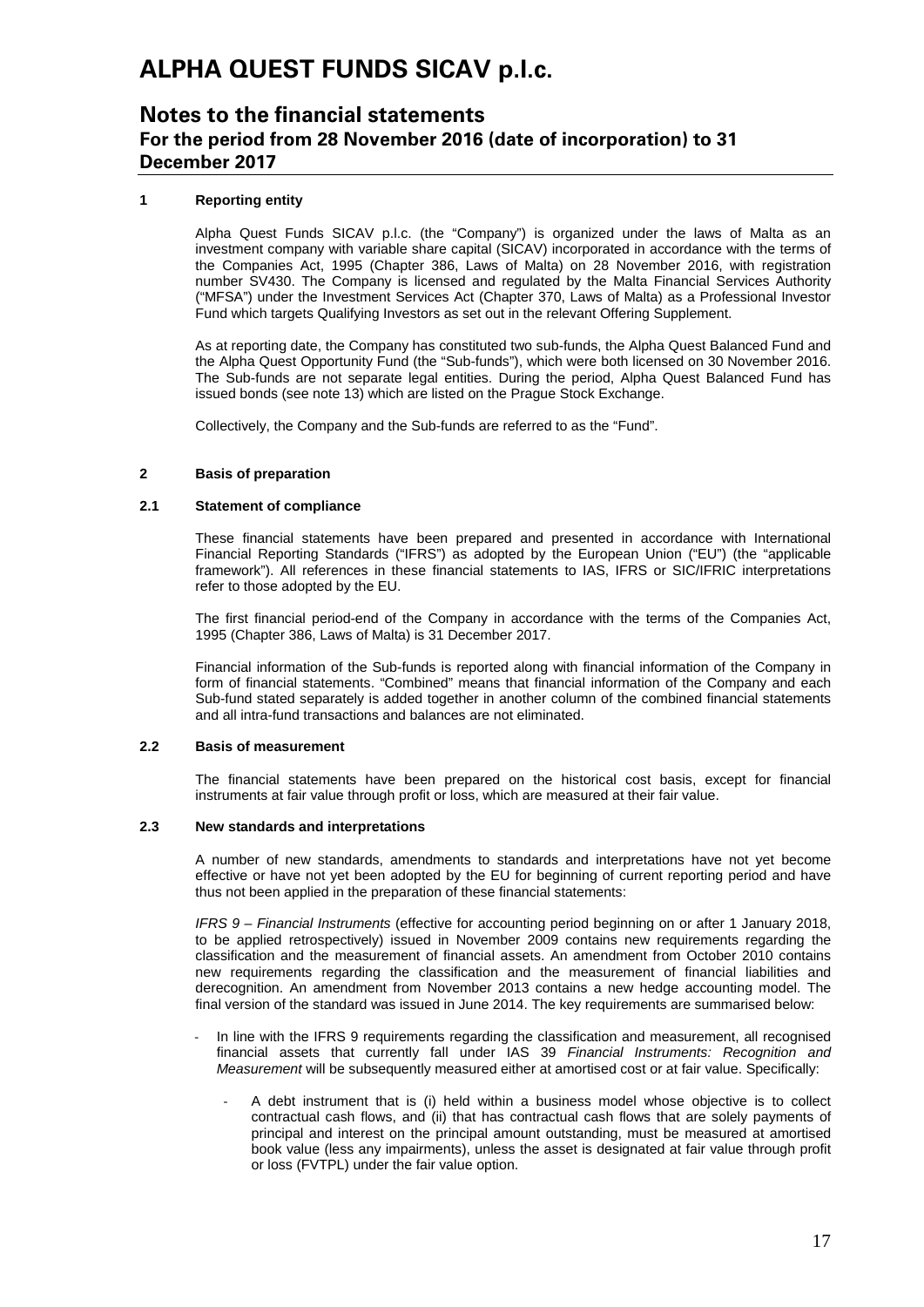## **Notes to the financial statements For the period from 28 November 2016 (date of incorporation) to 31 December 2017**

### **2 Basis of preparation (Continued)**

### **2.3 New standards and interpretations (Continued)**

- A debt instrument that is (i) held within a business model whose objective is achieved by both collecting contractual cash flows and selling financial assets and (ii) whose contractual terms of the financial asset on specified dates give rise to cash flows that are solely payments of principal and interest on the principal amount outstanding, must be measured at fair value through other comprehensive income (FVTOCI) unless the asset is designated at FVTPL under the fair value option.
- All other debt instruments must be measured at fair value through profit or loss.
- Impairment requirements are based on the expected credit losses model (ECL), which replaces the incurred losses model under IAS 39.

The Fund will adopt IFRS 9 in the statutory financial statements for the reporting year beginning on 1 January 2018. At the same time, the Directors assessed that no significant impact is expected on the financial statements of the Fund as a result of adopting IFRS 9.

### **2.4 Functional and presentation currency**

The financial statements are presented in Euro (EUR), which is the functional currency of the Company, rounded to the nearest unit.

### **2.5 Use of assumptions, estimates and judgements**

The preparation of financial statements in conformity with IFRS requires the directors to make judgments, estimates and assumptions that affect both the application of accounting policies and the reported amounts of assets, liabilities, income and expenses. Actual results may differ from these estimates.

Estimates and underlying assumptions are reviewed on an on-going basis. Revisions to accounting estimates are recognised in the period in which the estimate was revised if the revision affects only that period or in the period of the revision and future periods if the revision affects both current and future periods.

In the opinion of the Directors, the accounting estimates and judgements made in the course of preparing these financial statements are not difficult to reach, subjective or complex to a degree which would warrant their description as critical in terms of the requirements of IAS 1 *Presentation of Financial Statements*.

### **3 Significant accounting policies**

The accounting policies set out below have been applied consistently throughout the period.

### **3.1 Foreign currency transactions**

Transactions in foreign currencies are translated to the functional currency at the spot exchange rate at the date of the transaction. Monetary assets and liabilities denominated in foreign currencies at the reporting date are retranslated to the functional currency at the spot exchange rate at that date. Nonmonetary assets and liabilities denominated in foreign currency that are measured at fair value are retranslated to the functional currency at the spot exchange rate at the date that the fair value was determined. Foreign currency differences arising on retranslation are recognised in the Statement of comprehensive income.

### **3.2 Interest income and interest expense**

Interest income comprises interest income on debt instruments. Interest income is recognized as it accrues in profit or loss, using the effective interest method. Interest expense comprises interest expense on borrowings.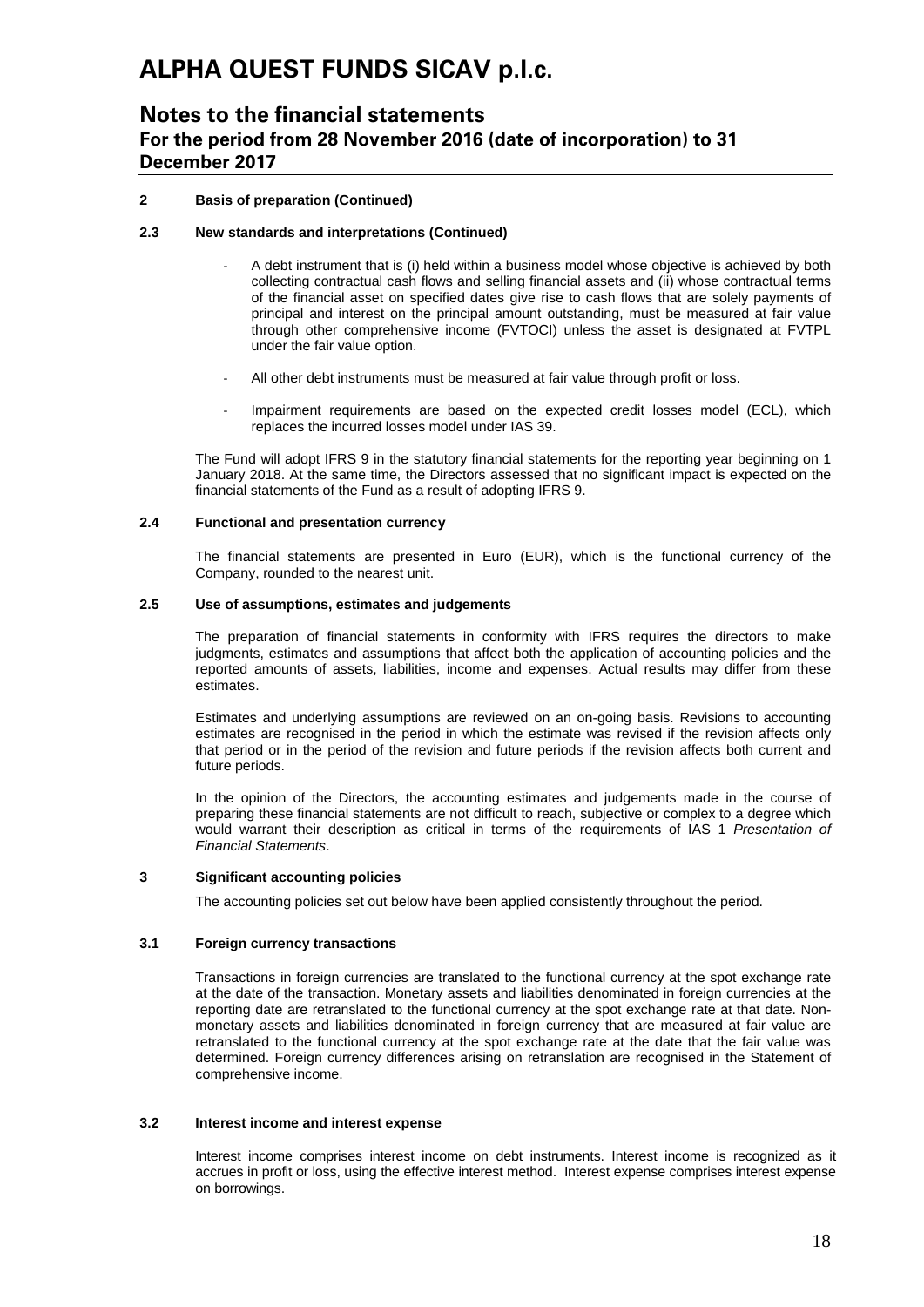## **Notes to the financial statements For the period from 28 November 2016 (date of incorporation) to 31 December 2017**

### **3 Significant accounting policies (Continued)**

### **3.3 Fees and commission expenses**

Fees and commission expenses are recognised in the statement of comprehensive income as the related services are performed.

### **3.4 Restitution points**

Investments in restitution points are measured initially at cost. For subsequent measurement on each valuation date, the discounted value approach was used as this was deemed to be the only applicable approach given the characteristics of the assets and the sub-fund's intention to enjoy the economic benefits from the assets by way of redeeming them through forward claims against the Romanian State which will be compensated in cash, over the next five years in equal tranches of 20% of the total number of points it owns. To estimate the discounted value of the assets, the discounted cash flow method was applied. To derive the present value of the cash flows arising from the compensation of the points, it was considered that the appropriate discount rate should be the effective interest rate.

#### **3.5 Financial instruments**

#### *3.5.1 Non-derivative financial assets*

The Fund recognises a financial asset or a financial liability when, and only when, it becomes a party to the contractual provisions of the instrument. Purchases or sales of financial assets that require delivery of assets within the time frame generally established by regulation or convention in the marketplace are recognised on the trade date, i.e., the date that the Fund commits to purchase or sell the asset. Other financial assets and financial liabilities are recognised on the date on which they are originated.

Financial assets and financial liabilities at fair value through profit or loss are initially recognized at fair value, with transaction costs recognized in profit or loss. Financial assets or financial liabilities not at fair value through profit or loss are initially recognised at fair value plus transaction costs that are directly attributable to their acquisition or issue.

Financial assets and financial liabilities are offset and the net amount presented in the Statement of Financial Position when the Fund has a current legal enforceable right to set off the recognised amounts and intends to settle on a net basis or to realise the asset and settle the liability simultaneously.

#### *Derecognition*

A financial asset (or, where applicable a part of a financial asset) is derecognized where:

- The rights to receive cash flows from the asset have expired; or
- The Fund has transferred its rights to receive cash flows from the asset or has assumed an obligation to pay the received cash flows in full without material delay to a third party under a 'pass-through' arrangement; and
- Either (a) the Fund has transferred substantially all the risks and rewards of the asset, or (b) the Fund has neither transferred nor retained substantially all the risks and rewards of the asset, but has transferred control of the asset.

The Fund derecognizes a financial liability when the obligation under the liability is discharged, cancelled or expires.

#### *Classification*

The Fund classifies its financial assets and financial liabilities as mentioned below in accordance with IAS 39.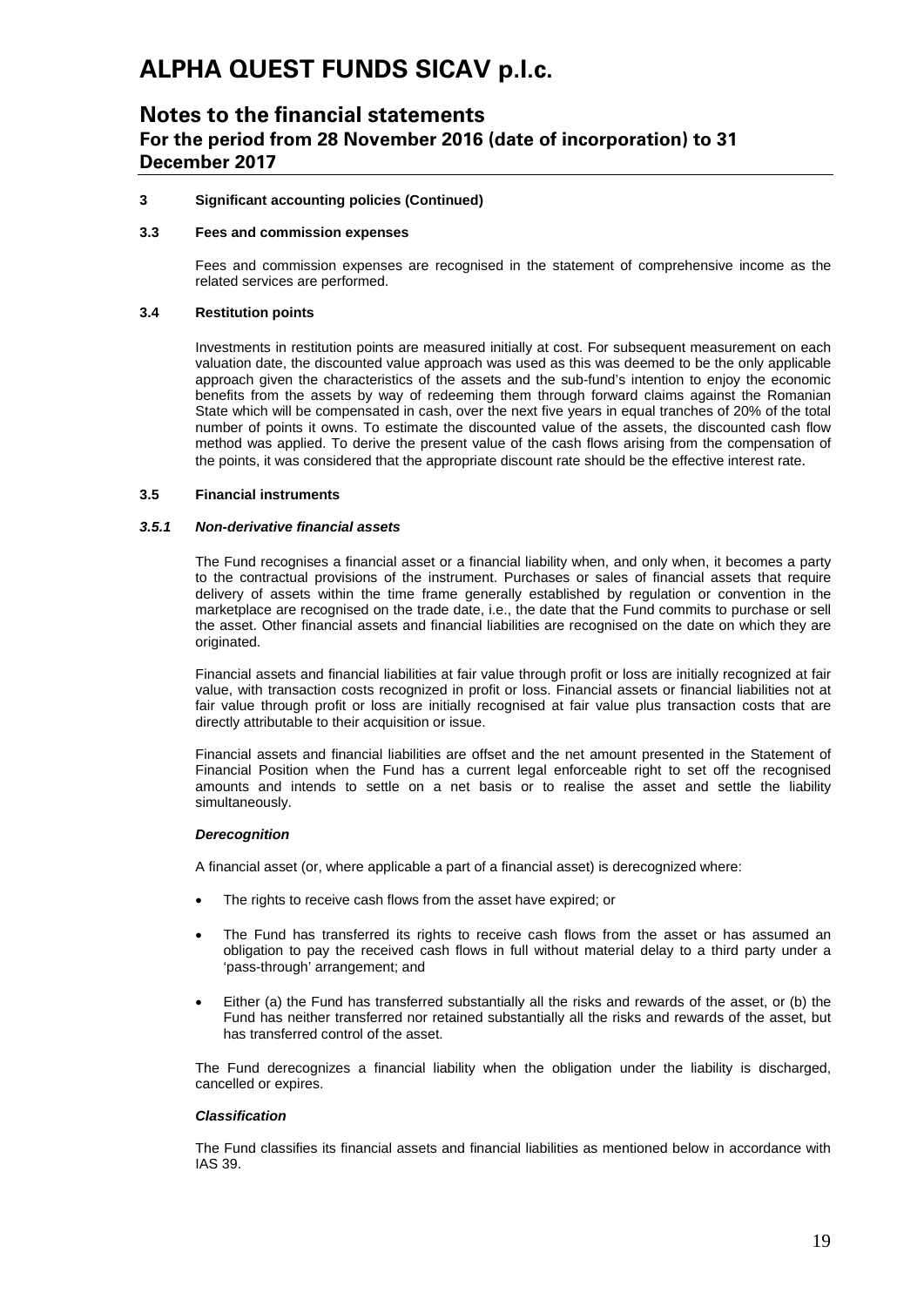## **Notes to the financial statements For the period from 28 November 2016 (date of incorporation) to 31 December 2017**

### **3 Significant accounting policies (Continued)**

### **3.5 Financial instruments (Continued)**

### *3.5.1 Non-derivative financial assets (Continued)*

Financial assets at fair value through profit or loss:

• Designated at fair value through profit or loss upon initial recognition – debt instruments and mutual funds

Financial assets at amortised cost:

• Cash and cash equivalents and receivables.

Cash and cash equivalents comprise cash at bank with a contractual maturity of three months or less.

Financial liabilities at amortised cost:

- Bond issued
- Other liabilities other payables.

### *3.5.2 Non-derivative financial liabilities*

The Fund initially recognises debt securities issued and subordinated liabilities on the date that they originated. All other financial liabilities (including liabilities designated at fair value through profit or loss) are recognised initially on the trade date at which the Company becomes a party to the contractual provisions of the instrument.

The Fund derecognises a financial liability when its contractual obligations are discharged or cancelled or expire.

### **3.6 Net gain/loss from financial instruments at fair value through profit or loss**

Net gain/loss from financial instruments at fair value through profit or loss includes all realised and unrealised fair value changes and foreign exchange differences, but excludes interest and dividend income.

Net realised gain/loss from financial instruments at fair value through profit or loss is calculated using the average cost method.

### **3.7 Redeemable shares**

The Fund classifies financial instruments issued as financial liabilities or equity instruments in accordance with the substance of the contractual terms of the instruments. The Sub-funds issue redeemable shares on every dealing day defined as 31 December of each year, which are redeemable at the holder's option on every dealing day as defined above. Such shares are classified as financial liabilities. Redeemable shares can be put back to the Sub-funds at any time for cash equal to a proportionate share of the Sub-funds' net asset value attributable to the share class. The redeemable shares are carried at the redemption amount that is payable at the statement of financial position date if the holder exercises the right to put the share back to the Sub-funds.

Redeemable shares are issued and redeemed at the holder's option at prices based on the Subfunds' net asset value per share at the time of issue or redemption. The Sub-funds' net asset value per share is calculated by dividing the net assets attributable to the holders of each redeemable share with the total number of outstanding redeemable shares. In accordance with the provisions of the Sub-funds' regulations, investment positions are valued annually on 31 December based on the latest available dealing price for the purpose of determining the net asset value per share for subscriptions and redemptions.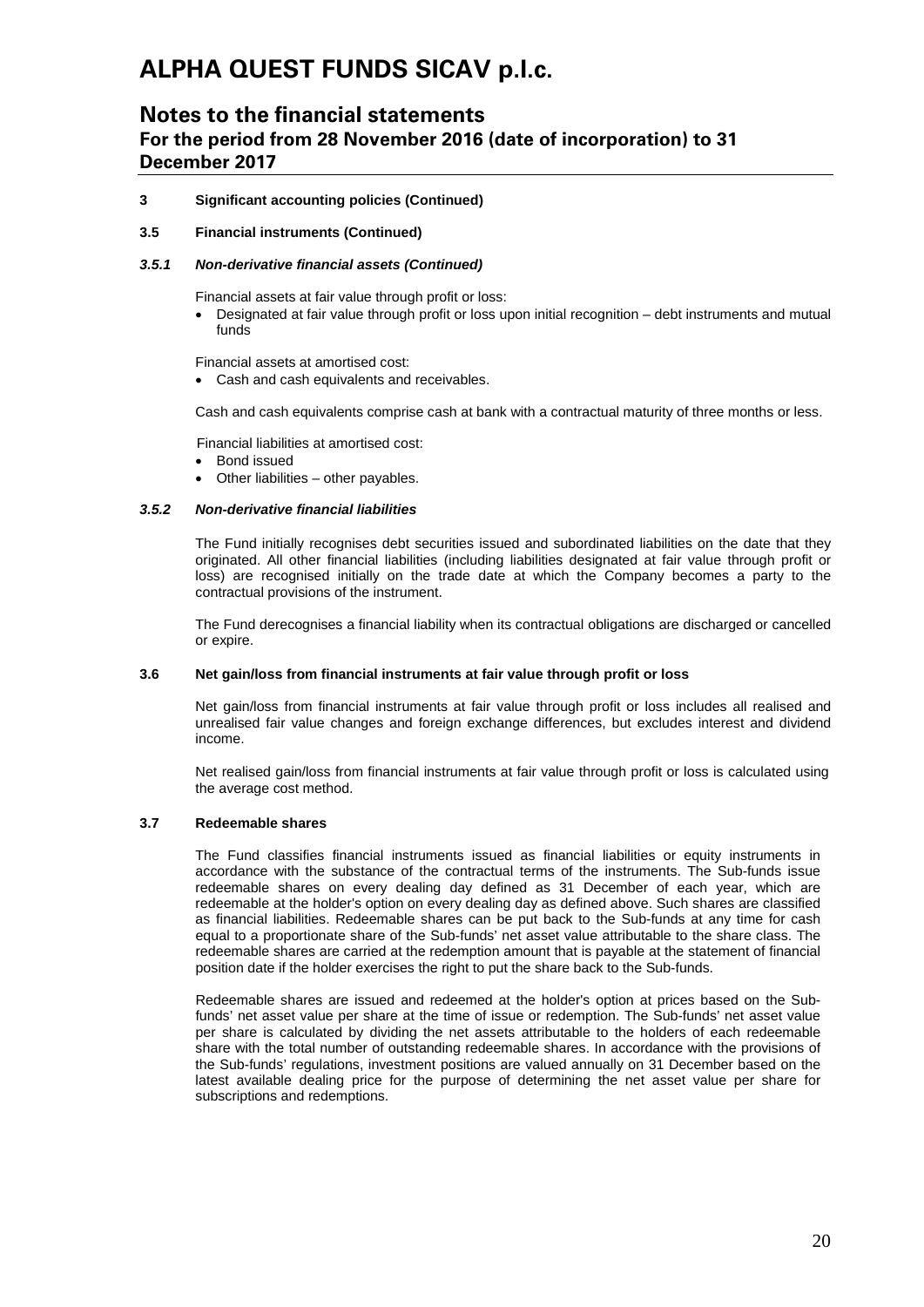## **Notes to the financial statements For the period from 28 November 2016 (date of incorporation) to 31 December 2017**

### **3 Significant accounting policies (Continued)**

#### **3.8 Taxation**

In terms of current Maltese fiscal legislation, collective investment schemes are classified as either `prescribed' or `non-prescribed' funds for income tax purposes. A collective investment scheme which declares that the value of its assets situated in Malta is less than eighty-five per cent of the value of its total assets is treated as a non-prescribed fund. On this basis, the Company qualifies as a non-prescribed fund for Maltese income tax purposes.

Accordingly, the Company should not be subject to Maltese income tax in respect of the income or gain derived by it, except in respect of any income from immovable property situated in Malta, if any. Capital gains, dividends, interest and any other income from foreign investments held by the Company may nonetheless be subject to tax imposed by the country of origin concerned and any such taxes may not be recoverable by the Company or by the members under Maltese domestic tax law. The sub-funds are not a legal personality, so taxation is applied on the Company, which includes also the sub-funds.

#### *Members resident in Malta*

Capital gains realised by Maltese resident investors on the redemption, liquidation or cancellation of units may be subject to a 15% withholding tax. However, the Maltese resident investors may request the Company not to effect the deduction of the said 15% withholding tax in which case the investor would be required to declare the gains in his income tax return and will be subject to tax at the normal rates of taxes.

#### *Members not resident in Malta*

Any gains accruing to members not resident in Malta upon the transfer of shares (including a redemption) or upon a distribution on a winding-up of the Company should not be subject to tax in Malta subject to certain conditions being satisfied.

The transfer of shares (including a redemption) and any distribution on a winding-up of the Company may result in a tax liability for the non-Maltese members according to the tax regime applicable in their respective countries of incorporation, establishment, residence, citizenship, nationality, domicile, or other relevant jurisdiction.

#### **4 Format of the financial statements**

In terms of Section 3(3) of the Third Schedule of the Companies Act, 1995 (Chapter 386, Laws of Malta) the layout, nomenclature and terminology of the items in these audited financial statements were adapted to the special nature of the Company. The profit and loss is referred to as the Statement of Comprehensive Income.

### **5 Cash and cash equivalents**

Cash and cash equivalents as disclosed in the Statement of Cash Flows comprise cash at bank as follows:

| In EUR                        | 31.12.2017 |
|-------------------------------|------------|
| Alpha Quest Fund SICAV p.l.c. | 772.174    |
| Alpha Quest Balanced Fund     | 1.221.304  |
| Alpha Quest Opportunity Fund  | 14.135.975 |

#### **6 Share capital**

The Company's share capital is represented by the Founder Shares. The Founder shares were issued at EUR 1 each and carry the right to one vote each and shall be the only share classes in the Company carrying voting rights.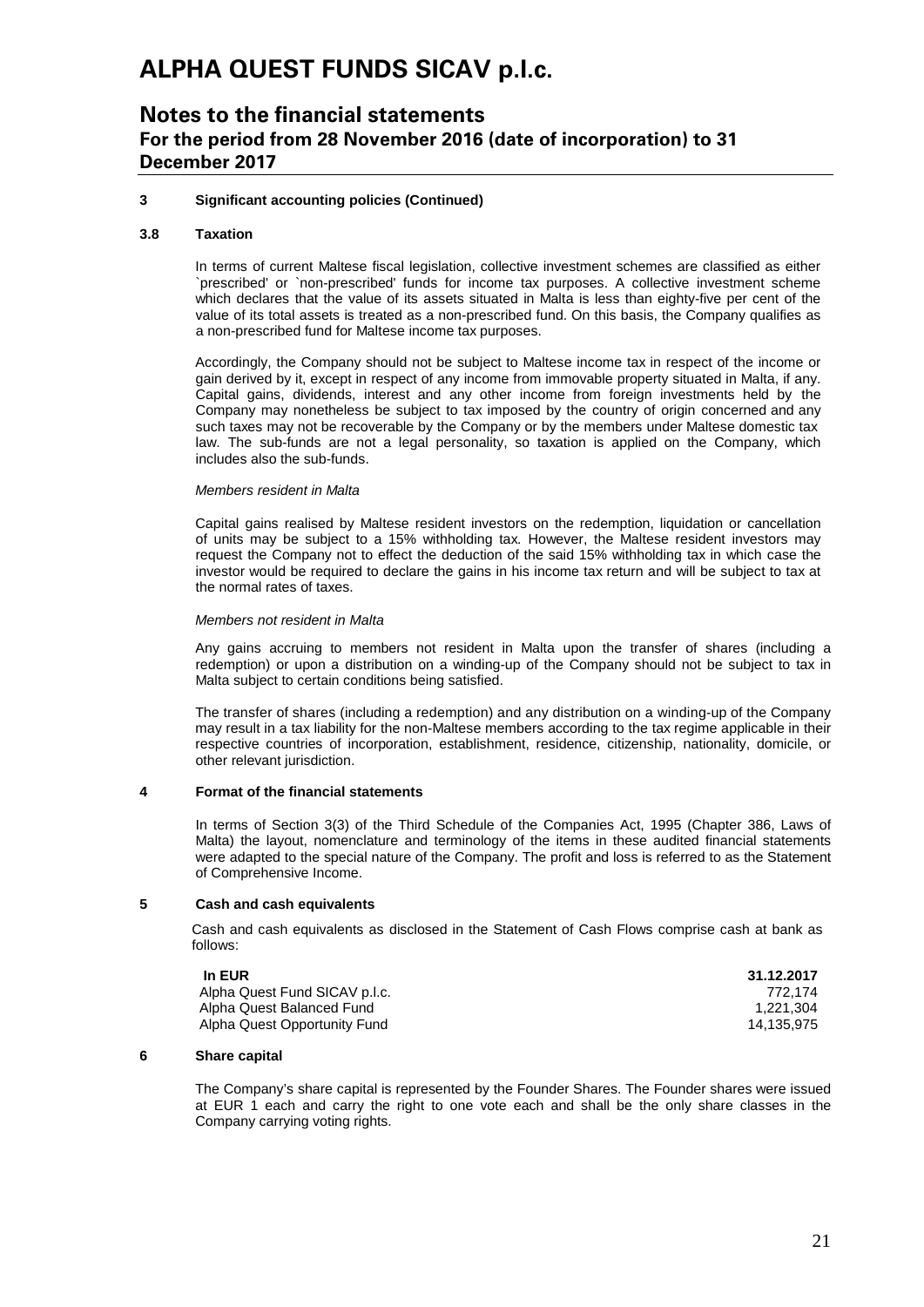## **Notes to the financial statements For the period from 28 November 2016 (date of incorporation) to 31 December 2017**

### **6 Share capital (Continued)**

As at period end, the Company had EUR 1,100 issued share capital comprising of 1,100 fully paid-up shares being subsribed as follows:

- Joseph Xuereb 1,000 Voting Founder shares<br>Fraternity Capital 50 'A' Ordinary shares
- Fraternity Capital 50 'A' Ordinary shares<br>
Ovidiu Fer 50 'A' Ordinary shares
	- 50 'A' Ordinary shares.

### **7 Redeemable shares**

Redeemable shares outstanding are represented by "Investor Shares" issued for each of the Subfunds separately. The Investor shares do not carry any voting rights.

The maximum number of authorised investor shares of the Fund is five billion (5,000,000,000) shares without any nominal value assigned to them, which may be issued as shares of any class representing the Sub-funds.

The Redeemable shares of the Sub-funds as at 31 December 2017 are as follows:

| Name of Sub Fund             | No. of Shares | Redeemable shares value |
|------------------------------|---------------|-------------------------|
| Alpha Quest Balanced Fund    | 7.954.466     | EUR 8.316.708           |
| Alpha Quest Opportunity Fund | 20.466.073    | EUR 24.173.884          |

These shares resulted from subscriptions during the period and there were no redemptions during the period.

### **8 Related party balances and transactions**

Parties are considered to be related if one party has the ability to control the other party or exercise significant influence over the party in making financial or operational decisions.

#### *Identity of related parties*

The Company has a related party relationship with its founder shareholder and director, Mr. Joseph Xuereb, who is also part of the Investment Committee of the Fund. The Company and the sub-funds have also entered into transactions between themselves during the period.

#### *Related party transactions and balances*

The related party transactions entered during the financial period ended 31 December 2017 are mentioned below:

- Alpha Quest Balanced Fund and Alpha Quest Opportunity Fund have paid directors and investment committee fees of EUR 15,000 each.
- Alpha Quest Balanced Fund incurred Management fees of EUR 191,053, which is yet to be paid. The Fund also incurred Performance fees of EUR 145,699, which is yet to be paid.
- Alpha Quest Opportunity Fund incurred Management fees of EUR 346,427, out of which EUR 196,427 is yet to be paid. The Fund also incurred Performance fees of EUR 1,177,765, out of which EUR 360,190 is yet to be paid.
- Alpha Quest Opportunity has transferred restitution points for the nominal value of RON 118,158,714 (EUR 25,329,856) to Alpha Quest Balanced Fund. Cost of these points amounted to RON 82,669,302 (EUR 17,721,939). The amount outstanding to Alpha Quest Opportunity Fund as at 31 December 2017 is RON 3,971,317 (EUR 851,337).
- Alpha Quest Opportunity Fund subscribed for CZK 160 Million (EUR 5,921,320) bonds in Alpha Quest Balanced Fund and redeemed the same during the period. The interest earned on such transaction was CZK 3,220,750 (EUR 123,331).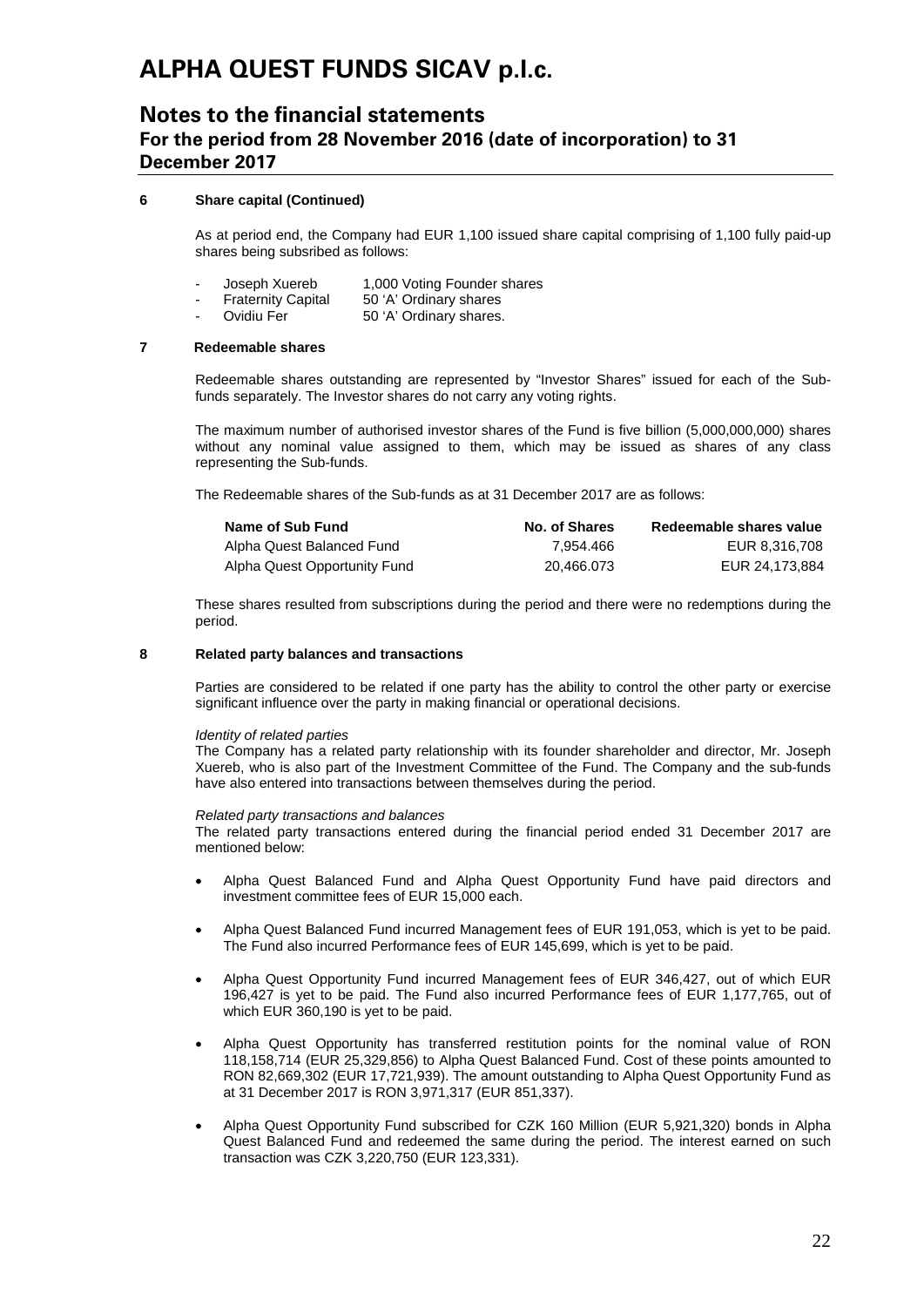## **Notes to the financial statements For the period from 28 November 2016 (date of incorporation) to 31 December 2017**

### **8 Related party balances and transactions (continued)**

• For the redemption of restitution points (handled by the SICAV on behalf of the sub-funds), amounts receivable by the sub-funds from SICAV is as below:

Alpha Quest Balanced Fund - EUR 3,486,122 Alpha Quest Opportunity Fund – EUR 6,285,209

- An amount of EUR 604,130 is also payable the SICAV to Alpha Quest Opportunity Fund for payment by the sub-fund on behalf of the SICAV.
- For purchase of restitution points on behalf of the sub-funds by the SICAV, amount payable to SICAV is as below:

Alpha Quest Balanced Fund - EUR 2,191,021 Alpha Quest Opportunity Fund - EUR Nil

- Alpha Quest Opportunity Fund has subscribed 3,530.47 shares in Alpha Quest Balanced Fund. at a value of EUR 4,000,000. Out of this, EUR 940,169 was transferred to Alpha Quest Balanced Fund after 31 December 2017. As at 31 December 2017, these shares are valued at EUR 3,646,738.
- During the period, Alpha Quest Fund SICAV p.l.c. declared and paid an interim dividend of EUR 1,797,467 to "A" Class shareholders.

Reference is also to be made to the Statement of Changes in Equity for transactions with founder shareholders and note 6.

### **9 Investment risk management**

The Company is established as an investment company with variable share capital (SICAV) which implies that financial instruments are extensively used in the course of its routine business. The type of financial instruments in which the Fund may invest is regulated by its Offering Memorandum and Offering Supplements investments restrictions.

The Company is an investment vehicle designed to specifically achieve different investment objectives through its sub-funds.

#### **Investment objective**

The investment objective of both Sub-Funds is to achieve capital appreciation primarily through investments in points representing entitlement to immovable property located in Romania with the purpose of redeeming the points so acquired into cash or re-selling the immovable property so acquired. Such investments are derived from indemnification decisions issued by the Romanian Government – National Commission for Real Estate Indemnifications, based on Law no. 165/2013 ("the Romanian Law") regarding the measures for the completion of the restitution process, in kind or in equivalent, of the properties unlawfully seized during the Romanian communist regime, as subsequently amended. The Romanian law provides that where restitution in kind to the former owners is not possible, the restitution request is settled by granting compensation in the form of points (hereinafter "Points"), with each point having a value of one Romanian Leu (RON 1). Starting from 1 January 2017, persons obtaining such points may use them in order to acquire immovable property from a National Fund by public auction or, for a period of five (5) years, to redeem them into cash up to a maximum of 20% of the nominal value of Points per annum. There is no time-limit for utilizing Points to acquire immovable property by public auction. The Points will be acquired on the secondary market from existing owners through a notarial deed executed and registered in Romania.

If Points are redeemed at public auctions, the Sub-fund will not enter into any co-ownership deal and will only acquire individual properties in their entirety. Nonetheless, the objective of the sub-funds is to redeem points for cash. No Points will be acquired from any of the members of the Investment Committee and/ or any related parties to the Company.

The Sub-funds may also invest in government and corporate bonds in developed markets.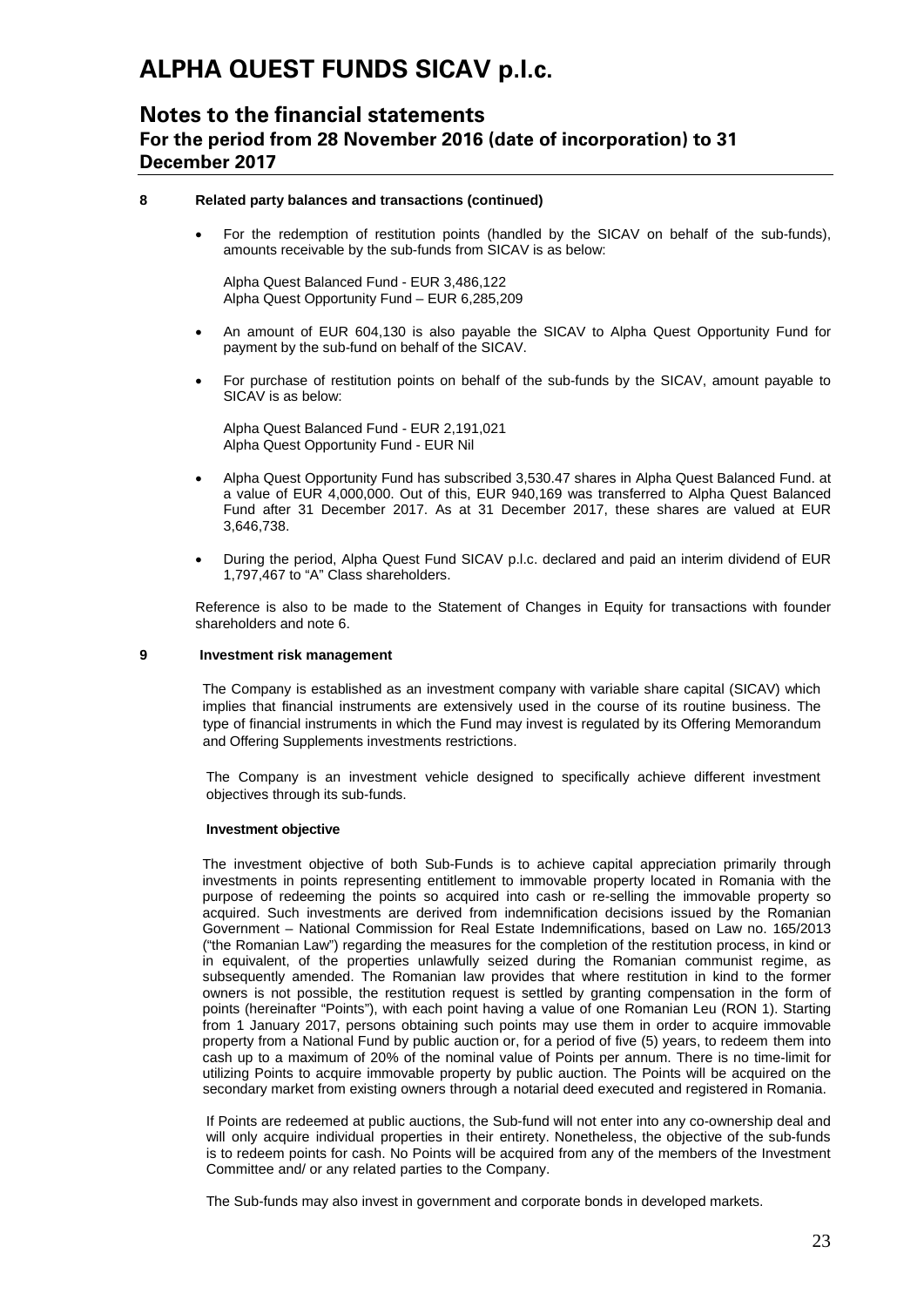## **Notes to the financial statements For the period from 28 November 2016 (date of incorporation) to 31 December 2017**

### **9 Investment risk management (Continued)**

The Sub-funds may also enter into agreements with third party banks that desire to issue fixed income products linked to the Sub-fund's underlying assets and issue fixed income securities. The Sub-funds may from time to time invest unutilized cash in bonds and currency swaps. Such investments may be with various entities in various markets or industries and in different geographical locations, without limitation. Depending on market conditions, the Sub-fund may also from time to time invest in cash or money market instruments for liquidity purposes.

The Sub-funds are also exposed to market, credit and liquidity risks. This note presents information about the sub-fund's exposure to these risks, the objectives, policies and process for measuring and managing risk and the Fund's management of capital. Further quantitative disclosures are included throughout these financial statements.

### **9.1 Market risk**

Market risk arises when changes in foreign exchange rates or equity prices affect the positions held by the Fund. The Fund does not regard either interest rate or commodity risks as material in its case. The Fund invests neither in securities that exhibit direct interest rate sensitivity nor in commodities.

#### *Price risk*

Price risk is the risk that the fair value of future cash flows of a financial instrument will fluctuate because of the changes in market prices (other than those arising from interest rate risk or foreign currency risk), whether those changes are caused by factors specific to the individual instrument or its issuer, or factors affecting financial instruments traded in the market. All securities present a risk of loss of capital.

The Sub-funds are not exposed to market price risk arising from their investments in the Romanian restitution points and fund investments. Alpha Quest Balanced Fund invests in restitution points which are not subject to market risk. Alpha Quest Opportunity Fund invests in restitution points and in Alpha Quest Balanced Fund. Since Alpha Quest Balanced fund is not subject to market risk, same applies to Alpha Quest Opportunity fund.

#### *Currency risk*

The Fund invests in assets, which can be denominated in currencies other than the Euro, its functional currency.

The Fund is exposed to risks that the exchange rate of the Euro against other currencies may change in a manner that has an adverse effect on its Net Asset Value.

The Fund's total net exposure to foreign currency exchange rates at the reporting date was as follows:

### *All amounts stated in EUR for the Alpha Quest Balanced Fund:*

| 31 December<br>2017 | <b>Cash and Cash</b><br>equivalents | <b>Restitution</b><br>points/ (Bonds)<br>Pavable) | Intercompany<br><b>Balances</b> | <b>Total net</b><br>exposure | $5%$ of<br>exposure |
|---------------------|-------------------------------------|---------------------------------------------------|---------------------------------|------------------------------|---------------------|
| Romanian Leu        | 2.030                               | 37.446.509                                        | 359.576                         | 37,808,115                   | 1.890.406           |
| Czech Koruna        | 718.306                             | (31, 358, 955)                                    | 84.188                          | (30, 556, 461)               | (1,527,823)         |

### *All amounts stated in EUR for the Alpha Quest Opportunity Fund:*

| 31 December  | <b>Cash and Cash</b> | points                   | <b>Restitution Intercompany</b> | <b>Total net</b> | $5%$ of  |
|--------------|----------------------|--------------------------|---------------------------------|------------------|----------|
| 2017         | equivalents          |                          | <b>Balances</b>                 | exposure         | exposure |
| Romanian Leu | 2.059.896            | 391.452                  | 7.136.546                       | 9.587.894        | 479.395  |
| Czech Koruna | 1.346.044            | $\overline{\phantom{a}}$ | 587.360                         | 1.933.404        | 96.670   |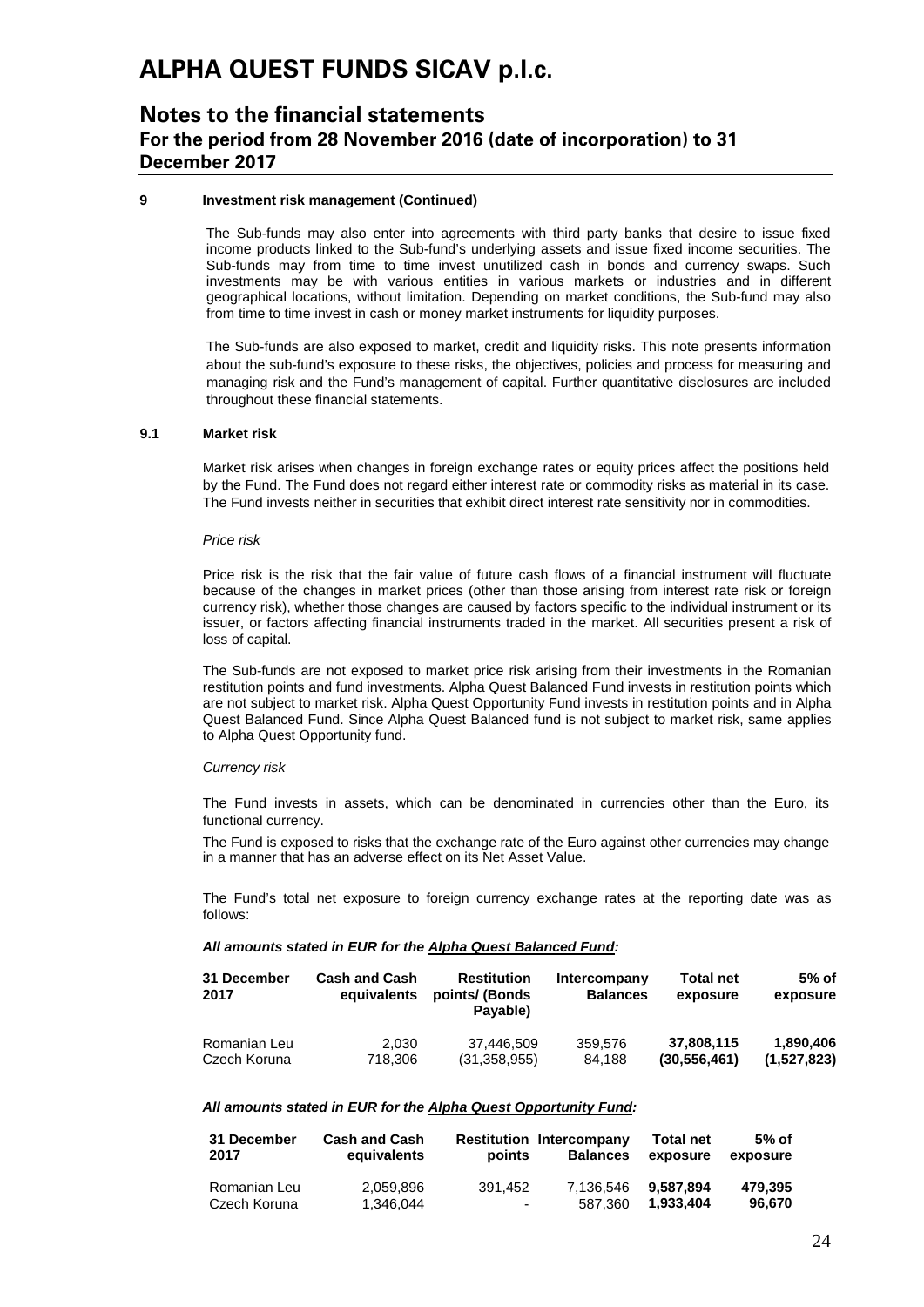## **Notes to the financial statements For the period from 28 November 2016 (date of incorporation) to 31 December 2017**

### **9 Investment risk management (Continued)**

**9.1 Market risk (Continued)**

### *All amounts stated in EUR for Alpha Quest Fund SICAV p.l.c.:*

| 31<br><b>December</b><br>2017 | <b>Cash and</b><br>Cash<br>equivalents | <b>Receivable</b><br>from<br>Government | Intercompany<br><b>Balances</b> | <b>Total net</b><br>exposure | $5%$ of<br>exposure |
|-------------------------------|----------------------------------------|-----------------------------------------|---------------------------------|------------------------------|---------------------|
| Romanian<br>Leu               | 169.886                                | 6,054,111                               | (9,228,748)                     | (3,004,751)                  | (150, 238)          |
| Czech<br>AKoruna              | 587,360                                | -                                       | (587,360)                       | $\blacksquare$               |                     |

At 31 December 2017, had foreign exchange rates been 5% higher/(lower) against the Euro, with all other relevant variables held constant, the increase/(decrease) in net assets attributable to redeemable participating shareholders for the period would have been as calculated in the above table.

### **9.2 Credit risk**

Credit risk is the risk that a counterparty to a financial instrument will fail to discharge an obligation or commitment that it has entered into with the Fund, resulting in a financial loss to the Fund.

### **Alpha Quest Balanced Fund**

The Sub-fund is the holder of uncontested and liquid claims against the Romanian State, in the amounts expressly provided within the Restitution Certificates and Decisions of Compensation. The Romanian law establishes deadlines for local entities to approve or reject claims for compensation. The legislation also establishes penalties for violation of the legislation including failure to meet compensation deadlines. The Sub-fund monitors on a regular basis amendments on the legislation governing the compensation process.

### **Alpha Quest Opportunity Fund**

Alpha Quest Opportunity is also the holder of restitution points. Hence the credit risk applicable to Alpha Quest Balanced Fund applies here as well.

The cash and cash equivalents of the Sub-Funds are held with J&T Banka and Raiffeisen Romania Bank. The credit rating for Raiffeisen Romania Bank is Baa2.

### **9.3 Liquidity risk**

Liquidity risk arises when the Company or the sub-funds encounter difficulty due to an inability to sell any of its investments quickly at close to fair value.

The Fund's liquidity position is monitored on a regular basis. Redeemable shares are redeemed on demand at the holder's option provided that the redemption request is received by the respective Sub-fund three business days before the relevant dealing day, and if accepted by the Fund, they will be dealt on every dealing day which is defined as 31 December of each year.

The Directors may limit the total number of the Investor shares, which may be redeemed on any dealing day to 10% of the outstanding Investor shares in a Fund. In the event that such a limit is reached at any point during a dealing day, the directors may defer any further redemption instruction received during that dealing day, to such time as the total number of redemption applications received on that dealing day is re-established at less than 10% of the outstanding Investor Shares in the Fund.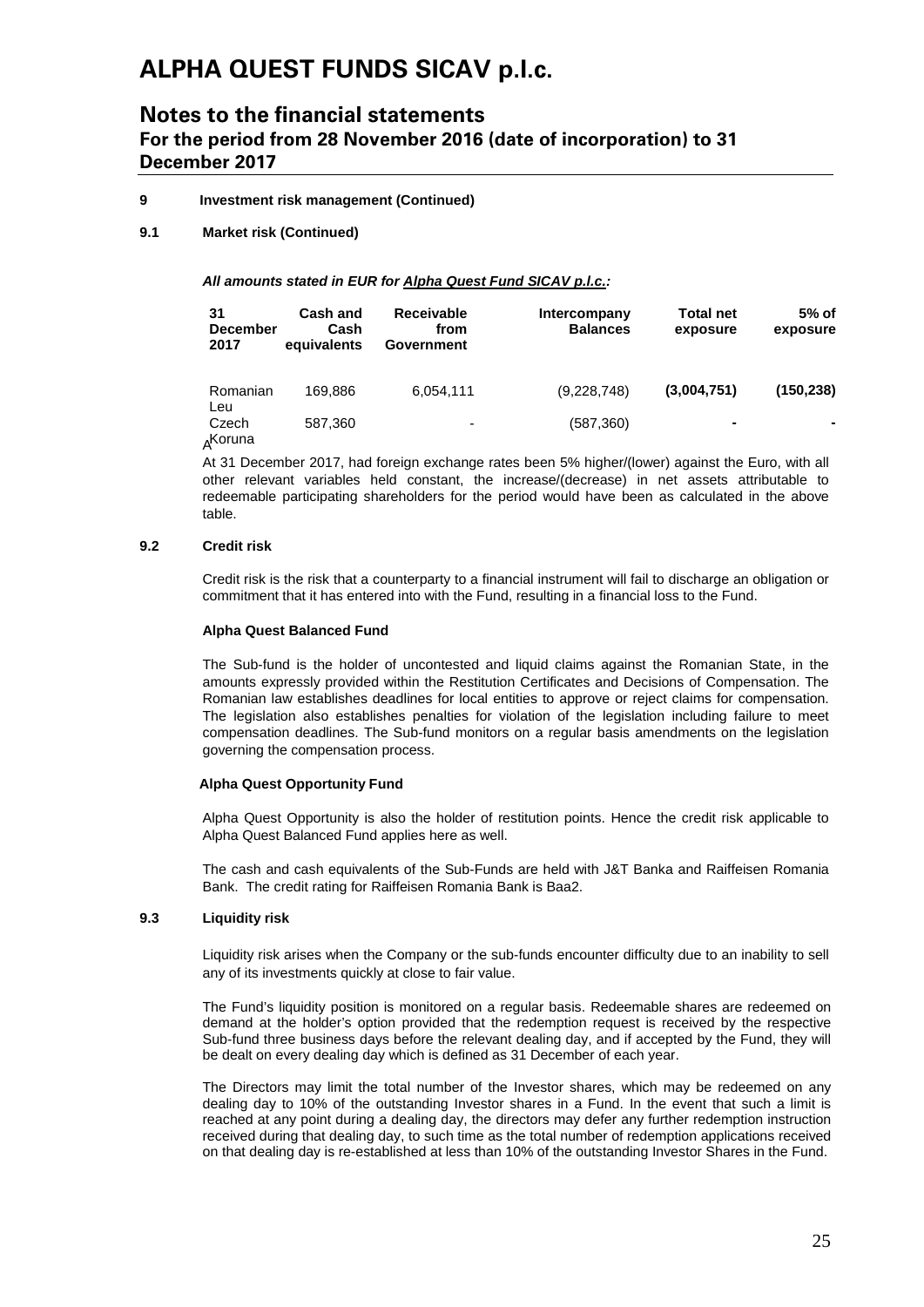## **Notes to the financial statements For the period from 28 November 2016 (date of incorporation) to 31 December 2017**

### **9 Investment risk management (Continued)**

### **9.3 Liquidity risk (Continued)**

The balance of such Investor Shares that are not redeemed on that dealing day because of the limit established above will be redeemed on the next dealing day, subject to the directors' same power of deferral until the orignal redemption instruction have been satisfied. Redemption requests which are deferred to the following dealing day will be given priority over any redemption requests received in relation to the said dealing day.

### **Alpha Quest Balanced Fund**

On 21 December 2016, the Sub-Fund offered a private placement bond of CZK 500 million. In 2016, the Sub-Fund issued CZK 460 million, out of which CZK 160 million (EUR 5,921,320) were subscribed by Alpha Quest Opportunity Fund. Alpha Quest Opportunity sold these bonds to third parties during the period and there is no balance outstanding at the end of period. On 27 December 2017, the Sub-Fund further offered and issued CZK 340 million bonds. The bonds' maturity date is on 22 December 2021 with fixed annual coupons of 4.5%.

The Sub-Fund is the owner of Romanian Restitution Certificates ("points") issued by Romanian State. Romania, starting in January 2017 will start the pay-out of the par value of points (1 point = 1 RON) in five annual payments (20% of the par value each year, i.e. 0.20 RON per point). Proceeds of the payments made by the State will be used to satisfy the coupon payments required to be made by the issuer.

### **Alpha Quest Opportunity Fund**

Alpha Quest Opportunity is also the holder of restitution points. The Fund's liquidity position is monitored on a regular basis as mentioned in the above paragraph.

All other liabilities of the Sub-funds are due within less than one year.

### **10 Fair value information**

### *Fair value hierarchy*

The Fund measures fair values using the following fair value hierarchy that reflects the significance of the inputs used in making the measurements:

• Level 1: Quoted market price (unadjusted) in an active market for an identical instrument.

• Level 2: Valuation techniques based on observable inputs, either directly (i.e. as prices) or indirectly (i.e. derived from prices). This category includes instruments valued using quoted market prices in active markets for similar instruments; quoted prices for identical or similar instruments in markets that are considered less than active; or other valuation techniques where all significant inputs are directly or indirectly observable from market data.

• Level 3: Valuation techniques using significant unobservable inputs. This category includes all instruments where the valuation technique includes inputs not based on observable data and the unobservable inputs have a significant effect on the instrument's valuation. This category includes instruments that are valued based on quoted prices for similar instruments where significant unobservable adjustments or assumptions are required to reflect differences between the instruments.

#### **31 December 2017**

| $\sim$ $\sim$ $\sim$<br><b>Sub-Funds</b> | <b>Currency</b> | <b>Collective</b><br>investment<br>schemes | <b>Bonds</b>     | Level 1        | Level 2                  | Level 3 |
|------------------------------------------|-----------------|--------------------------------------------|------------------|----------------|--------------------------|---------|
| Alpha Quest<br><b>Balanced Fund</b>      | <b>EUR</b>      |                                            | $-$ (31,141,045) | (31, 141, 045) | $\overline{\phantom{0}}$ |         |
| Alpha Quest<br><b>Opportunity Fund</b>   | EUR             | 3,646,738                                  |                  | ۰              | 3,646,738                |         |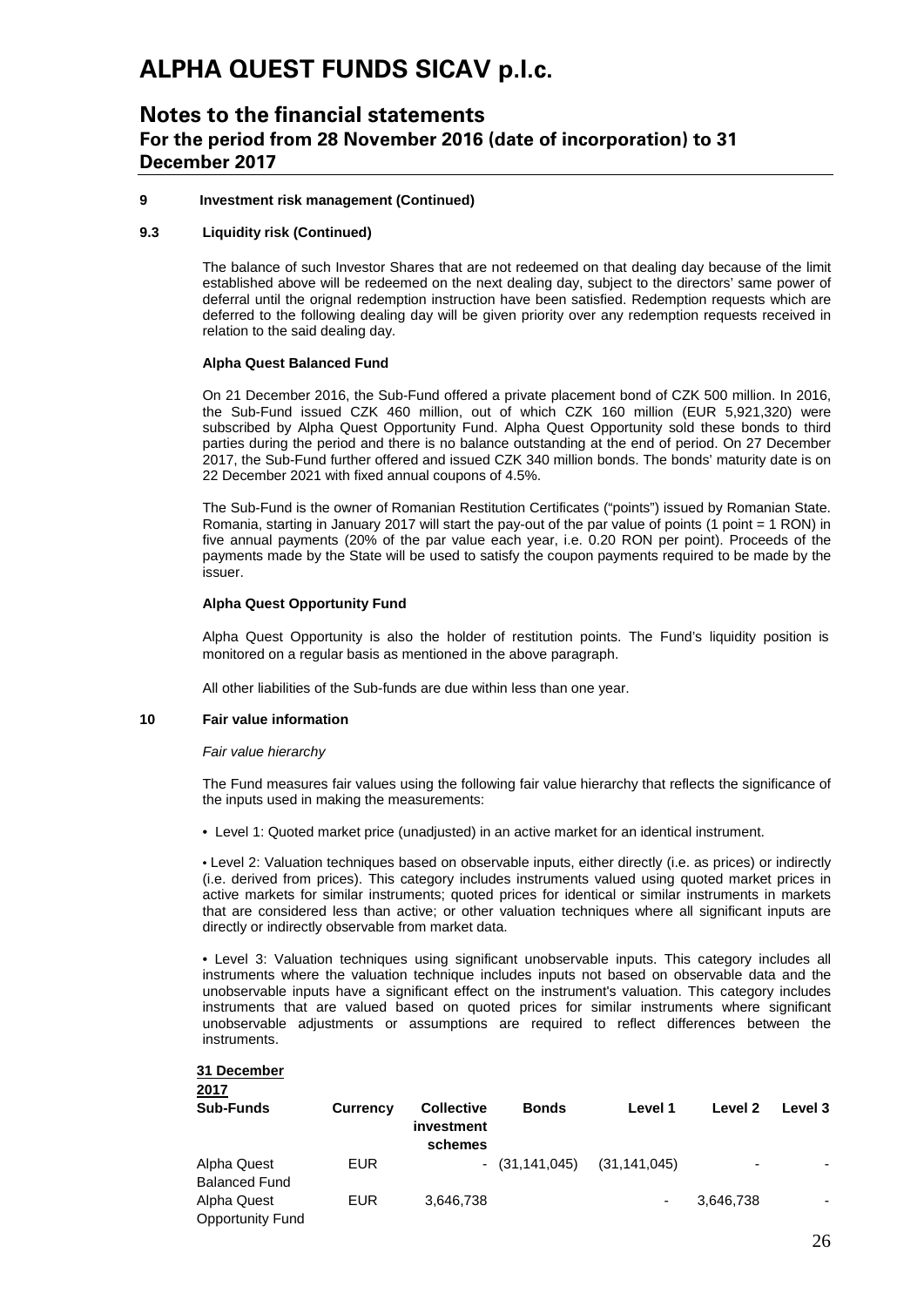## **Notes to the financial statements For the period from 28 November 2016 (date of incorporation) to 31 December 2017**

### **10 Fair value information (Continued)**

The fair values of other financial assets and liabilities approximates their respective carrying amount.

### **11. Financial Assets at fair value through profit or loss**

### **Alpha Quest Opportunity Fund**

On 28 December 2017, Alpha Quest Opportunity Fund has invested EUR 4 million in Alpha Quest Balanced Fund. Value of these shares as at 31 December 2017 is EUR 3,646,738.

Fair value of financial assets as at 31 December 2017 is as follows:

Alpha Quest Opportunity Fund

**31 December 2017**

#### **12. Restitution points**

The Restitution Certificates are the result of Law no. 165/2013 passed by the Romanian Parliament on April 2013, whereby it moves to a compensation in the form of issuing points that can be used to purchase auctioned property confiscated during the Communist regime or redeemed for cash. The holder of the points must undergo through a restitution process to exchange the points for the earmarked property or through a compensation process if restitution in kind is not possible.

The measurement basis chosen for the valuation of the Restitution Points held by the sub-funds was the discounted value approach, as this was deemed to be the only applicable approach given the characteristics of the assets and the sub-funds' intention to enjoy the economic benefits from the assets by way of redeeming them through forward claims against the Romanian State which will be compensated in cash, over the next five years in equal tranches of 20% of the total number of points it owns. It was also assumed that such claims shall be made at the beginning of each year, no later than 1 February of the respective year with cash received in 180 days after registering the claim with the National Authority for Property Restitution ("ANRP"), under the provisions of the Romanian Law.

To estimate the discounted value of the assets, the discounted cash flow method was applied. To derive the present value of the cash flows arising from the compensation of the points as mentioned above, it was considered that the appropriate discount rate should be effective interest rate.

During the period, the sub-funds has invested in restitution points as stated below:

#### **Alpha Quest Balanced fund**

Balances outstanding in this sub-funds is as below. The nominal value of outstanding points as on 31 December 2017 is RON 249,218,834 (EUR 53,425,406). Cost of these points are RON 168,819,427 (EUR 36,190,067).

#### **Alpha Quest Opportunity fund**

Balances outstanding in this sub-funds are as below. The nominal value of outstanding points as on 31 December 2017 is RON 2,624,932 (EUR 564,854). Cost of these points are RON 1,824,404 (EUR 391,100).

Based on the assumptions and analysis mentioned above, the discounted value of the Restitution points of Alpha Quest Balanced Fund is estimated at RON 174,680,477 and for Alpha Quest Opportunity Fund is estimated at RON 1,826,046 which was then converted into Euro, the base currency of the Fund, applying the exchange rate as at reporting date.

Discounted value of restitution points as at 31 December 2017 is follows:

**In EUR 31 December 2017** Alpha Quest Balanced Fund 37,446,509 Alpha Quest Opportunity Fund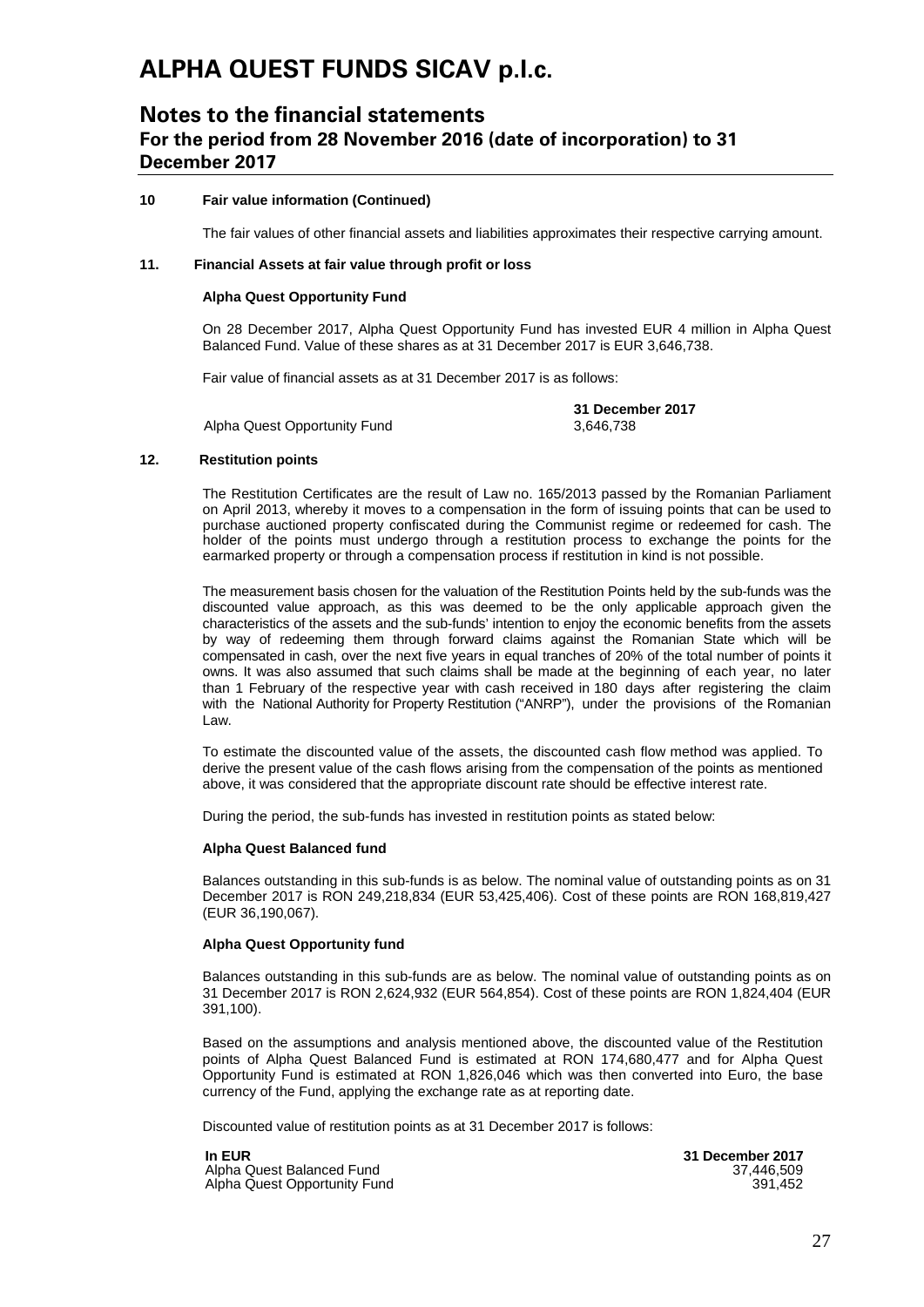## **Notes to the financial statements For the period from 28 November 2016 (date of incorporation) to 31 December 2017**

### **13 Bonds issued**

On 22 December 2016, the Alpha Quest Balanced Fund offered, through a public offer, a noncollateralized bond of CZK 500 million. In 2016, the Sub-Fund issued CZK 460 million, out of which CZK 160 million (EUR 5,921,320) were subscribed by the Alpha Quest Opportunity Fund. The subscription of Alpha Quest Opportunity was fully sold during the year 2017 and there is no balance outstanding at the end of period. The interest earned by Alpha Quest Opportunity on such transaction was CZK 3,220,750 (EUR 123,331). On 27 December 2017, Alpha Quest Balanced Fund further issued CZK 340 million bonds. The bonds' maturity date is on 22 December 2021 with fixed annual coupons of 4.5%. Interest payable on bonds on 31 December 2017 is EUR 33,088.

The carrying amount of bonds issued as at 31 December 2017 is as follows:

| <b>Particulars</b>                               | <b>Amount (EUR)</b> |
|--------------------------------------------------|---------------------|
| Bonds Issued during the period                   | 30,155,282          |
| Unrealised exchange rate gains during the period | 1,170,585           |
| Interest payable                                 | 33,088              |
| Closing balance                                  | 31,358,955          |

Alpha Quest Opportunity Fund has not issued any Bonds in the period ended 31 December 2017.

#### **14 Fees and other payables**

#### **14.1 Management fees**

#### **Alpha Quest Balanced Fund**

The Company is entitled to receive a management fee of 3.5% per annum of the Sub-fund's net asset value, calculated and paid on annual basis.

The management fees for the period amounted to EUR 191,053. The fees due for the reporting period is disclosed in the statement of comprehensive income and the outstanding management fees as at 31 December 2017 amounted to EUR 191,053.

### **Alpha Quest Opportunity Fund**

The Company is entitled to receive a management fee of 1.5% per annum of the Sub-fund's net asset value, calculated and paid on annual basis.

The management fees for the period amounted to EUR 346,427. The fees due for the reporting period are disclosed in the statement of comprehensive income and the outstanding management fees as at 31 December 2017 amounted to EUR 196,427.

### **14.2 Performance fees**

#### **Alpha Quest Balanced Fund**

Each holder of Investor Shares will be subject to a Performance Fee in respect of each calculation period. For each Calculation Period, the Performance Fee shall be equal to 50% of the said increase in the NAV per Investor Share (without any accrual for the Performance Fee then under calculation) multiplied by the number of Investor Shares in issue.

The performance fees for the period amounted to EUR 145,699. The fees due for the reporting period is disclosed in the statement of comprehensive income and the outstanding management fees as at 31 December 2017 amounted to EUR 145,699.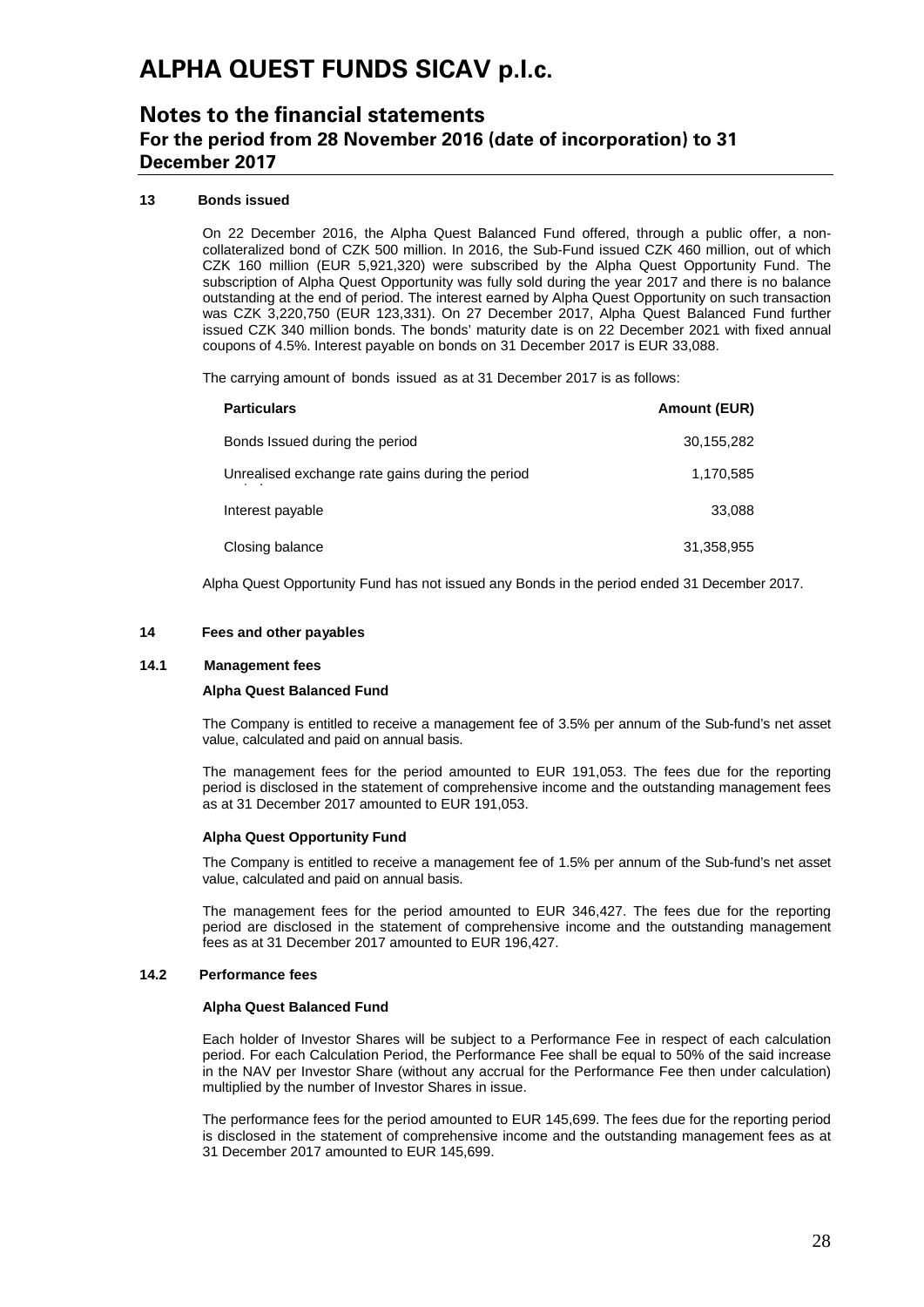## **Notes to the financial statements For the period from 28 November 2016 (date of incorporation) to 31 December 2017**

### **14 Fees and other payables (Continued)**

### **14.2 Performance fees (Continued)**

### **Alpha Quest Opportunity Fund**

Each holder of Investor Shares will be subject to a Performance Fee in respect of each calculation period. For each Calculation Period, the Performance Fee shall be equal to 25% of the said increase in the NAV per Investor Share (without any accrual for the Performance Fee then under calculation) multiplied by the number of Investor Shares in issue.

The performance fees for the period amounted to EUR 1,177,765. The fees due for the reporting period is disclosed in the statement of comprehensive income and the outstanding management fees as at 31 December 2017 amounted to EUR 360,190.

### **14.3 Administration fees**

The Administrator, Amicorp Fund Services Malta Limited, is entitled to an administration fee under the terms of an agreement for each Sub-fund of the Company. The Administrator is entitled to receive the following fee on each Sub-fund:

| NAV size             | Administration fee                                                    |
|----------------------|-----------------------------------------------------------------------|
| $0 - EUR 50$ million | EUR 10,000 p.a.                                                       |
| Over EUR 50 million  | EUR 12,000 p.a. plus 0.03% on the amount in excess of EUR 50 million. |

The administration fees for the period for each Sub-fund amounted to EUR 11,833. The fees due for the reporting period is disclosed in the statement of comprehensive income and the outstanding administration fees as at 31 December 2017 amounted to EUR 11,833 for each Sub-fund.

### **14.4 Other payables**

| 31 December 2017                       | <b>Alpha Quest</b><br>SICAV p.l.c. | <b>Alpha Quest</b><br><b>Balanced Fund</b> | <b>Alpha Quest</b><br><b>Opportunity Fund</b> |
|----------------------------------------|------------------------------------|--------------------------------------------|-----------------------------------------------|
|                                        | <b>EUR</b>                         | <b>EUR</b>                                 | <b>EUR</b>                                    |
| Annual fee payable                     |                                    | 1,000                                      | 1,000                                         |
| Annual financial statement fee payable |                                    | 1,350                                      | 1,350                                         |
| Reporting fee payable                  |                                    | 875                                        | 875                                           |
| Taxation expenses payable              |                                    | 1.000                                      | 1,000                                         |
| Advisory fees payable                  |                                    |                                            | 150,000                                       |
| Set up fees payable                    | 10,000                             |                                            | 20,000                                        |
| Other payable and accrued expenses     | 1,180                              | 5,228                                      | 52,613                                        |
| Other receivable                       | (5,900)                            | (3,350)                                    | (3,350)                                       |
|                                        | 5.280                              | 1,878                                      | 223.488                                       |

### **15 Interest income**

Interest income of Alpha Quest Opportunity Fund consists of interest earned on bonds, commercial paper and bank deposits. Total interest income is EUR 253,702. There is no interest income in Alpha Quest Balanced Fund.

### **16 Interest expense**

Interest expense is incurred on bonds issued by Alpha Quest Balanced Fund, see note 13 and amounted to EUR 822,861 during the current period.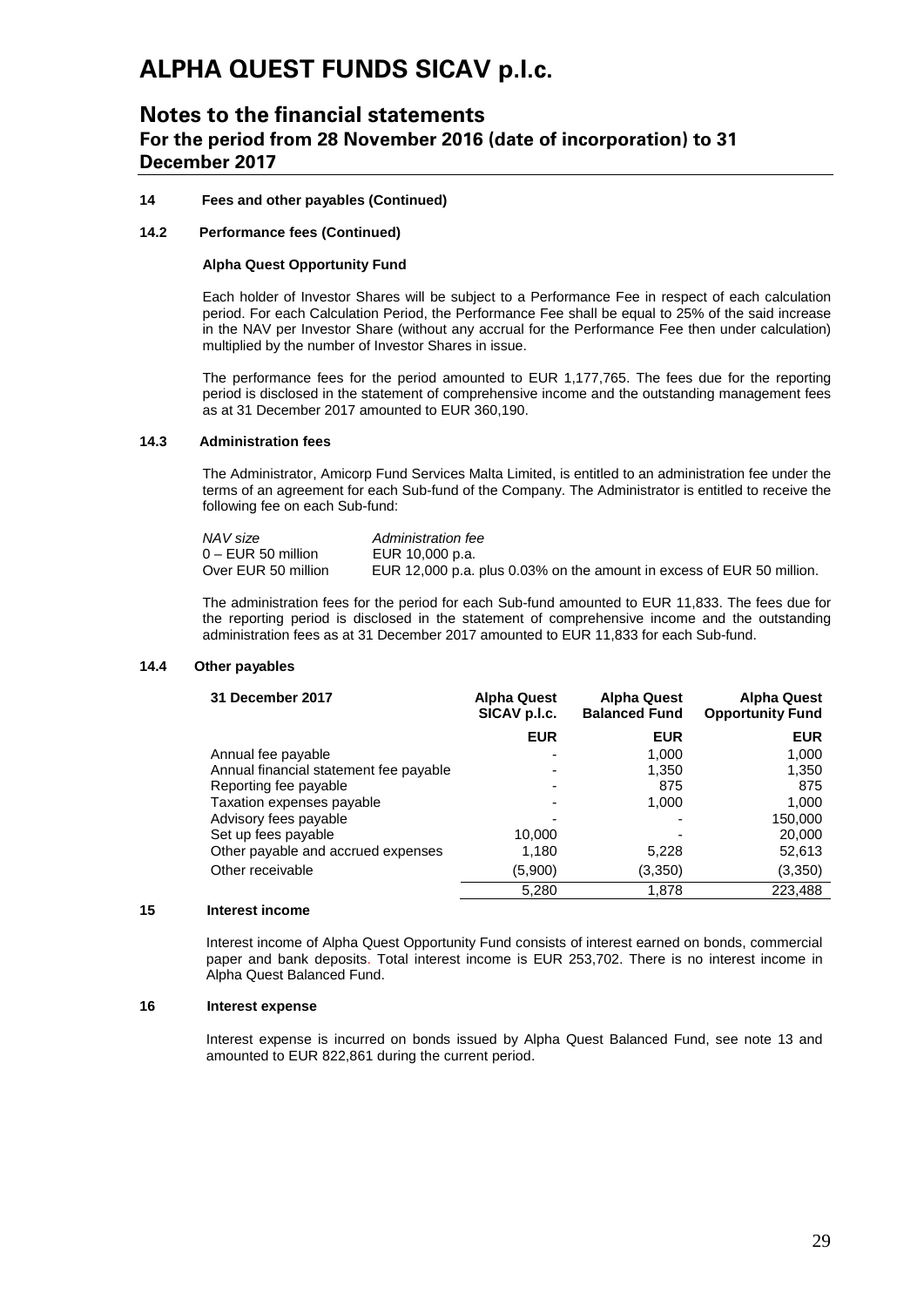## **Notes to the financial statements For the period from 28 November 2016 (date of incorporation) to 31 December 2017**

## **17 Other operating expenses**

| 31 December 2017                | <b>Alpha Quest</b><br>SICAV p.l.c.<br><b>EUR</b> | <b>Alpha Quest</b><br><b>Balanced Fund</b><br><b>EUR</b> | <b>Alpha Quest</b><br><b>Opportunity Fund</b><br><b>EUR</b> |
|---------------------------------|--------------------------------------------------|----------------------------------------------------------|-------------------------------------------------------------|
| Annual financial statements fee |                                                  | 1,350                                                    | 4,822                                                       |
| Advisory fees                   |                                                  |                                                          | 200,000                                                     |
| Annual fees                     |                                                  | 1,000                                                    | 1,000                                                       |
| Bank charges                    | 335                                              | 4                                                        | 1.325                                                       |
| <b>Broker charges</b>           | 531                                              |                                                          | 7,444                                                       |
| Custodian fees                  |                                                  | 5,122                                                    |                                                             |
| Reporting fee                   |                                                  | 875                                                      | 875                                                         |
| Servicing fee                   |                                                  | 188,786                                                  | 3,937                                                       |
| <b>Taxation expense</b>         |                                                  | 1.000                                                    | 1.000                                                       |
| Legal fee                       |                                                  |                                                          | 14,279                                                      |
| Commission and other charges    |                                                  | 13,416                                                   | 273,911                                                     |
| Other expenses                  | 4,180                                            |                                                          | 55,622                                                      |
|                                 | 5,046                                            | 269,715                                                  | 564,215                                                     |

### **18 Subsequent events**

There are no subsequent events that could have an effect on the financial statements as at 31 December 2017.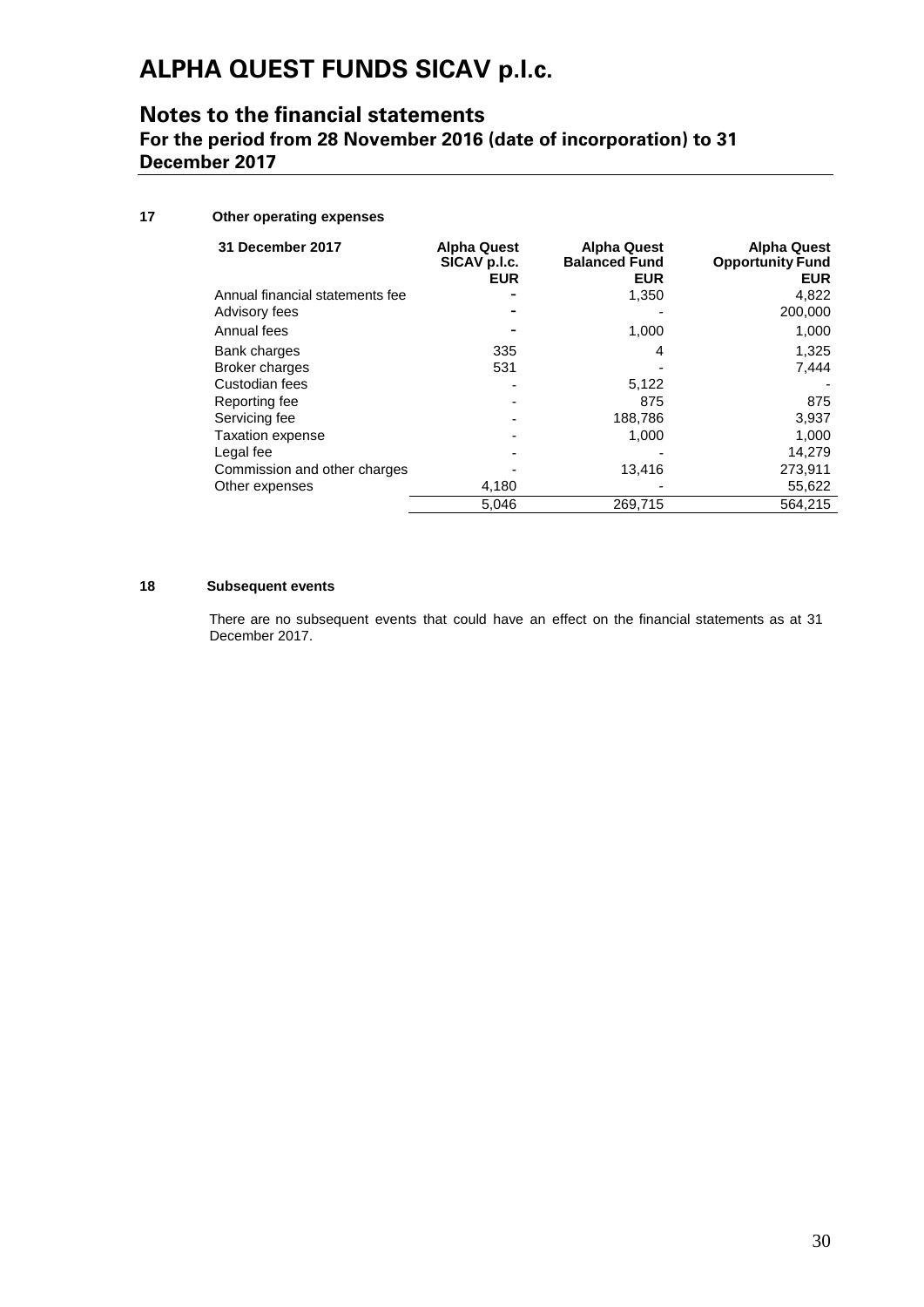

# **Independent Auditors' Report**

## To the Shareholders of Alpha Quest Funds SICAV p.l.c.

#### 1 **Report on the Audit of the Financial Statements**

### **Opinion**

We have audited the financial statements of Alpha Quest Funds SICAV p.l.c. (the "Company"), which comprise the statement of financial position as at 31 December 2017, the statements of comprehensive income, changes in net assets attributable to holders of participating redeemable shares (for the Company's segregated subfunds), changes in equity and cash flows for the period then ended, and notes, comprising significant accounting policies and other explanatory information, for the Company and its segregated sub-funds.

In our opinion, the accompanying financial statements:

- (a) give a true and fair view of the financial position of the Company as at 31 December 2017, and of its financial performance and its cash flows for the period then ended in accordance with International Financial Reporting Standards ("IFRS") as adopted by the EU; and
- (b) have been properly prepared in accordance with the provisions of the Companies Act, 1995 (Chapter 386, Laws of Malta) (the "Act").

### **Basis for opinion**

We conducted our audit in accordance with International Standards on Auditing ("ISAs"). Our responsibilities under those standards are further described in the Auditors' Responsibilities for the Audit of the Financial Statements section of our report. During the course of our audit, we maintained our independence from the Company in accordance with the International Ethics Standards Board for Accountants' Code of Ethics for Professional Accountants, together with the ethical requirements that are relevant to our audit of the financial statements in accordance with the Accountancy Profession (Code of Ethics for Warrant Holders) Directive issued in terms of the Accountancy Profession Act (Chapter 281, Laws of Malta) ("APA"), and we have fulfilled our other ethical responsibilities in accordance with these requirements. We believe that the audit evidence we have obtained is sufficient and appropriate to provide a basis for our opinion.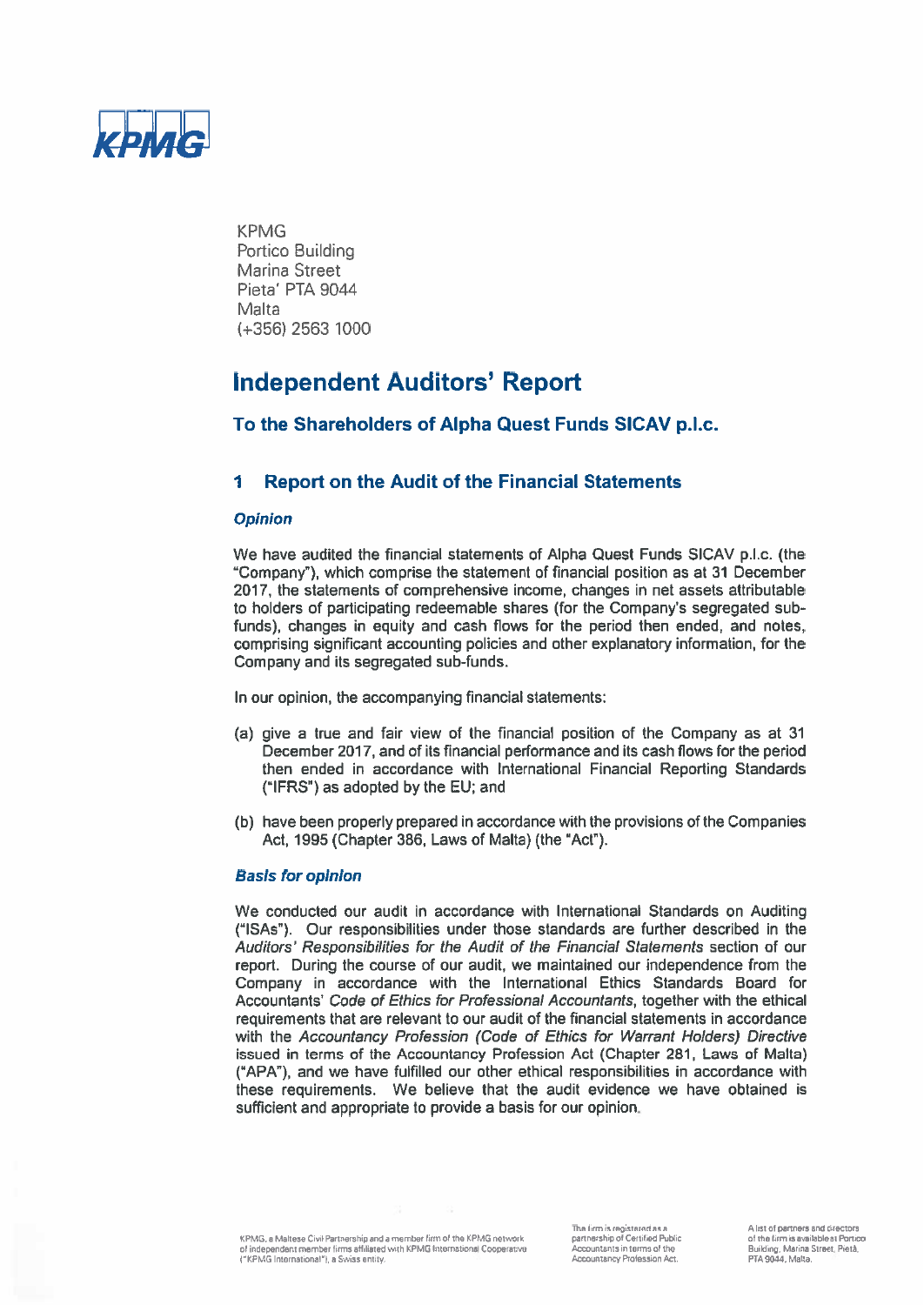

# **Independent Auditors' Report (continued)**

## To the Shareholders of Alpha Quest Funds SICAV p.l.c.

### **Key audit matters**

Key audit matters are those matters that, in our professional judgement, were of most significance in our audit of the financial statements of the current period (selected from those communicated to the board of directors), and include a description of the most significant assessed risks of material misstatement (whether or not due to fraud) identified by us, including those which had the greatest effect on: the overall audit strategy; the allocation of resources in the audit; and directing the efforts of the engagement team. These matters were addressed in the context of our audit of the financial statements as a whole, and in forming our opinion thereon, and we do not provide a separate opinion on these matters.

We summarise below the key audit matter, together with our response by way of the audit procedures we performed to address that matter in our audit, and key observations arising with respect to such risks of material misstatement.

### **Investments in Restitution Points**

Accounting policy note 3.4 to the financial statements and note 12 for further disclosures

Investments in Restitution Points  $E$ 37,837,961 (primarily related to Alpha Quest Balanced Fund: €37,446,509) included in 'Restitution Points'

The portfolio of investments in Restitution Points, which represent points awarded by the National Authority for Property Restitution (an agency of the Government of Romania), is a significant proportion of the net asset value of Alpha Quest Balanced Fund. These investments are considered to be the key driver of results. We do not consider these investments to be subject to a high risk of material misstatement. No significant judgement is required in view of the fact that measurement of the Restitution Points is not complex and the redemption value of each point is fixed. The audit of the investments in Restitution Points comprised a significant audit effort.

A list of partners and directors of the firm is available at Portico Building, Marina Street, Pietà,<br>PTA 9044, Malta.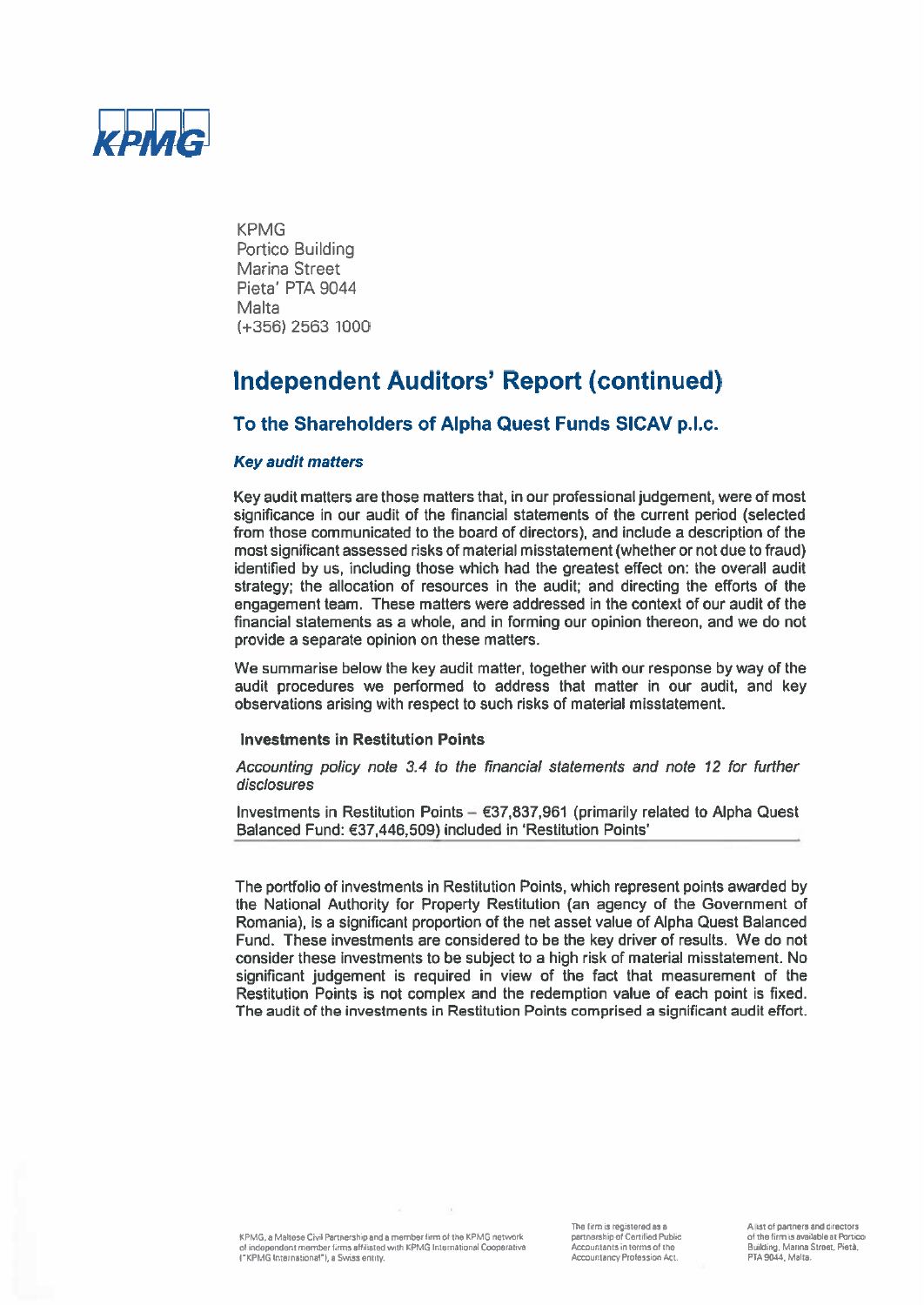

# **Independent Auditors' Report (continued)**

## To the Shareholders of Alpha Quest Funds SICAV p.l.c.

## **Key audit matters (continued)**

### Our response:

- We evaluated the Company's reconciliation showing the movement in the investments in Restitution Points during the period, and:
	- in the case of acquisitions, we inspected the purchase agreements for  $\bullet$ the Restitution Points acquired by the sub-funds during the period; and
	- in the case of redemptions, we compared the documents, relating to the  $\bullet$ cash redemption of Restitution Points, issued by the National Authority for Property Restitution with the relevant bank statement.
- We reconciled the portfolio of each sub-fund at the financial period-end date to (i) the title certificates showing all Restitution Points owned by the sub-funds, and (ii) a statement issued by the National Authority for Property Restitution.
- We evaluated the appropriateness of the model used to measure the carrying amount of the investments in Restitution Points.
- We assessed the underlying credit rating of the counterparty.

We have no key observations to report, specific to this matter.

KPMG, a Maltese Civil Partnership and a member firm of the KPMG network of independent member firms affiliated with KPMG International Cooperative<br>("KPMG International"), a Swiss entity. The firm is registered as a<br>partnership of Certified Public Accountants in terms of the Accountancy Profession Act.

A list of partners and directors<br>of the firm is available at Portico Building, Marina Street, Pietà,<br>PTA 9044, Malta.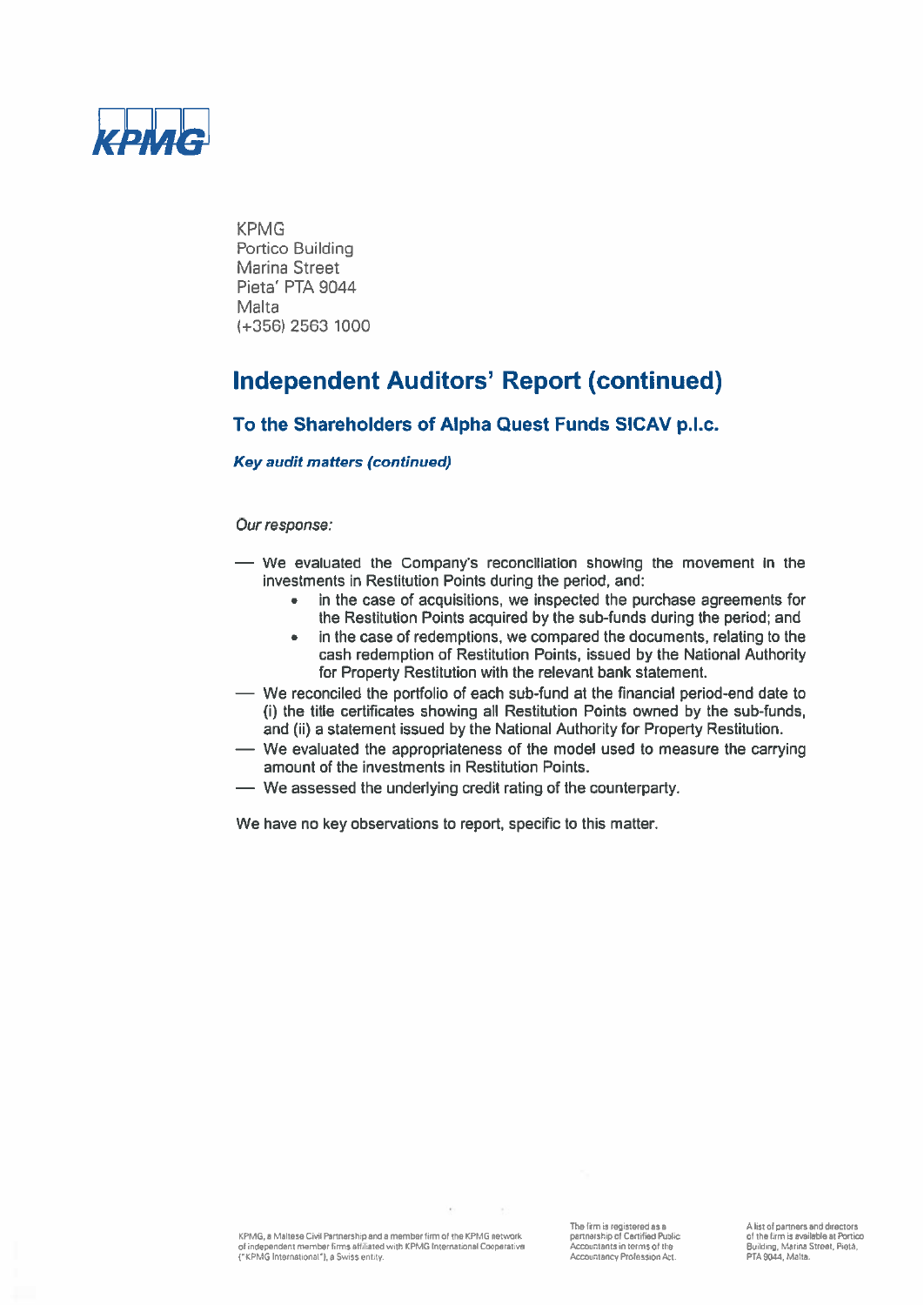

# **Independent Auditors' Report (continued)**

## To the Shareholders of Alpha Quest Funds SICAV p.l.c.

## **Other information**

The directors are responsible for the other information which comprises:

- the Directors. Officers and Other Information:

- the Report of the Directors:
- the Statement of Directors' responsibilities and
- the Specific Disclosures,

but does not include the financial statements and our auditors' report thereon.

Our opinion on the financial statements does not cover the other information and, other than in the case of the Directors' Report on which we report separately below in our 'Opinion on the Directors' Report', we do not express any form of assurance conclusion thereon.

In connection with our audit of the financial statements, our responsibility is to read the other information, and, in doing so, consider whether the other information is materially inconsistent with the financial statements or our knowledge obtained in the audit, or otherwise appears to be materially misstated. If, based on the work we have performed, we conclude that there is a material misstatement of this other information, we are required to report that fact. We have nothing to report in this regard.

### Responsibilities of the directors for the financial statements

The directors are responsible for the preparation of financial statements that (a) give a true and fair view in accordance with IFRS as adopted by the EU, and (b) are properly prepared in accordance with the provisions of the Act, and for such internal control as the directors determine is necessary to enable the preparation of financial statements that are free from material misstatement, whether due to fraud or error.

In preparing the financial statements, the directors are responsible for assessing the Company's ability to continue as a going concern, disclosing, as applicable, matters related to going concern and using the going concern basis of accounting unless the directors either intend to liquidate the Company or to cease operations, or have no realistic alternative but to do so.

The directors are responsible for overseeing the financial reporting process.

KPMG, a Maltesa Civil Partnership and a member firm of the KPMG network. of independent member firms affiliated with KPMG International Cooperative ("KPMG International"), a Swiss entity.

The firm is registered as a enterioris registered as a<br>partnership of Certified Public<br>Accountants in terms of the<br>Accountancy Profession Act. A list of partners and directors of the firm is available at Portion Building, Marina Street, Pietà,<br>PTA 9044, Matta.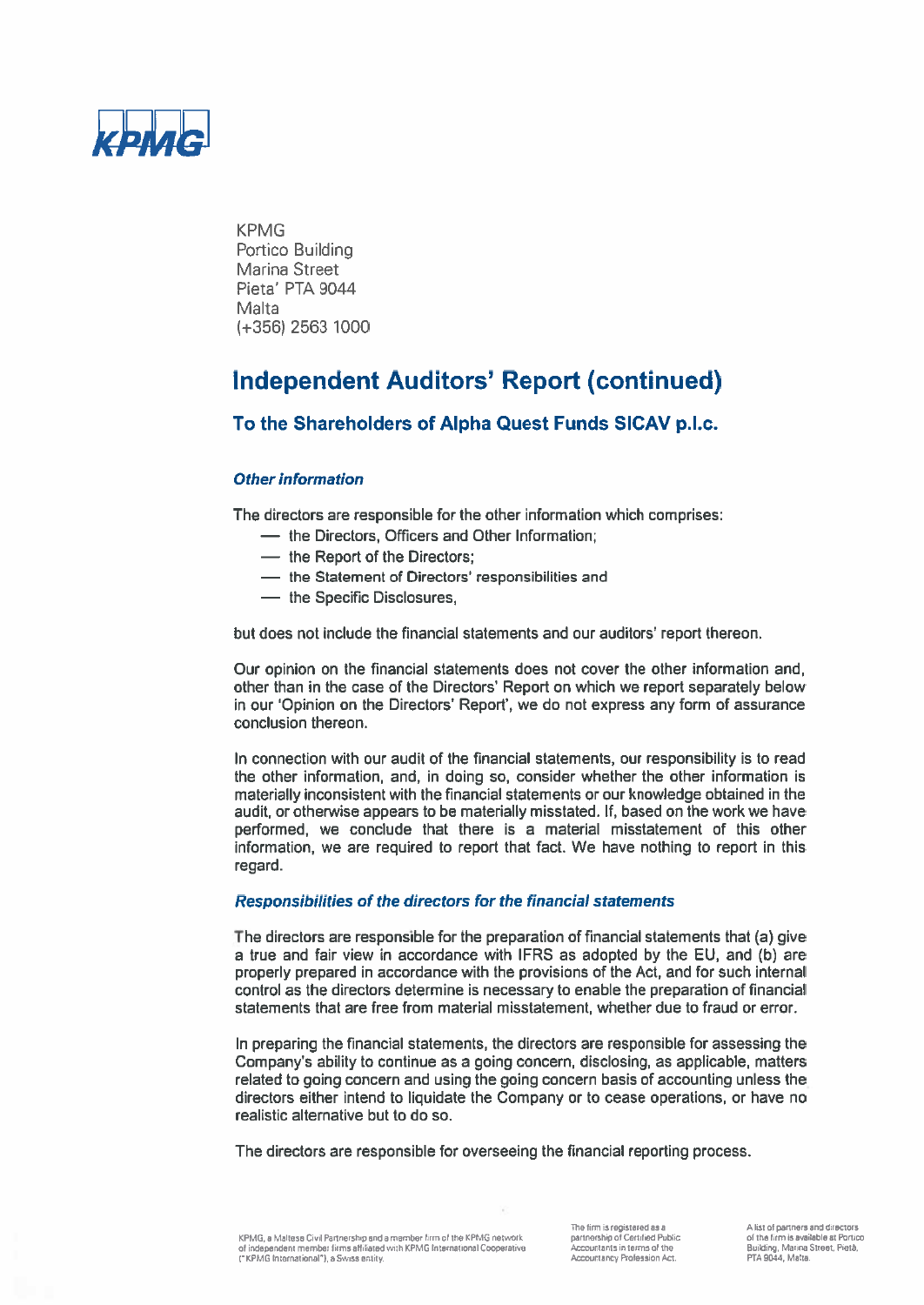

# **Independent Auditors' Report (continued)**

## To the Shareholders of Alpha Quest Funds SICAV p.l.c.

## Auditors' responsibilities for the audit of the financial statements

Our objectives are to obtain reasonable assurance about whether the financial statements as a whole are free from material misstatement, whether due to fraud, or error, and to issue an auditors' report that includes our opinion. 'Reasonable assurance' is a high level of assurance, but is not a guarantee that an audit conducted in accordance with ISAs will always detect a material misstatement when it exists. Misstatements can arise from fraud, or error and are considered material if. individually or in the aggregate, they could reasonably be expected to influence the economic decisions of users taken on the basis of these financial statements. In determining the overall audit approach, we assess the risks of material misstatement for each segregated sub-fund, taking into account the nature, likelihood and magnitude of such misstatements.

As part of an audit in accordance with ISAs, we exercise professional judgement and maintain professional scepticism throughout the audit.

We also:

- . Identify and assess the risks of material misstatement of the financial statements, whether due to fraud or error, design and perform audit procedures responsive to those risks, and obtain audit evidence that is sufficient and appropriate to provide a basis for our opinion. The risk of not detecting a material misstatement resulting from fraud is higher than for one resulting from error, as fraud may involve collusion, forgery, intentional omissions, misrepresentations, or the override of internal control.
- Consider the extent of compliance with those laws and regulations that directly affect the financial statements, as part of our procedures on the related financial statement items. For the remaining laws and regulations, we make enquiries of directors and other management, and inspect correspondence with the regulatory authority, as well as legal correspondence. As with fraud, there remains a higher risk of non-detection of other irregularities (whether or not these relate to an area of law directly related to the financial statements), as these may likewise involve collusion, forgery, intentional omissions, misrepresentations, or the override of internal controls.
- Obtain an understanding of internal control relevant to the audit in order to design audit procedures that are appropriate in the circumstances, but not for the purpose of expressing an opinion on the effectiveness of the Company's internal control.
- Evaluate the appropriateness of accounting policies used and the reasonableness of accounting estimates and related disclosures made by the directors.

The firm is registered as a partnership of Certified Public Accountants in terms of the Accountancy Profession Act.

A fist of partners and directors of the firm is available at Portico Building, Marina Street, Pietà,<br>PTA 9044, Malta.

w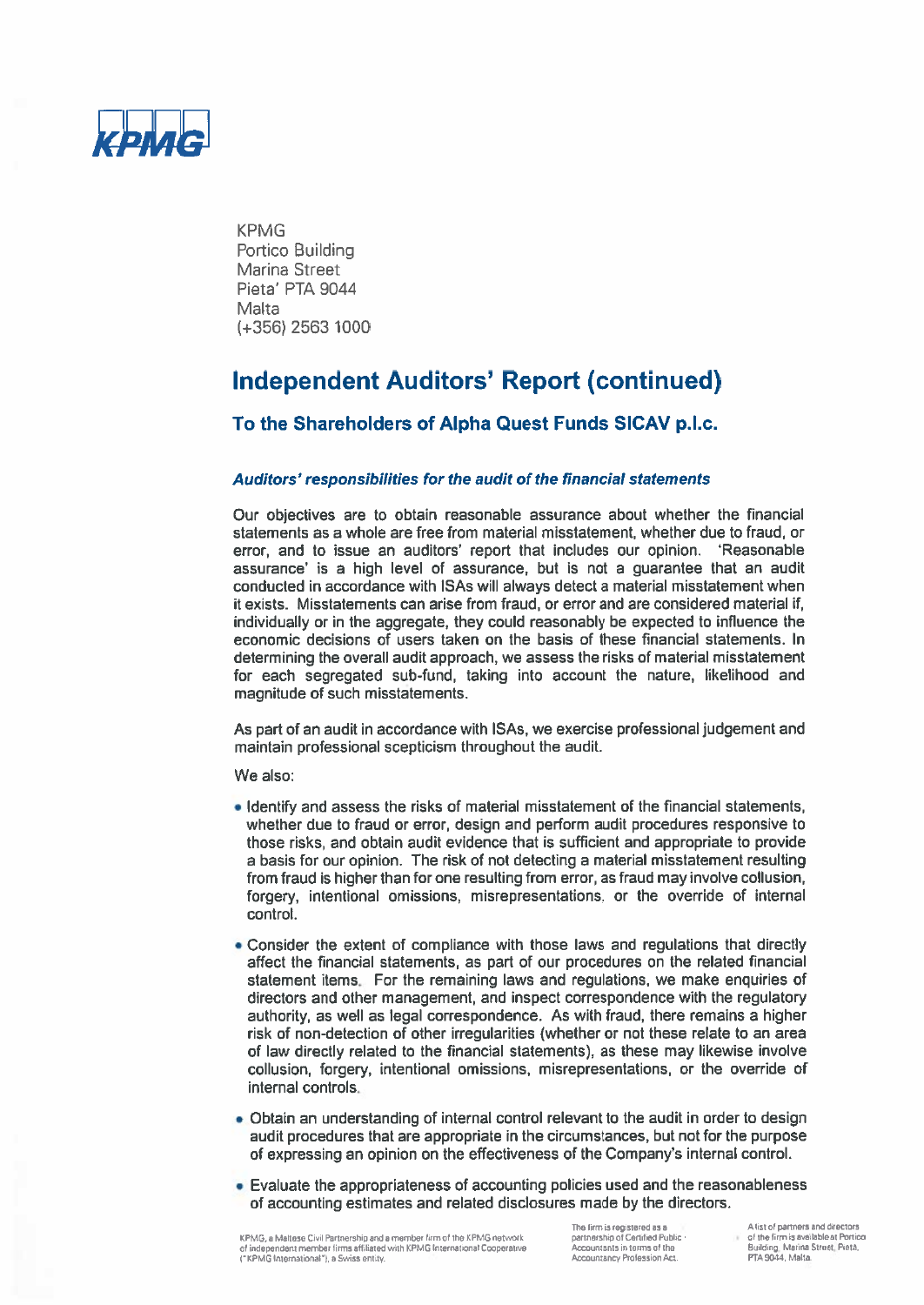

# **Independent Auditors' Report (continued)**

## To the Shareholders of Alpha Quest Funds SICAV p.l.c.

### Auditors' responsibilities for the audit of the financial statements (continued)

- Conclude on the appropriateness of the directors' use of the going concern basis of accounting and, based on the audit evidence obtained, whether a material uncertainty exists related to events or conditions that may cast significant doubt on the Company's ability to continue as a going concern. If we conclude that a material uncertainty exists, we are required to draw attention in our auditors' report to the related disclosures in the financial statements or, if such disclosures are inadequate, to modify our opinion. Our conclusions are based on the audit evidence obtained up to the date of our auditors' report. However, future events or conditions may cause the Company to cease to continue as a going concern.
- Evaluate the overall presentation, structure and content of the financial statements, including the disclosures, and whether the financial statements represent the underlying transactions and events in a manner that achieves fair presentation.

We communicate with the directors regarding, among other matters, the planned scope and timing of the audit and significant audit findings, including any significant deficiencies in internal control that we identify during our audit.

We also provide the directors with a statement that we have complied with relevant ethical requirements regarding independence, and communicate with them all relationships and other matters that may reasonably be thought to bear on our independence, and where applicable, related safeguards.

From the matters communicated with the directors, we determine those matters that were of most significance in the audit of the financial statements of the current period and are therefore the key audit matters. We describe these matters in our auditors' report unless law or regulation precludes public disclosure about the matter or when, in extremely rare circumstances, we determine that a matter should not be communicated in our report because the adverse consequences of doing so would reasonably be expected to outweigh the public interest benefits of such communication.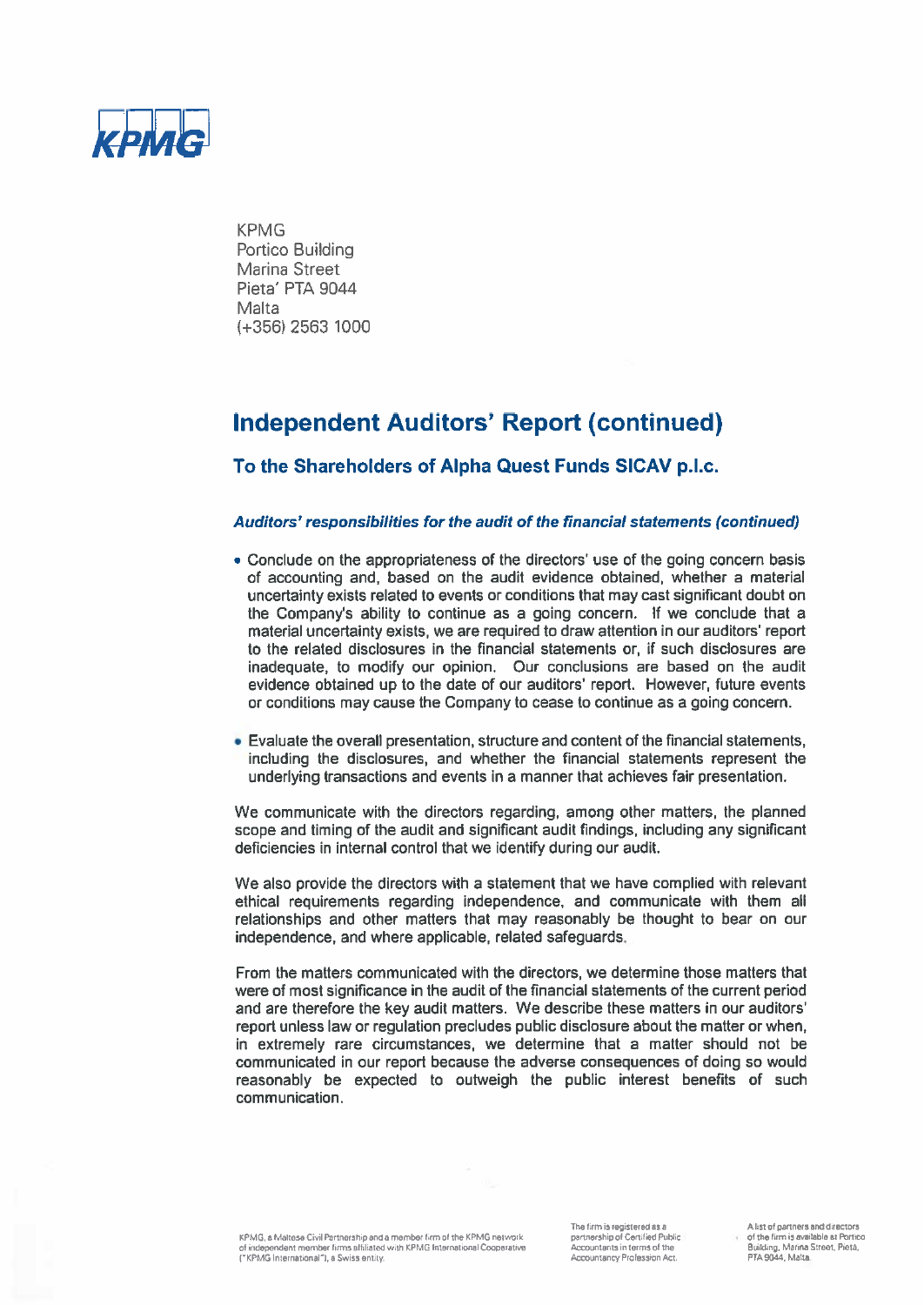

# **Independent Auditors' Report (continued)**

To the Shareholders of Alpha Quest Funds SICAV p.l.c.

#### **Opinion on the Directors' Report**  $\mathbf{2}$

The directors are responsible for preparing a directors' report in accordance with the provisions of article 177 of the Act and other applicable legal requirements.

We are required to consider whether the information given in the directors' report for the accounting period for which the financial statements are prepared is consistent with those financial statements; and, if we are of the opinion that it is not, we shall state that fact in our report. We have nothing to report in this regard.

Pursuant to article 179(3) of the Act, we are also required to:

- express an opinion on whether the directors' report has been prepared in ٠ accordance with the applicable legal requirements; and
- state whether, in the light of the knowledge and understanding of the entity and ٠ its environment obtained in the course of our audit of the financial statements, we have identified material misstatements in the directors' report, giving an indication of the nature of any such misstatements.

In such regards:

- in our opinion, the directors' report has been prepared in accordance with the applicable legal requirements; and
- . we have not identified material misstatements in the directors' report.